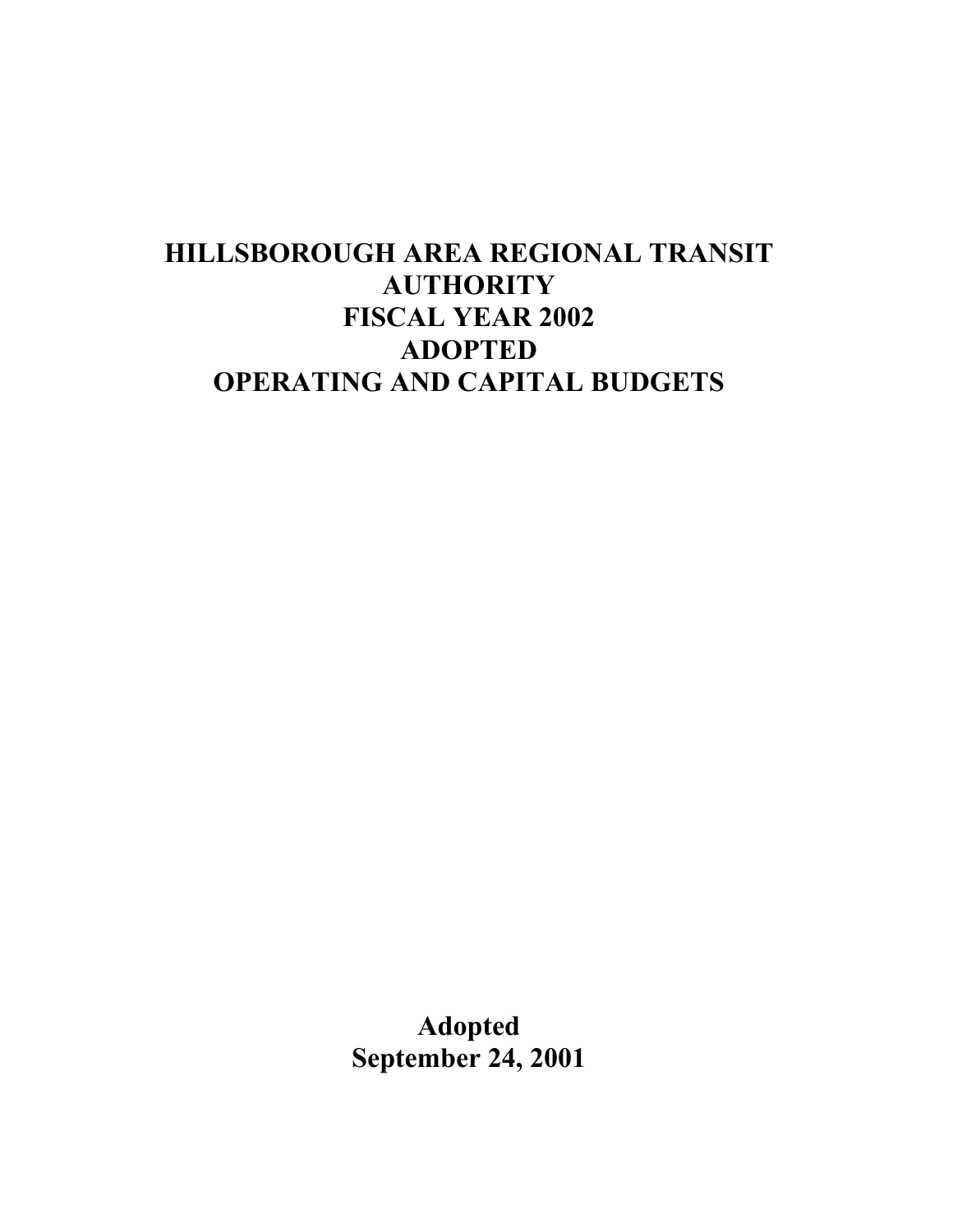# **DIRECTORY OF OFFICIALS HILLSBOROUGH AREA REGIONAL TRANSIT AUTHORITY**

### **BOARD OF DIRECTORS**

### **Officers**

Jan Smith, Chairperson Councilwoman Gwen Miller, Vice Chairperson Manuel Alvarez, Jr., Secretary

### **Hillsborough County**

Commissioner Jan Platt Jan Smith Joyce Smith Steven Polzin Commissioner Tom Scott

### **City of Tampa**

Manuel Alvarez, Jr. Councilwoman Gwen Miller Stephen Shear

#### **State of Florida**

Robert Abberger Eric Brown

**City of Temple Terrace**

Councilwoman Jo Jeter

### **Executive Director** Sharon Dent

#### **General Counsel**

Stewart, Joyner, &Jordan-Holmes, P.A.

#### **Senior Staff Members**

Steven Roberts, General Manager of Operations John Morais, Director of Transportation Bill Jones, Director of Maintenance Deborah Ward, General Manager of Administration & Finance Robert Potts, General Manager of Planning, Development & Public Relations Diana Carsey, Director of Planning Steve Carroll, Director of Development Jill Cappadoro, Director of Public Relations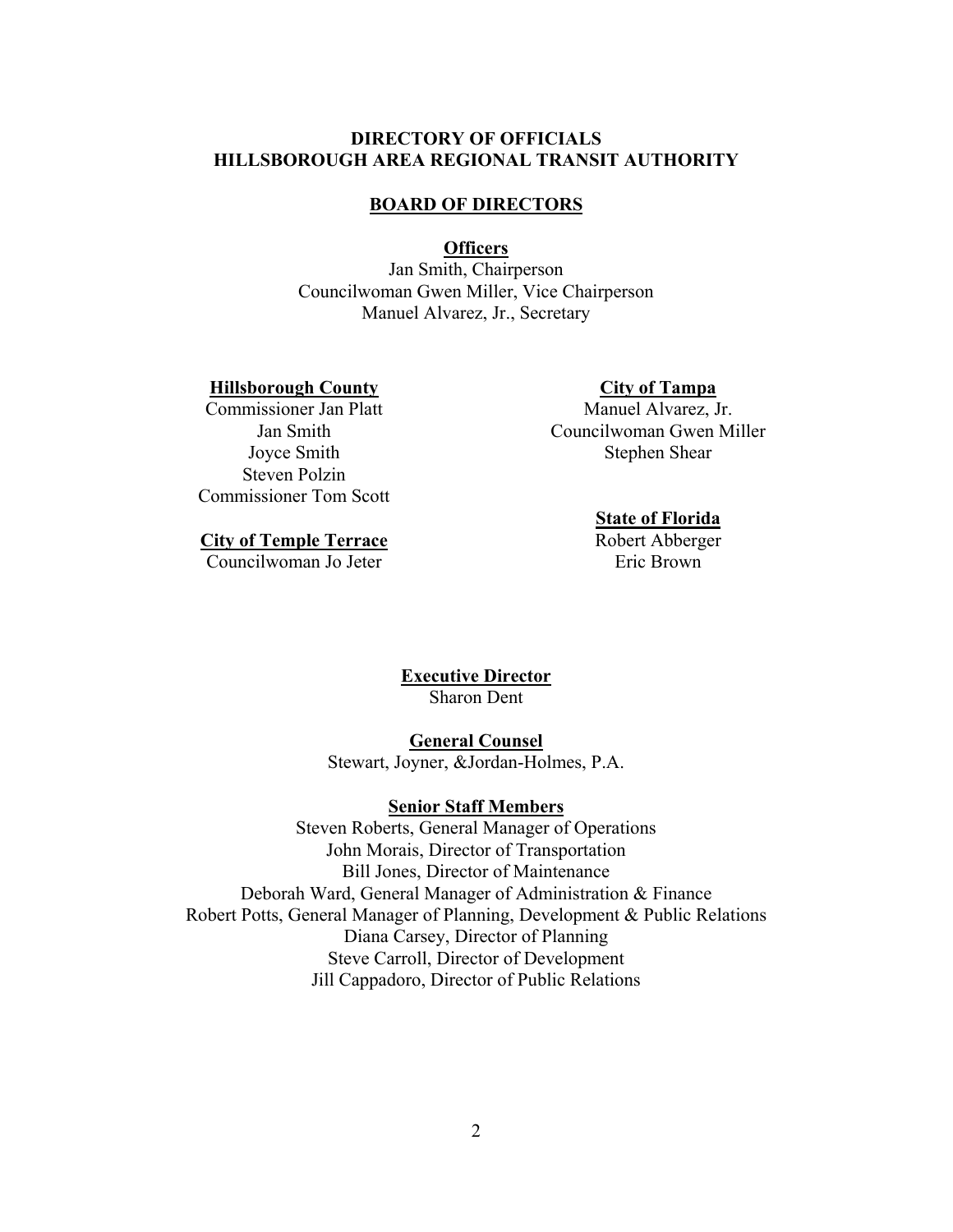# HILLSBOROUGH AREA REGIONAL TRANSIT AUTHORITY **TABLE OF CONTENTS**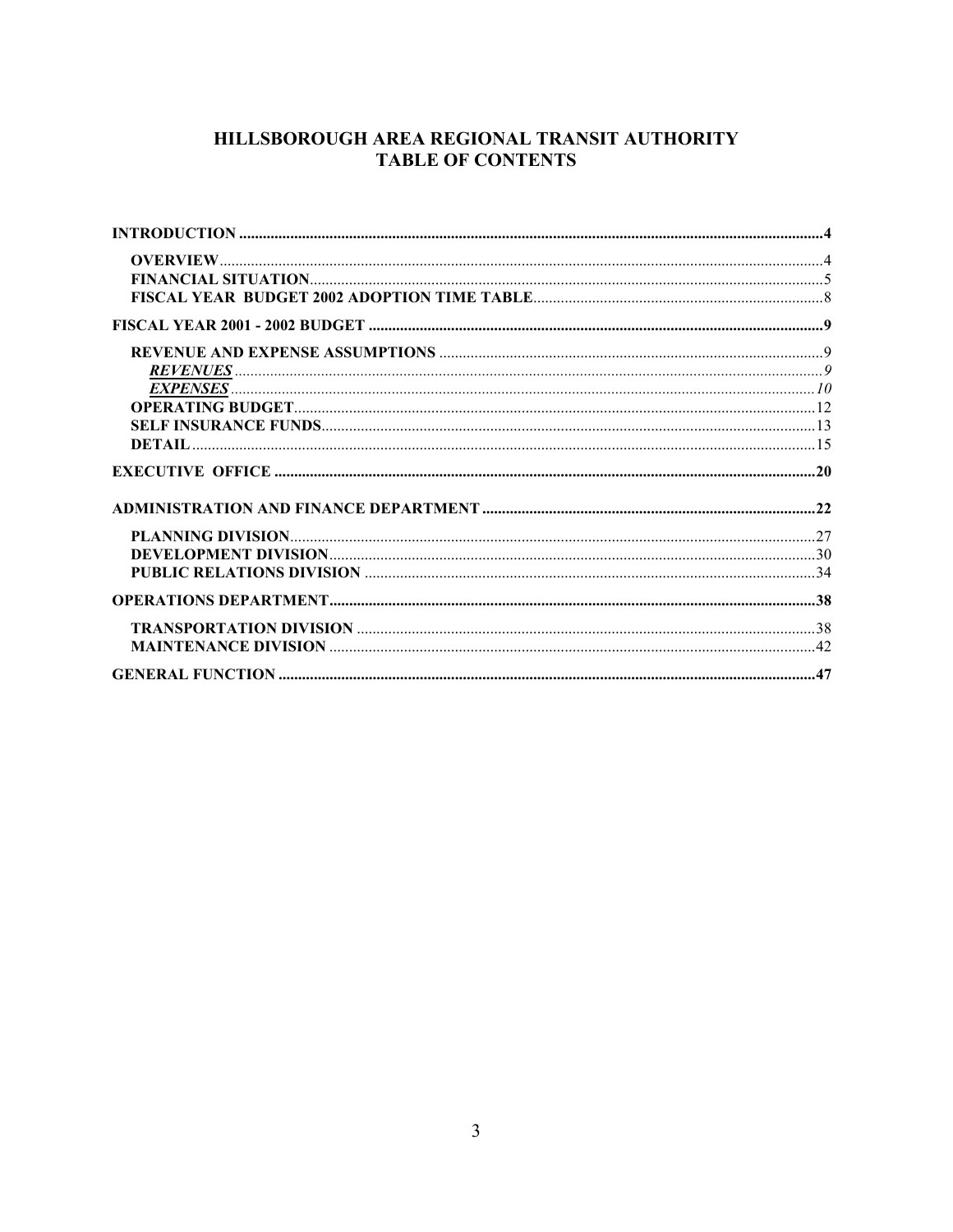## **INTRODUCTION**

### **OVERVIEW**

In October 1979, The Hillsborough Area Regional Transit Authority was created pursuant to Florida Statute 163.365 to plan, finance, acquire, construct, operate and maintain mass transit facilities and supply transportation assistance in Hillsborough County. The member jurisdictions are Hillsborough County and the Cities of Tampa and Temple Terrace. Jurisdictions contiguous to those of its current members are also eligible to become members of HART.

HART is governed by a Board of Directors comprised of eleven representatives appointed by the governing bodies of its members and the Governor of the State of Florida. Five are appointed by the Hillsborough County Board of County Commissioners, three by the City of Tampa, one by the City of Temple Terrace and two by the Governor.

The Board of Directors has adopted the following statement as the Authority's mission:

*The mission of the Hillsborough Area Regional Transit Authority (HART) is to provide a safe, convenient and effective mass transit system that is a viable transportation alternative for Hillsborough County residents, including transit dependent and transportation disadvantaged people; to increase the capacity of the surface transportation system; and help reduce air pollution and contribute to the local economy.*

To carry out its mission, HART provides the following services: local and express bus service, transportation for disabled persons on HARTaccess, HARTlink and HARTflex with 100 percent wheelchair/bike accessible buses; park-and-rides, transit centers, and over 4,000 bus stops, some with benches and shelters; circulator service on South County, Town and County, the University Area, and Plant City; travel planning assistance, travel training and coordinates with Bay Area Commuter Services to promote van and car pooling, as well as the Transportation Disadvantaged Coordinating Board and Community Transportation Coordinator.

### **MEETING THE TRANSIT CHALLENGE: CHANGING MARKETS/HEIGHTENED EXPECTATIONS**

Each new budget carries with it opportunities to serve new markets, bring in new riders, and provide better service to our existing customer base. Unfortunately, it is rarely possible to do all three at the same time due to limited financial resources. HART's continued reliance on a half mil property tax levy has dictated a budget balancing act that involves attempting to do as much of the first two, without sacrificing the third.

Over the past 10-12 years HART has attempted to accommodate growth in the community largely through grant sources, while using ad valorem tax funding to preserve its basic services and ridership base. These decisions have been made with the understanding that responding to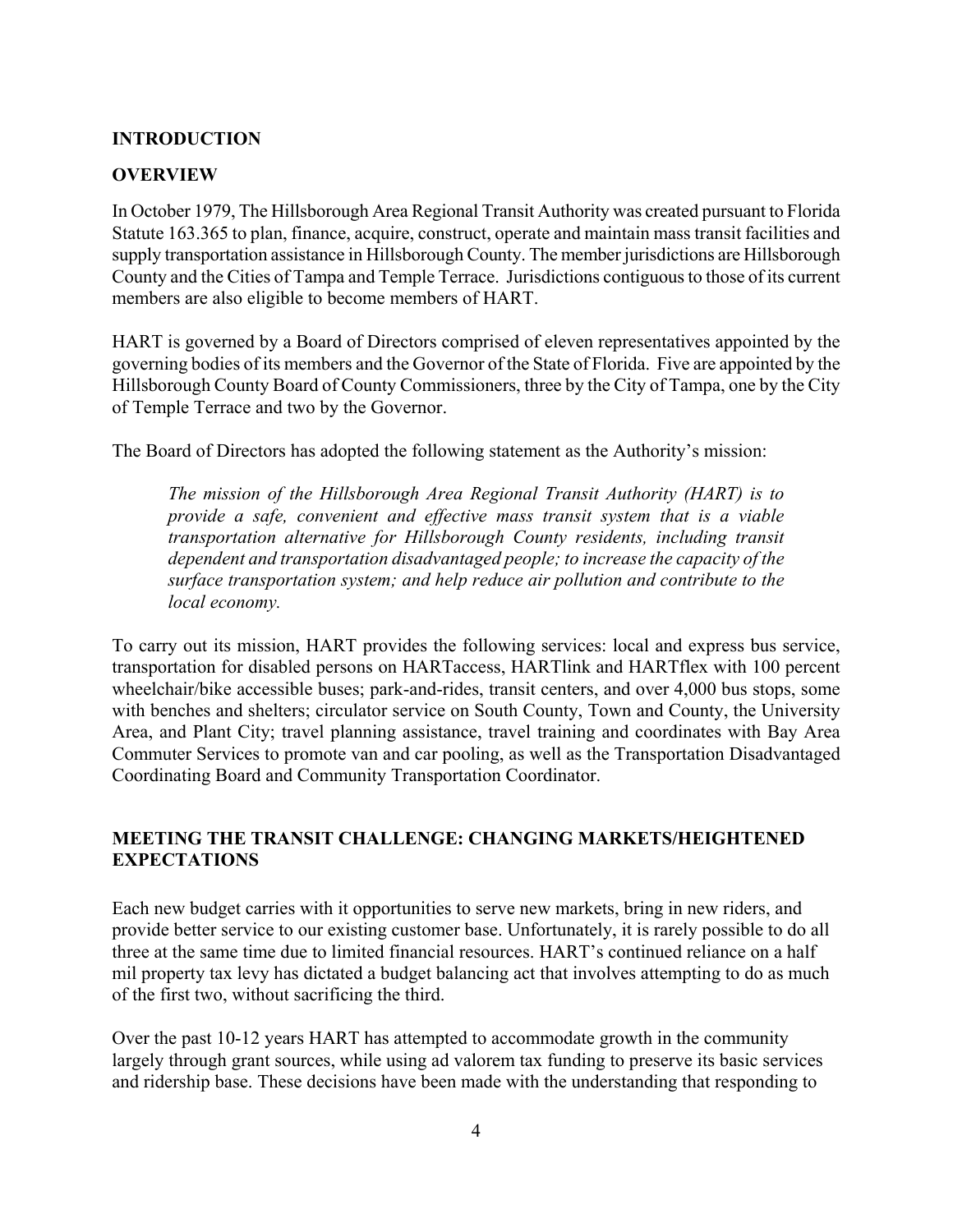changing population growth and development patterns was not possible given available funding. Even with the growth of the property tax base, and federal and state grants, HART has had difficulty in maintaining adequate levels of basic service. And, as our bus fleet ages, service reliability and passenger comfort are being impaired, even as maintenance costs increase.

HART also has some very significant accomplishments during the same period. In the past year, we assumed the operation of ADA paratransit service. The County had previously delivered the service as a contractor to HART. This move has earned HART much praise from members of the disabled community. Service levels, responsiveness, scheduling, and on-time performance have all improved significantly since HART took over the service. The down side of this better level of service is that it has increased costs associated with it. An aggressive bus shelter building program is beginning to make a noticeable impact on patron comfort and security, but it too has attendant maintenance and upkeep cost implications. Core HART ridership continues a multiyear positive growth trend, with current year ridership up between 4 and 5 percent. This growth rate is slightly ahead of the national growth trend in transit ridership, a trend that is exceeding the rate for auto vehicle miles traveled (VMT) for the first time since World War II.

 Some of the most significant impacts on HART operations have come from the land-use decisions that have shaped the community. City and County zoning and development decisions have spread new homes and businesses across much of the thousand square miles of Hillsborough County, often without regard to the availability of urban services, such as transit. Recent events have illustrated the difficulty often encountered by HART in attempting to gain access, and offer bus service, to major destinations within the County. Demands for more and better bus service, and for new services such as rail transit, spread over such a large geographical area, will continue to stretch HART budget resources to the limit

All of these factors will need to be considered by the HART Board as it moves to adopt the FY2002 Annual Budget, and as it considers new sources of revenue for the foreseeable future.

# **FINANCIAL SITUATION**

HART must operate within a balanced budget. Operation of the transit system is financed primarily by ad valorem revenue and passenger fares, which combined, comprise approximately 75 percent of revenues. The remaining balance comes from federal, state and local grants and/or special operating assistance. Over the years, expenses have grown faster than revenue sources. In 2000, fuel costs increased substantially, and the gear up and implementation of in-house delivery of paratransit service has resulted in a dramatic growth in demand for the service. This combined with inflation has pushed HART to the limit of all available funding.

HART has been able to operate services within available financing since 1977 without service cuts. This is a result of good management and careful attention to detail as well as several significant events such as the Florida Retirement System contribution rate dropping in 1998, higher than anticipated ad valorem revenue collected in 1998, 1999 and 2000, and the Florida Department of Transportation, City of Tampa and Hillsborough County creating a tri-party interlocal agreement to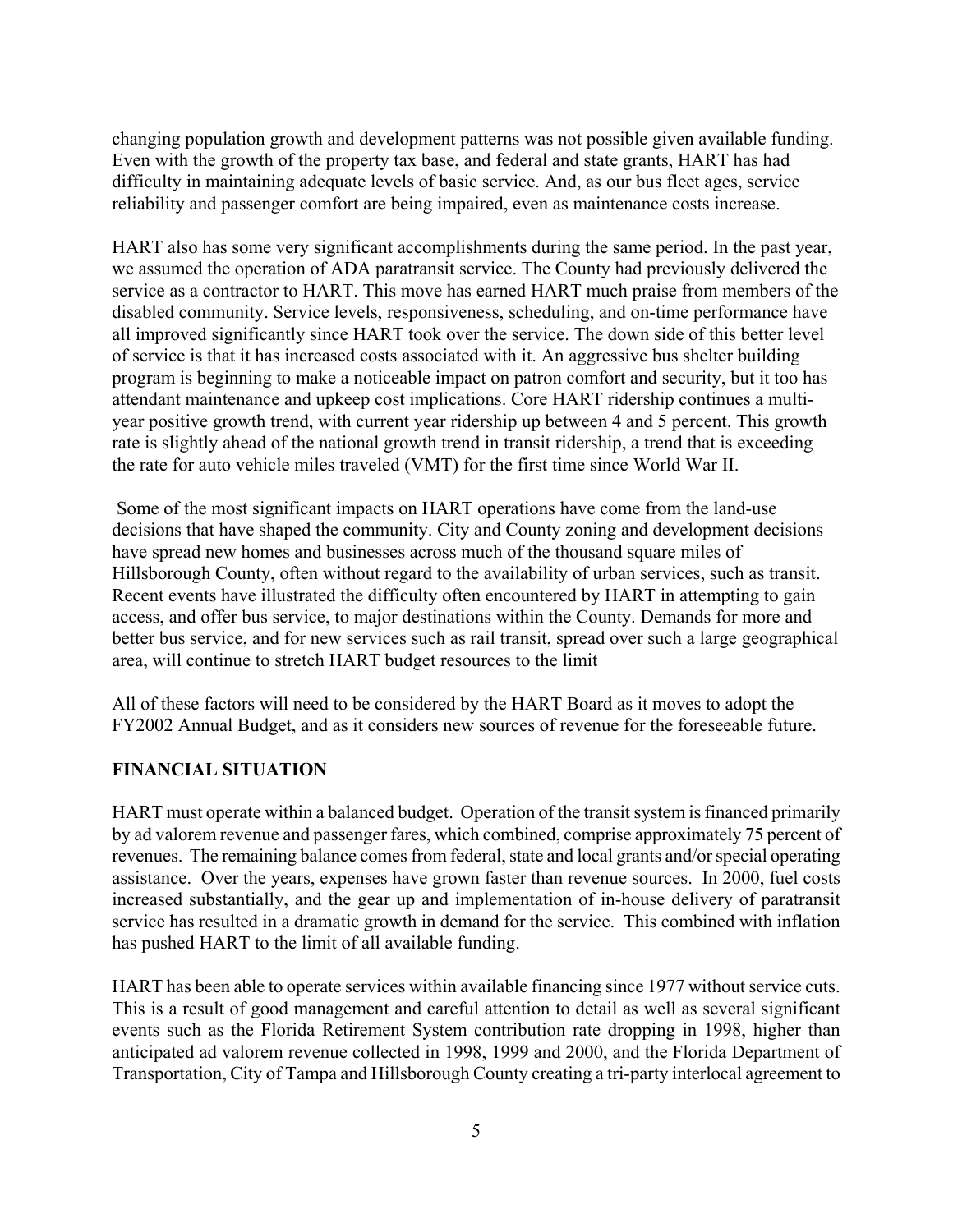provide deficit funding used in fiscal years 2000 and 2001. Even with this assistance, HART has had operating deficits, which have nearly depleted its contingency reserve balance.

HART's staff and its Board of Directors have been aggressively pursuing ways to enhance current funding and/or identify new funding sources. During 1999, following considerable discussion among community groups, including a special Committee of 99 persons appointed by the Board of County Commissioners (BOCC), and a number of transportation workshops, the BOCC determined that it could not proceed with new funding for transportation needs. In light of the fact that the BOCC chose not to support a funding mechanism for transportation, it was necessary for HART to proceed to identify additional funding sources. Funding possibilities included a referendum allowing an increase in the ad valorem or identification of some other funding source to pay for continued transit services in Hillsborough County. In July 2000, after viewing all options, the HART Board of Directors determined that it would remain committed to a course of action that includes a referendum in 2002 at the General Election for a broad based transportation sales tax and passed the following motion:

- *That HART initiate pursuit of a sales tax as a source of increased revenues,*
- *That this sales tax be placed on a referendum at the 2002 general election,*
- *That HART pursue necessary changes to state enabling legislation,*
- *That the purpose of increased revenues be to increase overall HART revenues in an amount consistent with the recommendations of the Committee of 99,*
- *That HART expresses a willingness to not levy its ad valorem tax in order to make the joint package of HART and Hillsborough County transportation enhancements more attractive to voters,*
- *That the HART ad valorem be automatically reinstated upon the termination of the sales tax revenues,*
- *Finally, that HART undertake a series of public forums to discuss all the transportation needs of the community, not just transit. And that said forums should be held in the communities, with substantial efforts being made to be as inclusive as possible.*

HART has transmitted this motion to the Chairman of the Board of County Commissioners along with a written request that the BOCC remain committed to assisting HART with special deficit funding until the referendum is approved.

Management strategies to control costs have included the use of buses with better fuel economy; savings in risk management and a rigorous approach to responding promptly to claims which results in lower expenditures; and a labor contract allowing wages to be varied depending on the type of bus service provided. A shift of fixed routes from large buses to small buses on some routes has reduced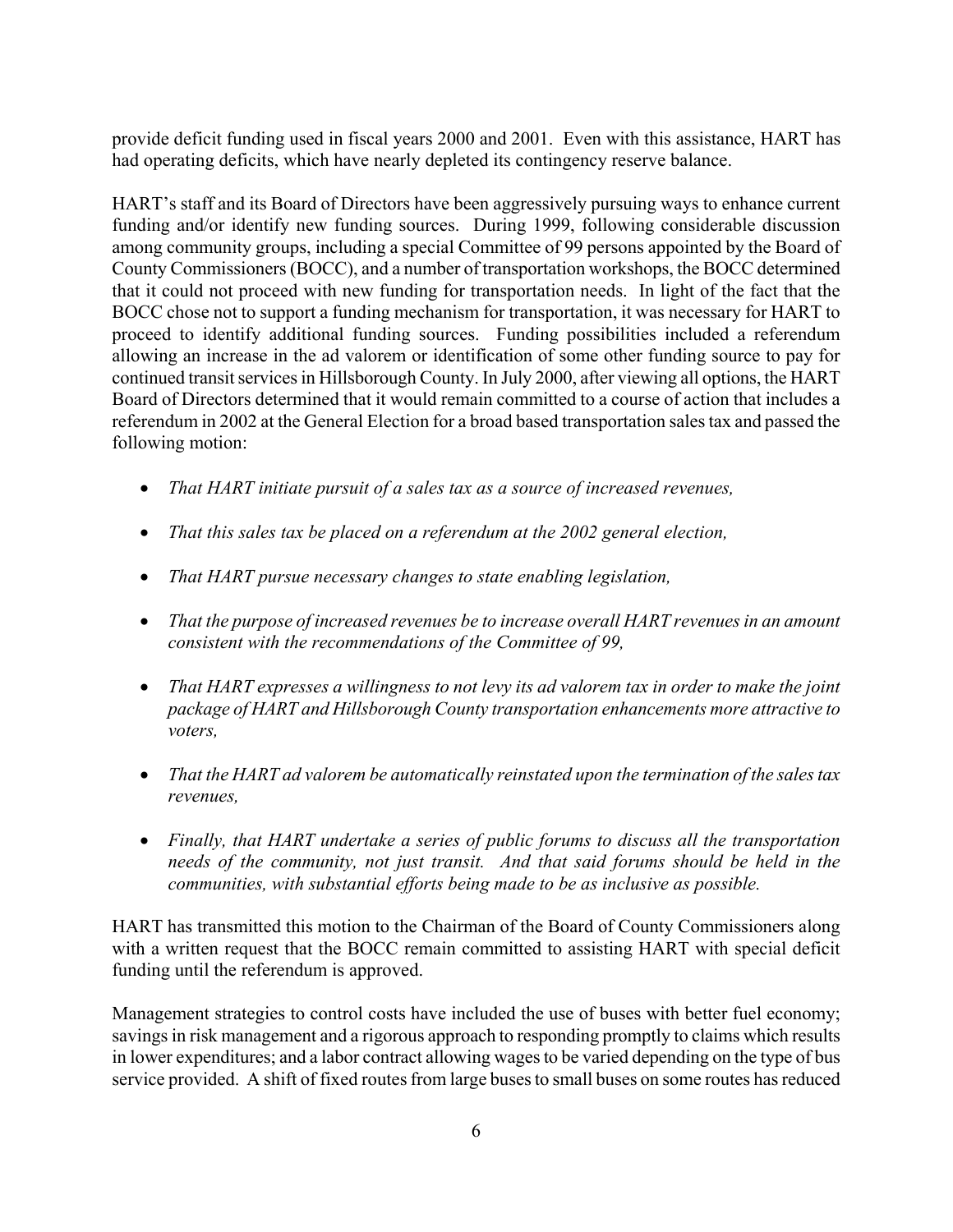fuel usage and labor costs. HART is maximizing capital funds for operating expenses when allowed under federal guidelines. This strategy is allowed for bus maintenance and for paratransit services.

In this FY2002 proposed budget, ad valorem revenues are projected to increase 13% over 2001, some fare modifications are under consideration, and no operating deficit funding is included from the City of Tampa or Hillsborough County other than for Sunday Service, Circulators, Mobility Study and Impact Fees. HART will maintain the practice of reviewing and strengthening current bus service with changes in service and this budget includes some service cuts and employee layoffs targeted to efficiency measures necessary to balance the budget and achieve the Board goal of replacing some of the depleted reserve funds.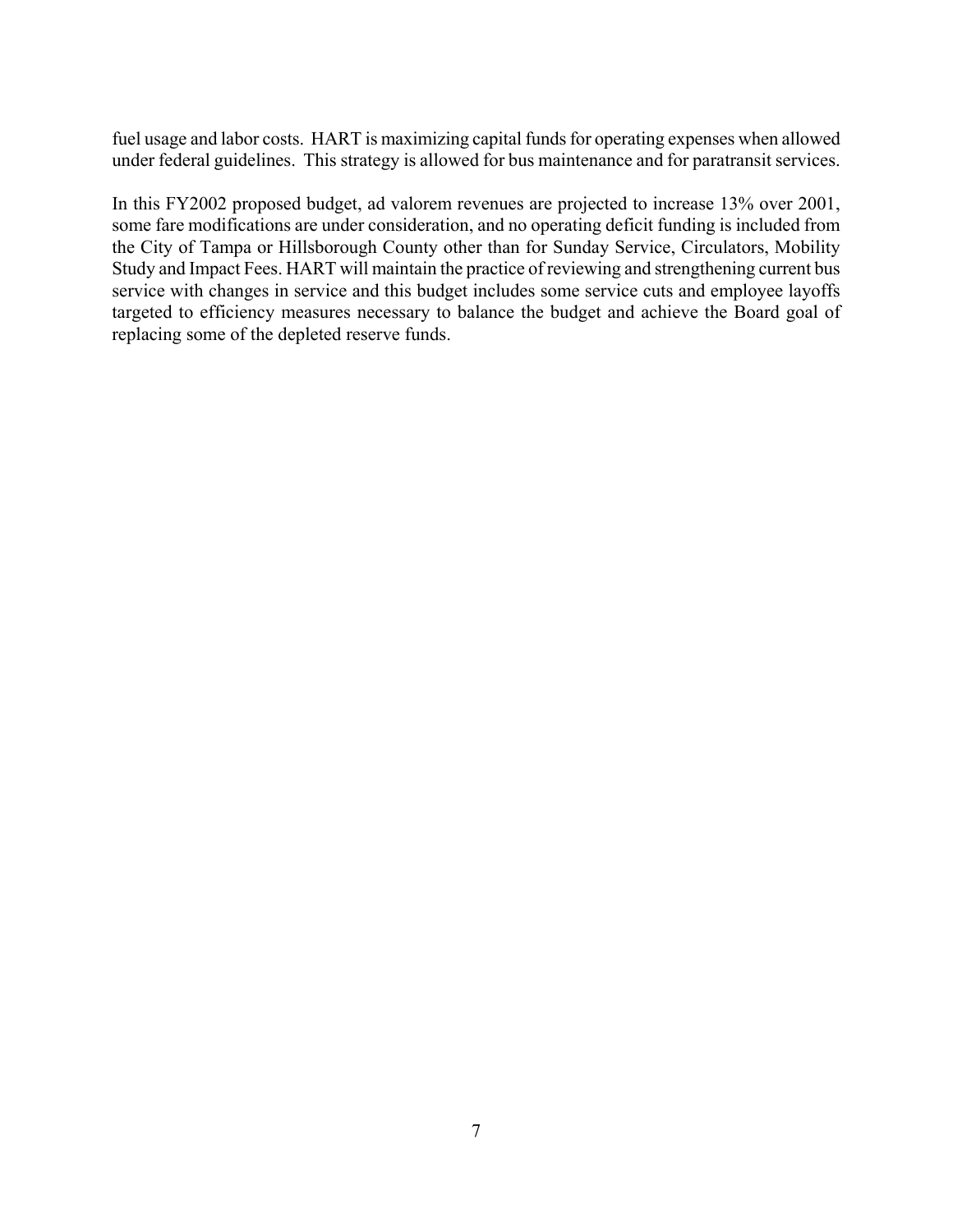# **FISCAL YEAR 2002 BUDGET ADOPTION TIME TABLE**

| March-August | Budget workshops held with full Board or Finance Committee meetings.                                                                                                                                                                                            |
|--------------|-----------------------------------------------------------------------------------------------------------------------------------------------------------------------------------------------------------------------------------------------------------------|
| May 21       | Proposed Fiscal Year 2002 Operating and Capital Budget submitted to<br>Board.                                                                                                                                                                                   |
| June 30      | Tax roll is certified by Property Appraiser.                                                                                                                                                                                                                    |
| Late July    | Within thirty-five (35) days of certification of tax roll, HART advises<br>Property Appraiser of proposed millage rate, the rolled back millage rate and<br>date, time and place of a public hearing to consider proposed millage rate and<br>tentative budget. |
| August 6     | HART Board approves taking the tentative budget to public hearings.                                                                                                                                                                                             |
| September 10 | The first public hearing will be held on the proposed budget and millage. $\Delta t$<br>this hearing, the Board must adopt a tentative millage and budget;<br>therefore, a quorum of the Board must be present.                                                 |
|              | Within fifteen (15) days after the first public hearing, HART must advertise<br>its intent to finally adopt the millage rate and budget.                                                                                                                        |
| September 24 | Final public hearing will be held. At the completion of this public hearing,<br>the Board must adopt a final budget and adopt a resolution setting the<br>millage rate. A quorum of the Board must be present at this hearing.                                  |
| Mid-October  | Within thirty (30) days following adoption of its millage and budget<br>resolutions, HART must certify that it has complied with the provisions of<br>Chapter 200, Florida Statutes, to the Division of Ad Valorem Tax,<br>Department of Revenue.               |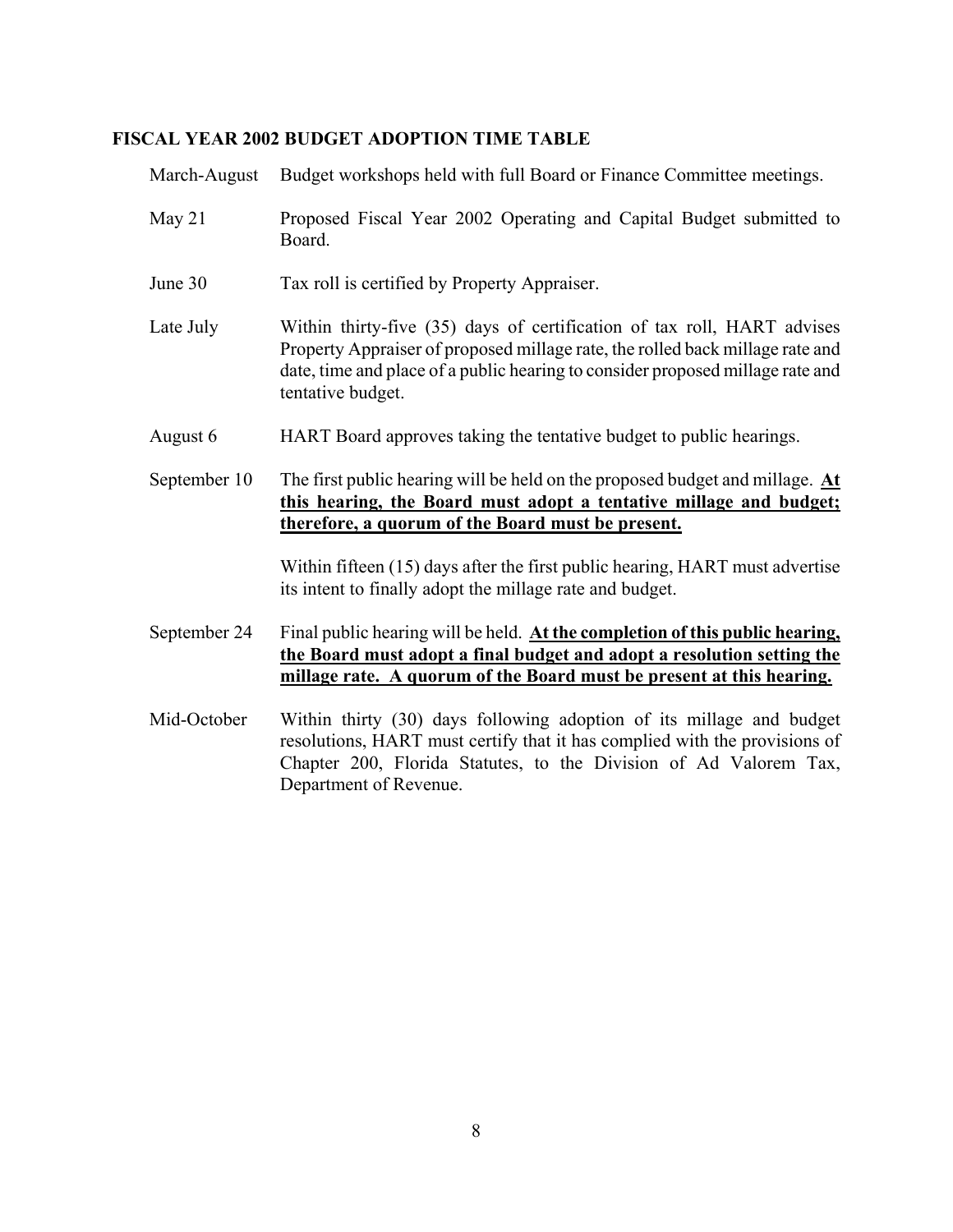# **FISCAL YEAR 2001 - 2002 BUDGET**

# **REVENUE AND EXPENSE ASSUMPTIONS**

# **REVENUES**

- 1. Passenger Fares Revenue budgeted for fiscal year 2001-2002 assumes a moderate growth in ridership, a continued shift of passengers to discount passes and a modest fare increase.
- 2. Charter Revenues are generated when HART becomes a subcontractor for a private charter company. Federal law prohibits transit authorities from directly competing with charter companies. However, should such a company need additional capacity or specialized equipment (i.e., wheelchair lift equipped accessible buses) to provide a charter, they are able to subcontract the work to the transit authority. Revenue from this type of service is, therefore, difficult to predict and has no budget amount for fiscal year 2001-2002.
- 3. Other System Generated Revenue includes funds generated from interior and exterior bus advertising as prescribed by contract, interest income on investments, and other minor miscellaneous revenues.
- 4. Ad Valorem Tax revenue is appropriated to four lines of the budget. The appropriations are broken out as follows: Operating Ad Valorem - \$17,903,000; Self Insurance Liability Fund Ad Valorem - \$1,100,000; Self Insurance Workers Compensations Fund Ad Valorem - \$900,000; and Capital and Special Projects Fund Ad Valorem - \$300,000. The total of \$20,203,000 assumes a 14 percent increase over last fiscal year budget total of \$17,672,000 in the same lines. This is based on the certified tax roll from the Property Appraiser's Office that was delivered on June 28, 2001 indicating the gross taxable property values increased from \$36,885,307,395 last year to \$41,653,158,420. HART is required by law to budget a minimum of 95 percent of the projected receipts from the gross tax role. Actual collections have ranged between 96 and 97 percent of total projected based on the gross tax role. In fiscal year 2001, HART budgeted 96 percent of the proceeds and will actually receive between \$10,000 to \$50,000 more than budgeted. This budget includes 97 percent of the estimated receipts at a millage rate of 0.50, which is the maximum millage rate available to HART.
- 5. FTA Revenue includes Section 5311 grant funds that are exclusively for rural service and are dedicated to South County service.
- 6. State Revenue includes Florida Department of Transportation (FDOT) Block Grant funds and other State funds for service development projects. The US 41 service development grant is not expected to be funded in 2002.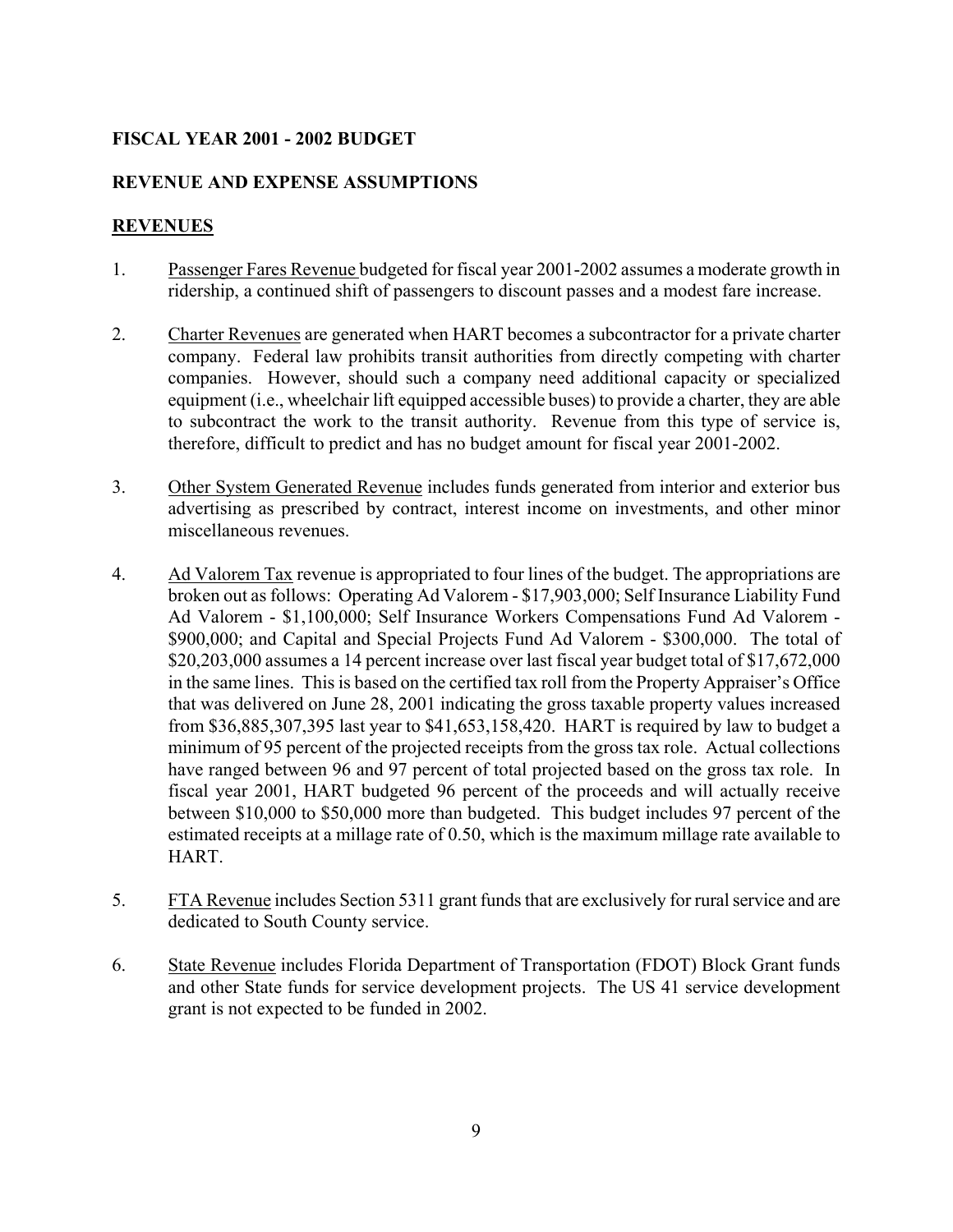- 7. Anticipated State Operating Grant is assumed to be completely drawn down in fiscal year 2000-2001 with no balance carried forward into fiscal year 2001-2002. These funds were the State's share of the interlocal agreement between the Florida Department of Transportation, the City of Tampa, Hillsborough County and HART to fund the projected deficit needed for HART to maintain current service.
- 8. Intergovernmental Transfers includes funds from the City of Tampa (\$250,000) and Hillsborough County (\$310,000) for Sunday Service.

### **EXPENSES**

- 1. Salaries and Fringes assumes all budgeted positions are filled throughout the fiscal year and include step and cost of living increases for both bargaining units as prescribed by their perspective contracts as well as modest merit and cost of living increases for all nonbargaining employees.
- 2. Fuel and Oil includes all diesel, gasoline and lubricants for HART vehicles. HART purchases futures contracts for diesel fuel. Diesel fuel is budgeted at approximately 90 cents per gallon.
- 3. Operational Contract Services includes bus, facilities, and transitway security, outside vehicle maintenance, shop equipment repairs, building and grounds maintenance, armored car service, computer and office machine maintenance, and printing services.
- 4. Administrative Contract Services include building and facilities security, auditing fees, consultant fees, pre-employment screening and drug testing fees, legal fees, employee assistance program services and lobbyist fees.
- 5. Parts and Supplies include equipment for vehicles, maintenance shop, and HART administrative offices. Repair parts for the buses and trucks, chemicals and cleaners used to clean the buses, and materials for route maintenance are also included. These costs are expected to continue to increase as the fleet ages and as more shelters, benches and trashcans are added to HART field facilities.
- 6. Insurance Premiums & Actuarial Expenses consists of premiums for insurance policies such as excess liability coverage, director and officer's liability, electronic data processing policy, etc. HART is self-insured although excess insurance coverage is purchased for property, vehicle and general liability, and worker's compensation. The remainder of self-insurance funds for liability and worker's compensation is budgeted separately. Actuarial studies are conducted every three to four years. A study was conducted in fiscal year 2000.
- 7. Tax Collector and Property Appraiser Fees are charged for assessment and collection of HART's ad valorem taxes and are based on a commission rate and/or the budgets of each office.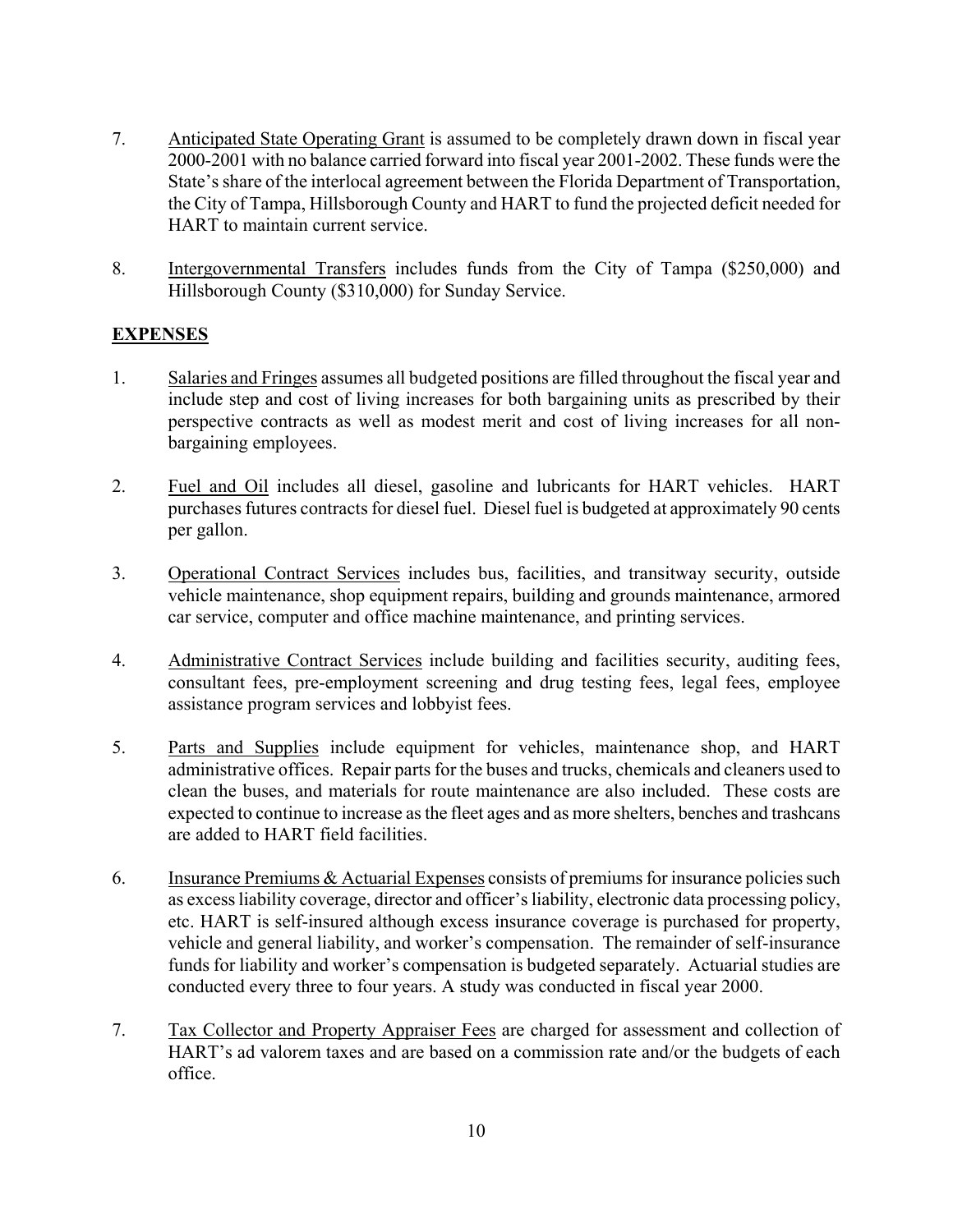- 8. Utilities include the costs of electricity, telephone, water, sewer and garbage collection.
- 9. Public Information includes printing of bus routes and schedules, advertising in print and other media, and events to help people understand transportation options.
- 10. Other Operating Expenses include interest expense, the tax increment payment, legal and employment ads, training, dues and subscriptions, rentals and leases, the net diesel excise tax, licenses, permits and postage.
- 11. The 13(C) Back Pension Payment line is payments to the City of Tampa General Employees Pension Fund. These costs represent a reimbursement of pension benefits paid to former employees of HART's predecessor organization.
- 12. Paratransit Service includes costs for ADA certification and administration, as well as, expenses for trips provided. This budget also funds consumer training. Delivery of HART paratransit service will be provided in-house in fiscal year 2001-2002. As of January 1998, HART was in full compliance with ADA regulations. Costs for paratransit are expected to increase as ridership increases.
- 13. Capitalized Paratransit is a contra expense account for the portion of ADA costs that HART is allowed to charge to its Federal 5307 grant. Up to 10% of the Federal appropriation for the 5307 grant funds may be used for delivery of ADA paratransit delivery.
- 14. Capital Maintenance Overhaul and Special Services is a contra-expense account. HART is allowed to capitalize 20 percent of its maintenance costs and charge them to a federal capital grant. In addition, expenses associated with operating shuttle services for South County and some circulator routes are charged back to grants.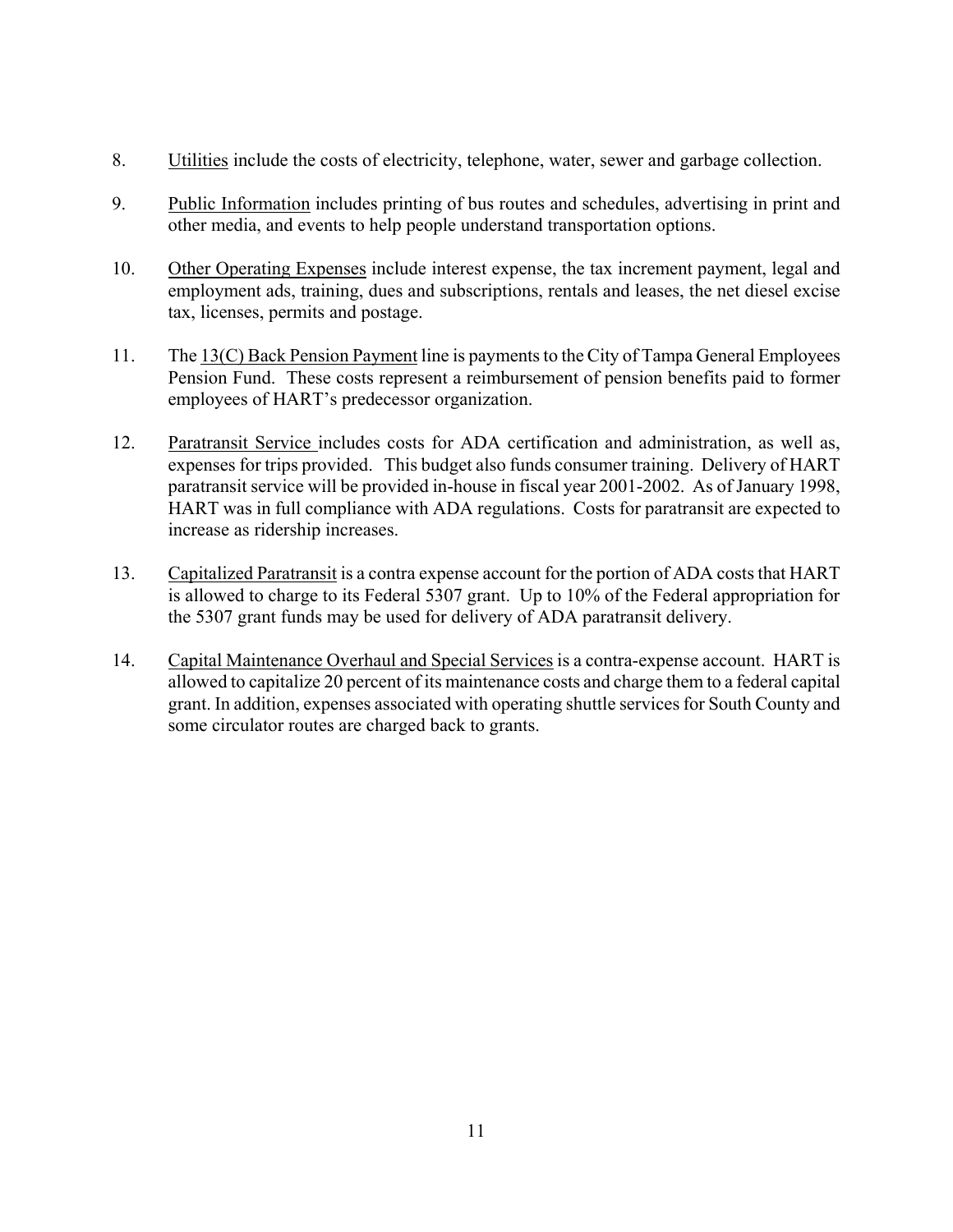# **HILLSBOROUGH AREA REGIONAL TRANSIT AUTHORITY SUMMARY OPERATING AND CAPITAL BUDGET**

|                                                                                 | <b>FY2002</b><br><b>FY2001</b><br><b>STAFF</b> |                                     |                                 |
|---------------------------------------------------------------------------------|------------------------------------------------|-------------------------------------|---------------------------------|
|                                                                                 | <b>REVISED</b><br><b>BUDGET</b>                | <b>RECOMMENDED</b><br><b>BUDGET</b> | <b>PERCENT</b><br><b>CHANGE</b> |
| <b>OPERATING BUDGET</b>                                                         |                                                |                                     |                                 |
| <b>Anticipated Revenues:</b>                                                    |                                                |                                     |                                 |
| Passenger Fares                                                                 | \$6,207,000                                    | \$6,694,000                         | 7.85%                           |
| <b>Charter Revenues</b>                                                         | 150,000                                        | $\mathbf{0}$                        | $-100.00\%$                     |
| Other System Revenue                                                            | 500,000                                        | 750,000                             | $50.00\%$                       |
| <b>Sub-Total System Revenue</b>                                                 | \$6,857,000                                    | \$7,444,000                         | 8.56%                           |
| Ad Valorem Tax Revenue                                                          | \$15,662,000                                   | \$17,903,000                        | 14.31%                          |
| Current use of Fund Balance                                                     | 350,000                                        | $\theta$                            | $-100.00\%$                     |
| FTA Revenue                                                                     | 120,000                                        | 175,000                             | 45.83%                          |
| <b>State Revenue</b>                                                            | 2,588,335                                      | 2,940,000                           | 13.59%                          |
| Anticipated Special State Operating Grant<br><b>Intergovernmental Transfers</b> | 80,100                                         | $\boldsymbol{0}$                    | $-100.00\%$                     |
| City of Tampa Sunday Service                                                    | 250,000                                        | 250,000                             | $0.00\%$                        |
| City of Tampa Operating Assistance                                              | 84,040                                         | $\boldsymbol{0}$                    | $-100.00\%$                     |
| Hillsborough County Sunday Service                                              | 310,000                                        | 310,000                             | $0.00\%$                        |
| Hillsborough County Operating Assistance                                        | 427,525                                        | $\boldsymbol{0}$                    | $-100.00\%$                     |
| <b>Sub-Total System Subsidy</b>                                                 | \$19,872,000                                   | \$21,578,000                        | 8.58%                           |
| <b>Total Operating Revenue</b>                                                  | \$26,729,000                                   | \$29,022,000                        | 8.58%                           |
| <b>Appropriations:</b>                                                          |                                                |                                     |                                 |
| Salaries and Fringes                                                            | \$20,766,000                                   | \$21,118,500                        | 1.70%                           |
| Fuel and Oil                                                                    | 2,000,000                                      | 1,931,000                           | $-3.45%$                        |
| <b>Operational Contract Service</b>                                             | 802,000                                        | 806,500                             | 0.56%                           |
| Administrative Contract Service                                                 | 586,000                                        | 605,000                             | 3.24%                           |
| Parts and Supplies                                                              | 1,666,500                                      | 1,847,000                           | 10.83%                          |
| Insurance Premiums & Actuarial Study                                            | 102,000                                        | 120,000                             | 17.65%                          |
| Tax Collector & Property Appraiser Fees                                         | 410,000                                        | 450,000                             | 9.76%                           |
| Utilities                                                                       | 404,000                                        | 433,000                             | 7.18%                           |
| Public Relations & Promotion                                                    | 553,000                                        | 653,000                             | 18.08%                          |
| Other Operating Expenses                                                        | 1,409,000                                      | 1,539,000                           | 9.23%                           |
| 13 (C) Back Pension Payment                                                     | 150,000                                        | 140,000                             | $-6.67\%$                       |
| Paratransit Service                                                             | 1,490,500                                      | 2,172,000                           | 45.72%                          |
| Capitalized Paratransit                                                         | (710,000)                                      | (750,000)                           | 5.63%                           |
| Capitalized Maintenance Overhaul & Shuttle Expenses                             | (2,900,000)                                    | (2,465,000)                         | $-15.00\%$                      |
| <b>Transfer to Reserve</b>                                                      | $\overline{0}$                                 | 422,000                             |                                 |
| <b>Total Operating Appropriations</b>                                           | \$26,729,000                                   | \$29,022,000                        | 8.58%                           |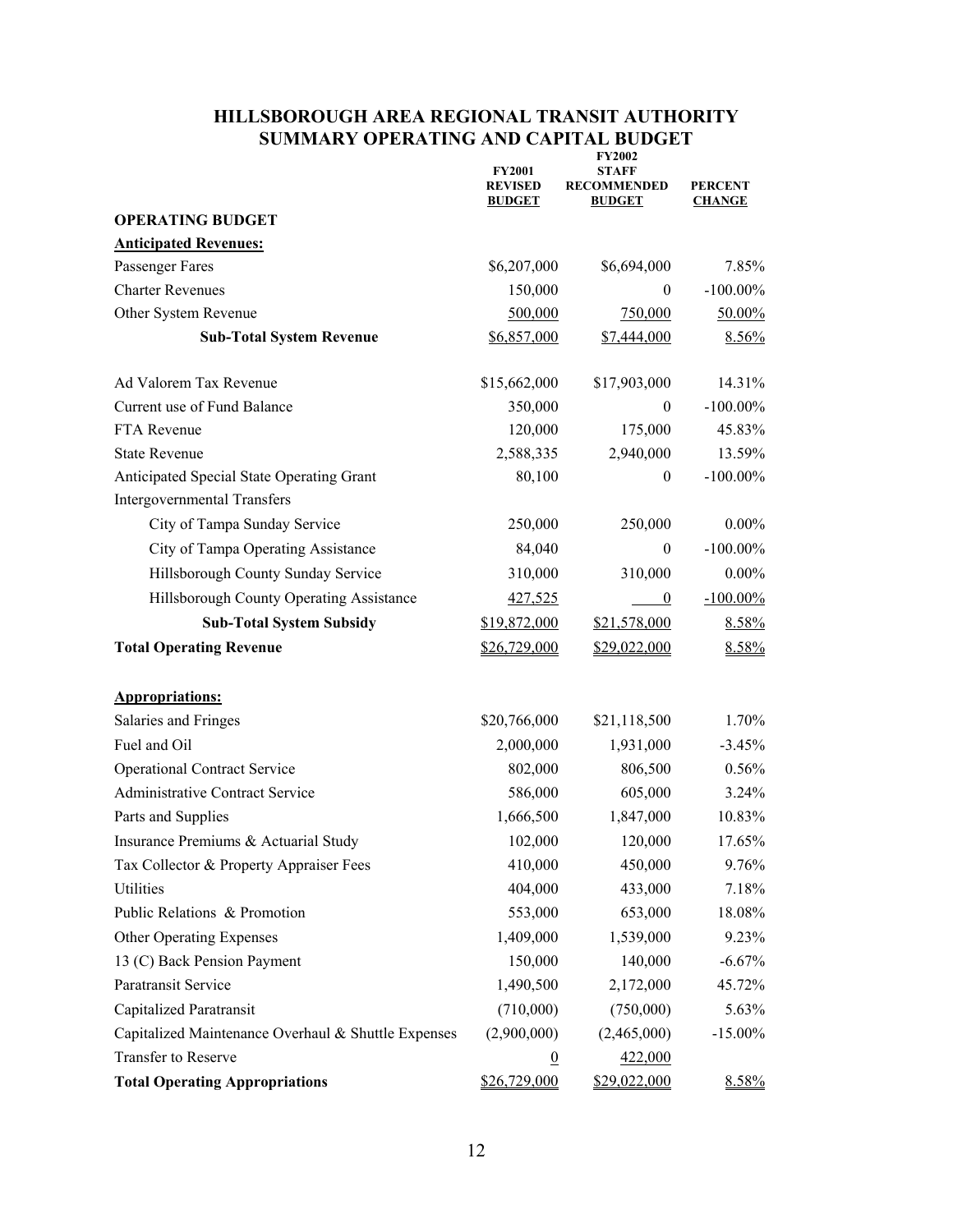# **HILLSBOROUGH AREA REGIONAL TRANSIT AUTHORITY SUMMARY OPERATING AND CAPITAL BUDGET**

|                                                        | <b>FY2001</b><br><b>REVISED</b><br><b>BUDGET</b> | <b>FY2002</b><br><b>PROPOSED</b><br><b>BUDGET</b> | <b>PERCENT</b><br><b>CHANGE</b> |
|--------------------------------------------------------|--------------------------------------------------|---------------------------------------------------|---------------------------------|
| <b>SELF INSURANCE FUNDS</b>                            |                                                  |                                                   |                                 |
| <b>Liability Fund Revenues:</b>                        |                                                  |                                                   |                                 |
| <b>Ad Valorem Taxes</b>                                | \$0                                              | \$1,100,000                                       |                                 |
| <b>Subrogated Claims Recovery</b>                      | 120,000                                          | 100,000                                           | $-16.67\%$                      |
| <b>Total Liability Fund Revenues</b>                   | \$120,000                                        | \$1,200,000                                       | 900.00%                         |
| <b>Liability Fund Appropriations:</b>                  |                                                  |                                                   |                                 |
| <b>Claims Settlements</b>                              | 350,000                                          | 450,000                                           | 28.57%                          |
| Legal Fees                                             | 175,000                                          | 300,000                                           | 71.43%                          |
| <b>Consultant Fees</b>                                 | $\mathbf{0}$                                     | 10,000                                            |                                 |
| Physical Damage                                        | 100,000                                          | 100,000                                           | $0.00\%$                        |
| Fuel Cleanup                                           | 20,000                                           | 50,000                                            | 150.00%                         |
| Minor Equipment for Risk Management                    | 3,000                                            | 10,000                                            | 150.00%                         |
| Salaries & Fringes                                     | 135,000                                          | 125,000                                           | $-7.41%$                        |
| <b>Estimated Outstanding Claims</b>                    | 100,000                                          | 55,000                                            | $-45.00\%$                      |
| Transfer to Liability Fund Reserve                     | (763,000)                                        | 100,000                                           | $-113.11%$                      |
| <b>Total Liability Fund Appropriations</b>             | \$120,000                                        | \$1,200,000                                       | 900.00%                         |
| <b>Workers' Compensation Fund Revenues:</b>            |                                                  |                                                   |                                 |
| <b>Ad Valorem Taxes</b>                                | \$900,000                                        | \$900,000                                         | $0.00\%$                        |
| <b>Subrogated Claims Recovery</b>                      | 26,000                                           | $\overline{0}$                                    | $0.00\%$                        |
| <b>Total Workers' Compensation Fund Revenues</b>       | \$926,000                                        | \$900,000                                         | $-2.81%$                        |
| <b>Workers' Compensation Fund Appropriations:</b>      |                                                  |                                                   |                                 |
| <b>Claims Servicing Fees</b>                           | \$10,000                                         | \$20,000                                          | 100.00%                         |
| <b>Claims Settlements</b>                              | 590,000                                          | 450,000                                           | $-23.73%$                       |
| Legal Fees                                             | 6,000                                            | 55,000                                            | 816.67%                         |
| <b>Assessment Fees</b>                                 | 85,000                                           | 75,000                                            | $-11.76%$                       |
| Salaries & Fringes                                     | 135,000                                          | 175,000                                           | 29.63%                          |
| <b>Estimated Outstanding Reserve</b>                   | 100,000                                          | 25,000                                            | $-75.00\%$                      |
| Transfer to Liability Fund Reserve                     | $\overline{0}$                                   | 100,000                                           | 100.00%                         |
| <b>Total Workers' Compensation Fund Appropriation.</b> | \$926,000                                        | \$900,000                                         | $-2.81%$                        |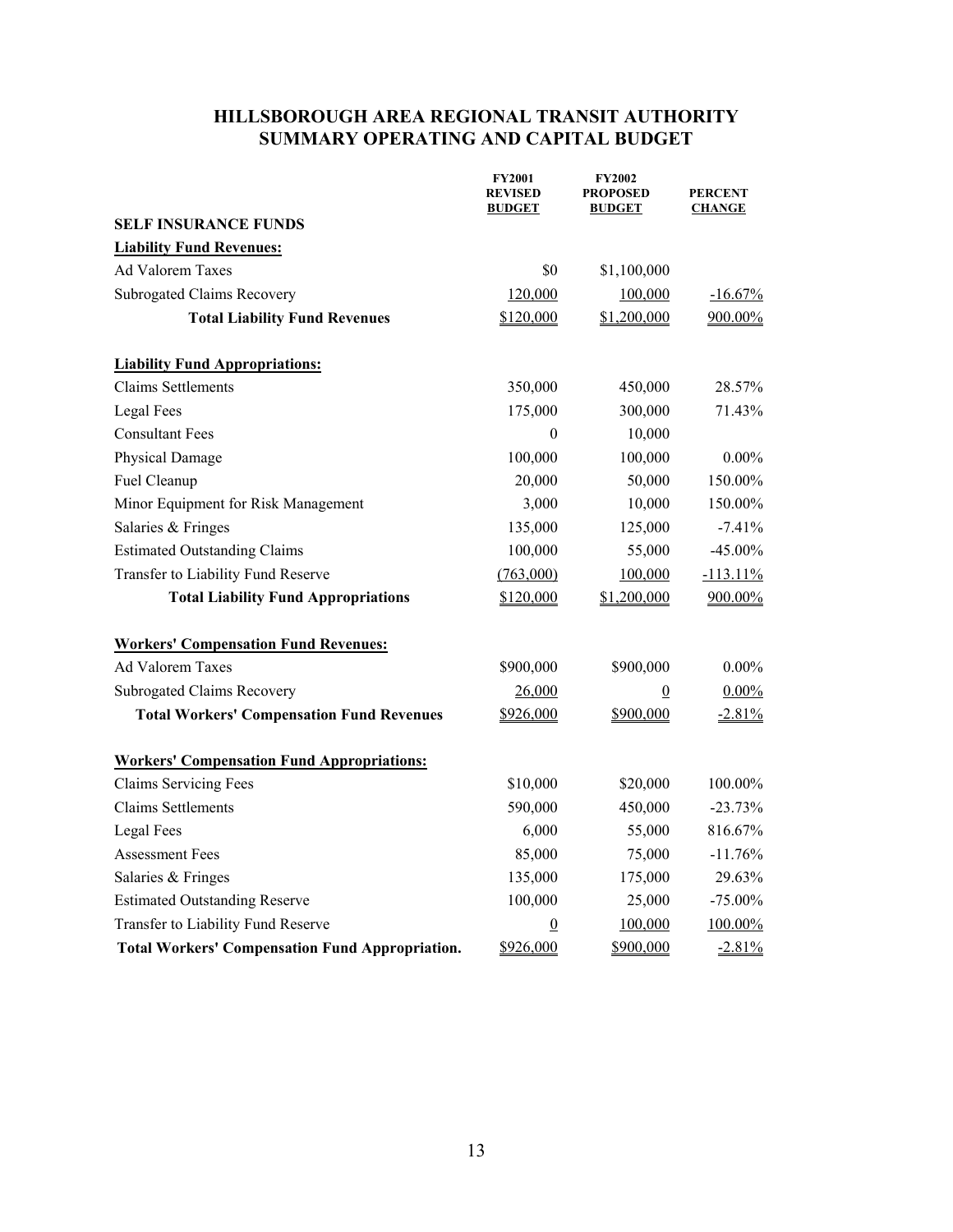# **HILLSBOROUGH AREA REGIONAL TRANSIT AUTHORITY SUMMARY OPERATING AND CAPITAL BUDGET**

|                                                                 | <b>FY2001</b><br><b>REVISED</b><br><b>BUDGET</b> | <b>FY2002</b><br><b>PROPOSED</b><br><b>BUDGET</b> |
|-----------------------------------------------------------------|--------------------------------------------------|---------------------------------------------------|
| <b>CAPITAL AND SPECIAL GRANT PROJECTS</b>                       |                                                  |                                                   |
| <b>Revenues:</b>                                                |                                                  |                                                   |
| <b>FTA</b>                                                      | \$10,769,005                                     | \$7,854,400                                       |
| <b>FDOT</b>                                                     | 2,450,000                                        | 5,932,000                                         |
| HART – Ad Valorem Taxes                                         | 1,250,000                                        | 300,000                                           |
| Hillsborough County                                             | 1,166,648                                        | 193,814                                           |
| City of Tampa                                                   | 120,300                                          | 65,000                                            |
| Other Funding                                                   | 2,200,000                                        | 150,000                                           |
| Congestion Mitigation & Air Quality                             | 1,400,000                                        | $\theta$                                          |
| <b>Total Capital Revenue</b>                                    | \$19,355,953                                     | \$14,495,214                                      |
| <b>Appropriations:</b>                                          |                                                  |                                                   |
| Section 5307 POP & Other Federal Funding                        | \$8,269,005                                      | \$7,254,400                                       |
| Vehicles                                                        | 3,912,300                                        | $\Omega$                                          |
| Project Design, Engineering & Construction                      | 2,549,648                                        | 6,200,814                                         |
| Shuttles, Circulators, Work Connections                         | 3,375,000                                        | 740,000                                           |
| HART Capital & Capital Match                                    | 1,250,000                                        | 300,000                                           |
| <b>Total Capital Appropriations</b>                             | \$19,355,953                                     | \$14,495,214                                      |
| <b>TOTAL OPERATING, SELF INS &amp; CAPITAL</b><br><b>BUDGET</b> | <u>\$47,130,953</u>                              | \$45,617,214                                      |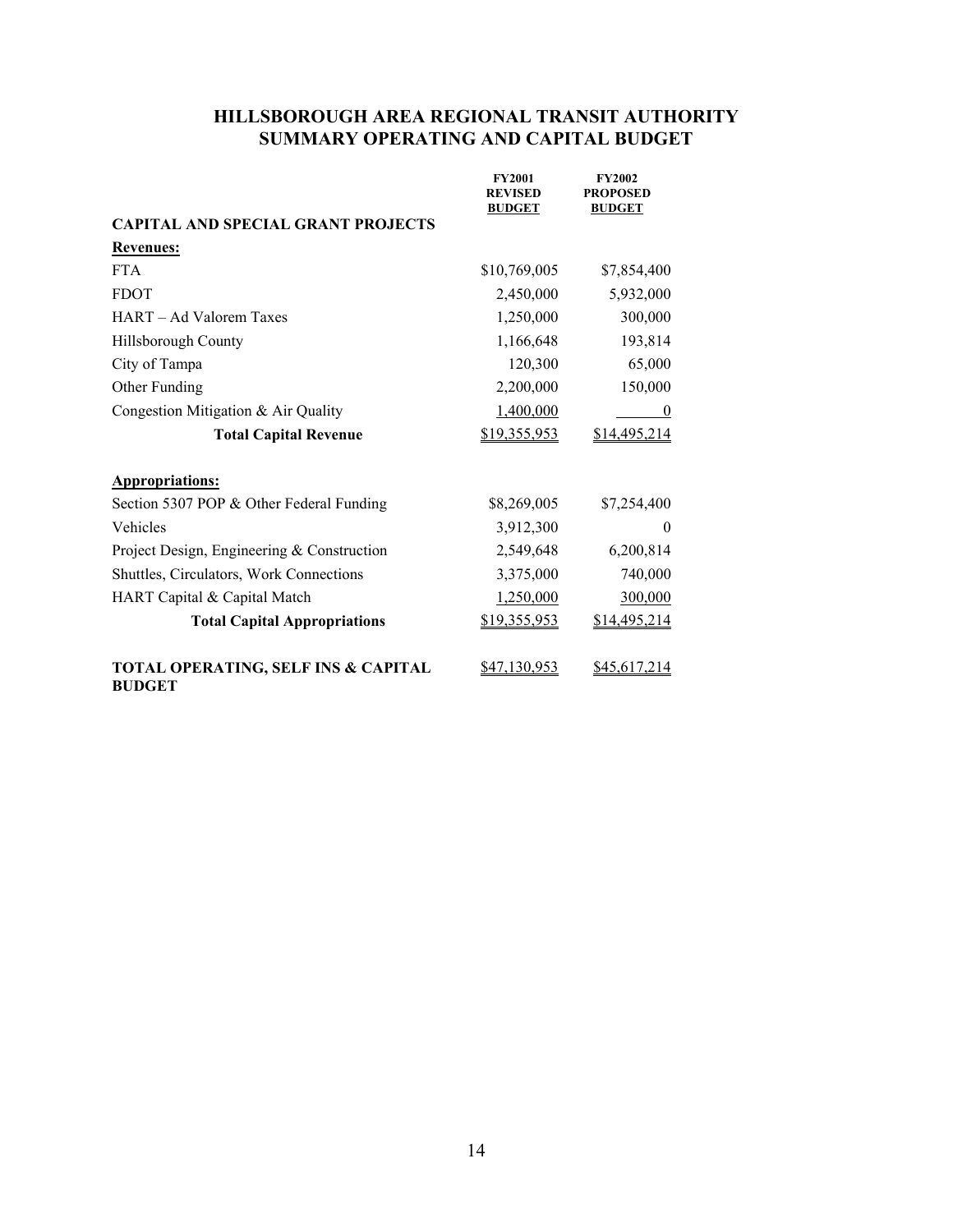# **DETAIL OPERATING BUDGET EXPENSES**

|                                            | <b>FY2001</b><br><b>REVISED</b><br><b>BUDGET</b> | FY2002<br><b>STAFF</b><br><b>RECOMMENDED</b><br><b>BUDGET</b> |
|--------------------------------------------|--------------------------------------------------|---------------------------------------------------------------|
| <b>Salaries and Fringes</b>                |                                                  |                                                               |
| Salaries                                   | \$15,318,200                                     | \$15,936,100                                                  |
| Overtime                                   | 1,200,500                                        | 1,055,000                                                     |
| Social Security                            | 1,360,000                                        | 1,410,000                                                     |
| <b>City Pension</b>                        | 1,400                                            | 1,300                                                         |
| <b>State Pension</b>                       | 1,650,000                                        | 1,346,000                                                     |
| Disability Insurance                       | 85,100                                           | 120,500                                                       |
| Medical Insurance                          | 1,141,000                                        | 1,274,200                                                     |
| Life Insurance                             | 40,200                                           | 36,600                                                        |
| Accidental Death and Dismemberment Ins.    | 8,200                                            | 7,700                                                         |
| <b>Unemployment Compensation</b>           | 29,200                                           | 16,700                                                        |
| Sick Leave                                 | 390,500                                          | 393,500                                                       |
| Holiday Pay                                | 430,000                                          | 431,000                                                       |
| Annual Leave                               | 541,000                                          | 517,000                                                       |
| Other Paid Absence                         | 38,900                                           | 38,400                                                        |
| Deferred Compensation Match                | 102,000                                          | 108,500                                                       |
| Uniforms                                   | 150,800                                          | 134,000                                                       |
| Capitalized Labor                          | (1,721,000)                                      | (1,708,000)                                                   |
| <b>Total Salaries and Fringes</b>          | \$20,766,000                                     | \$21,118,500                                                  |
| Fuel And Oil                               |                                                  |                                                               |
| Fuel for Buses                             | \$1,765,000                                      | \$1,725,000                                                   |
| Oil and Lube for Buses                     | 160,000                                          | 140,000                                                       |
| Diesel and Gasoline for Shop Use           | 5,000                                            | 6,000                                                         |
| Gasoline & Oil for Cars and Trucks         | 70,000                                           | 60,000                                                        |
| Total Fuel and Oil                         | \$2,000,000                                      | \$1,931,000                                                   |
| <b>Operational Contract Service</b>        |                                                  |                                                               |
| <b>Security Service</b>                    | \$310,000                                        | \$325,000                                                     |
| <b>Outside Bus Maintenance</b>             | 130,000                                          | 80,000                                                        |
| Shop Equipment Maintenance                 | 30,000                                           | 30,000                                                        |
| Outside Auto & Truck Repair                | 50,000                                           | 50,000                                                        |
| Contracted Building & Grounds Maintenance. | 152,000                                          | 176,500                                                       |
| Vanpool                                    | 0                                                | $\boldsymbol{0}$                                              |
| <b>Computer Software Services</b>          | 30,000                                           | 30,000                                                        |
| Printing                                   | 80,000                                           | 95,000                                                        |
| Computer Hardware Maintenance              | 10,000                                           | 10,000                                                        |
| Office Machine Maintenance                 | 5,000                                            | 5,000                                                         |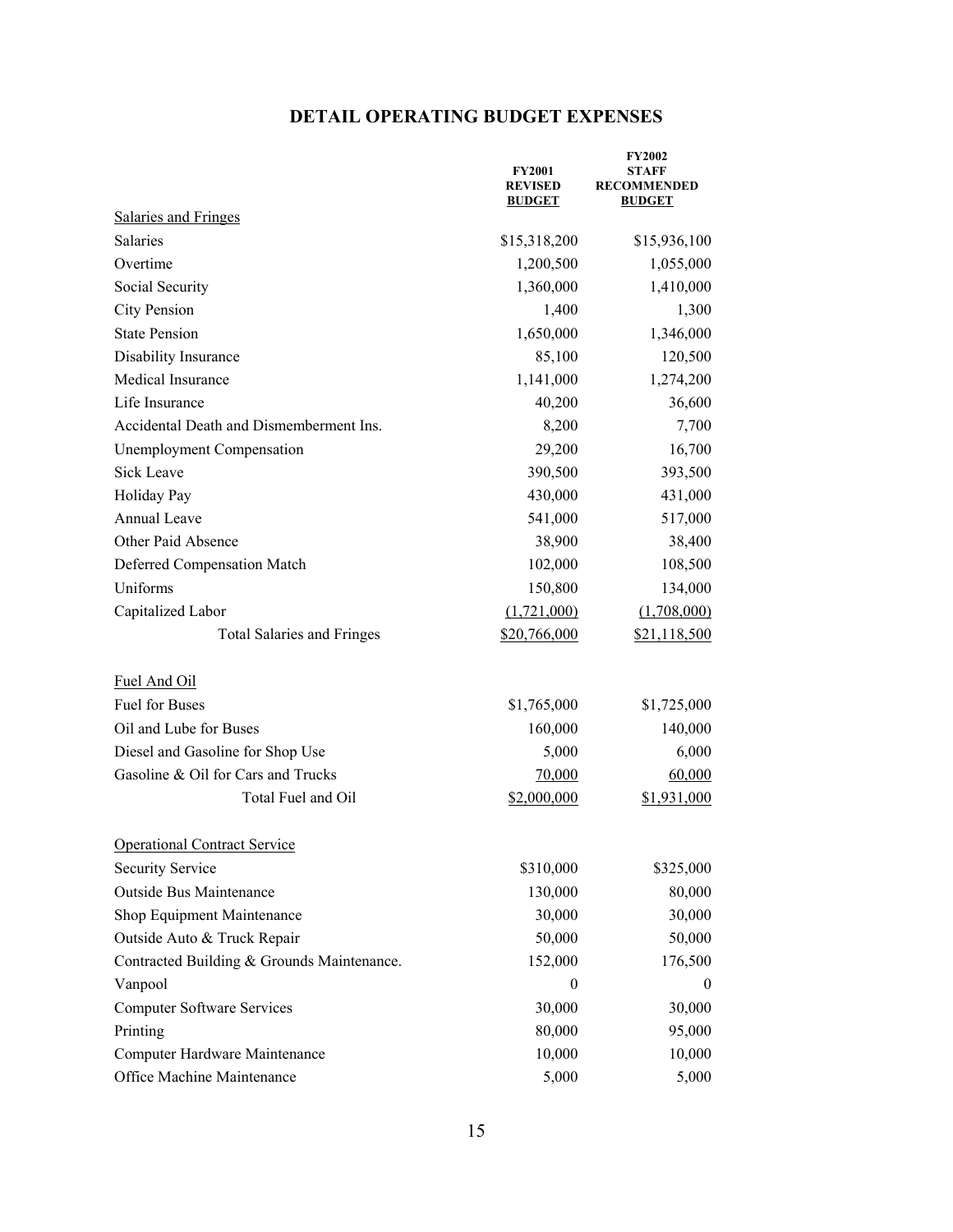|                                                          | <b>FY2001</b><br><b>REVISED</b><br><b>BUDGET</b> | <b>FY2002</b><br><b>RECOMMENDED</b><br><b>BUDGET</b> |
|----------------------------------------------------------|--------------------------------------------------|------------------------------------------------------|
| <b>Armored Car Services</b>                              | 5,000                                            | 5,000                                                |
| <b>Total Operational Contract Service</b>                | \$802,000                                        | \$806,500                                            |
| <b>Paratransit Service</b>                               |                                                  |                                                      |
| <b>Paratransit Service</b>                               | \$1,490,500                                      | \$2,172,000                                          |
| <b>Total Paratransit Service</b>                         | \$1,490,500                                      | \$2,172,000                                          |
| Administrative Contract Service                          |                                                  |                                                      |
| <b>Auditing Fees</b>                                     | 40,000                                           | 45,000                                               |
| Consultant Fees (Insurance, Environmental, and Training) | 70,000                                           | 100,000                                              |
| Pre-Employment Screening Fees                            | 40,000                                           | 50,000                                               |
| Drug Testing Fees                                        | 38,000                                           | 38,000                                               |
| Legal Fees                                               | 282,000                                          | 250,000                                              |
| <b>Counseling Services</b>                               | 11,000                                           | 12,000                                               |
| Lobbyist Fees                                            | 105,000                                          | 110,000                                              |
| <b>Total Outside Services</b>                            | \$586,000                                        | \$605,000                                            |
| Parts and Supplies                                       |                                                  |                                                      |
| <b>Equipment and Supplies</b>                            | \$240,500                                        | \$227,000                                            |
| Tires                                                    | 5,000                                            | 5,000                                                |
| Repair Parts                                             | 1,207,000                                        | 1,310,000                                            |
| Chemicals & Cleaners                                     | 54,000                                           | 55,000                                               |
| Materials for Building/Route Maintenance                 | 160,000                                          | 250,000                                              |
| <b>Total Parts and Supplies</b>                          | \$1,666,500                                      | \$1,847,000                                          |
| <b>Insurance Premiums &amp; Transfers</b>                |                                                  |                                                      |
| Property Damage & Property Liability Ins.                | 102,000                                          | 120,000                                              |
| <b>Total Insurance Premiums</b>                          | \$102,000                                        | \$120,000                                            |
| Tax Collector & Property Appraiser                       |                                                  |                                                      |
| Tax Collector's Commission                               | \$230,000                                        | \$250,000                                            |
| Property Appraiser's Commission                          | 180,000                                          | 200,000                                              |
| Total Tax Collector & Prop App                           | \$410,000                                        | \$450,000                                            |
| <b>Utilities</b>                                         |                                                  |                                                      |
| Electricity                                              | \$220,000                                        | \$227,000                                            |
| Telephone                                                | 156,000                                          | 169,000                                              |
| Water, Sewer, Garbage                                    | 28,000                                           | 37,000                                               |
| <b>Total Utilities</b>                                   | \$404,000                                        | \$433,000                                            |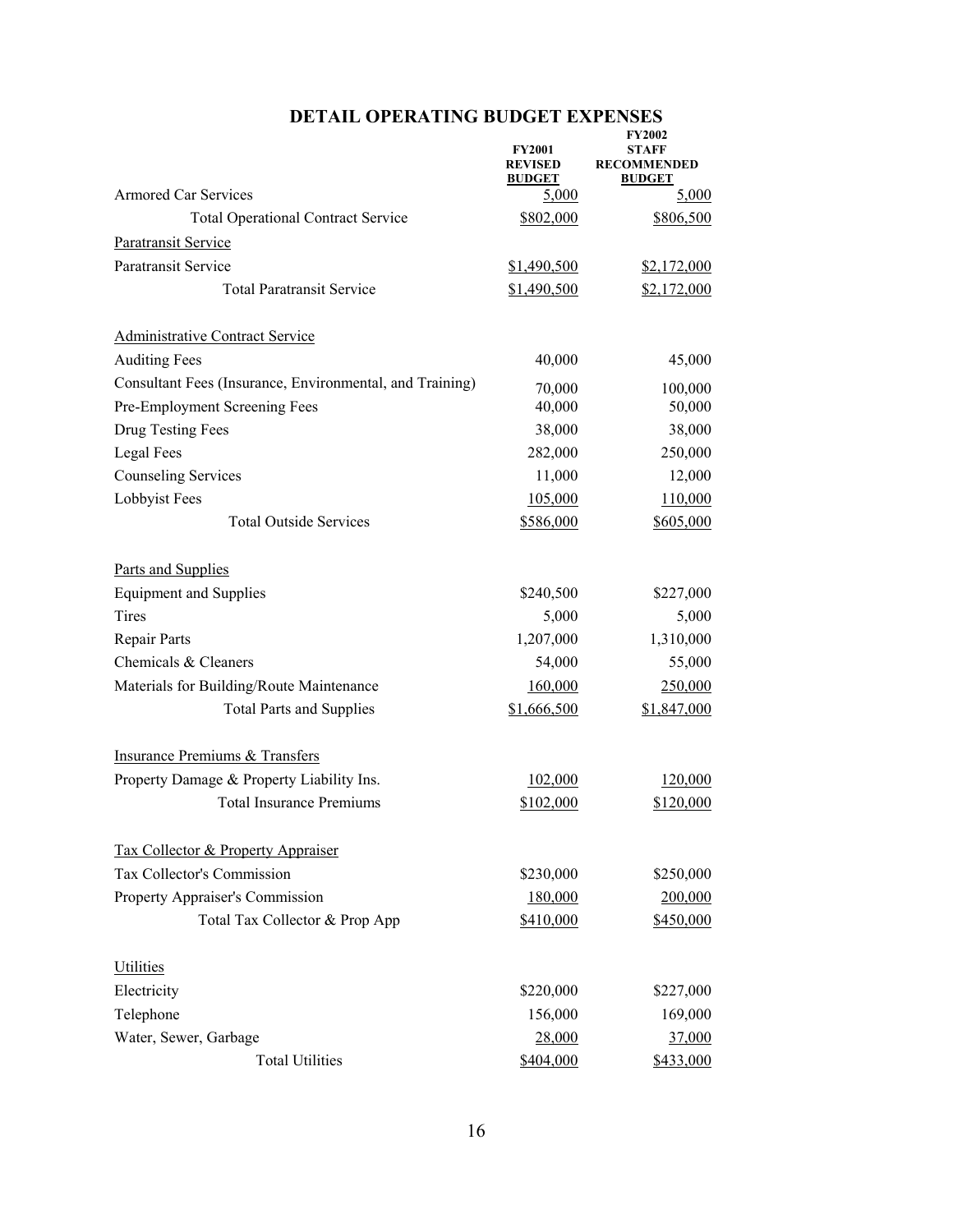|                                             | <b>FY2001</b><br><b>REVISED</b><br><b>BUDGET</b> | <b>STAFF</b><br><b>RECOMMENDED</b><br><b>BUDGET</b> |
|---------------------------------------------|--------------------------------------------------|-----------------------------------------------------|
| Public Relations & Promotion                |                                                  |                                                     |
| Promotional/Demonstration Activities        | \$3,000                                          | \$3,000                                             |
| Postage                                     | 15,000                                           | 15,000                                              |
| Printing-System Promotion                   | 130,000                                          | 130,000                                             |
| <b>Art Supplies</b>                         | 5,000                                            | 5,000                                               |
| Advertising and Promotion                   | 400,000                                          | 500,000                                             |
| <b>Total Public Relations and Promotion</b> | \$553,000                                        | \$653,000                                           |
| <b>Other Operating Expenses</b>             |                                                  |                                                     |
| Training                                    | \$100,000                                        | \$100,000                                           |
| Diesel Excise Tax - Net                     | 130,000                                          | 170,000                                             |
| X-Town Tolls, Parking                       | 18,000                                           | 18,000                                              |
| <b>Rentals and Leases</b>                   | 187,000                                          | 210,000                                             |
| Minor Equipment and Office Supplies         | 160,000                                          | 190,000                                             |
| Postage                                     | 30,000                                           | 30,000                                              |
| Licenses & Permits                          | 4,000                                            | 4,000                                               |
| Dues & Subscriptions                        | 30,000                                           | 40,000                                              |
| Travel & Meetings                           | 24,000                                           | 25,000                                              |
| Legal and Employment Ads                    | 140,000                                          | 150,000                                             |
| <b>Staff Development Fund</b>               | 100,000                                          | 100,000                                             |
| <b>Interest Expense</b>                     | 250,000                                          | 250,000                                             |
| Non-FTA Capital                             | 20,000                                           | 20,000                                              |
| Management Development Fund                 | 8,000                                            | 12,000                                              |
| Tax Increment Payment                       | 208,000                                          | 220,000                                             |
| <b>Total Other Operating Expenses</b>       | \$1,409,000                                      | \$1,539,000                                         |
| 13 (C) Back Pension Payment                 | \$150,000                                        | \$140,000                                           |
| Total 13 (C) Back Pension Payment           | \$150,000                                        | \$140,000                                           |
| <b>Transfer to Operating Reserve</b>        | \$<br>$\boldsymbol{0}$                           | \$422,000                                           |
| <b>Total Transfer to Operating Reserve</b>  | $\overline{\mathbf{S}}$<br>$\boldsymbol{0}$      | \$422,000                                           |

#### **DETAIL OPERATING BUDGET EXPENSES FY2002**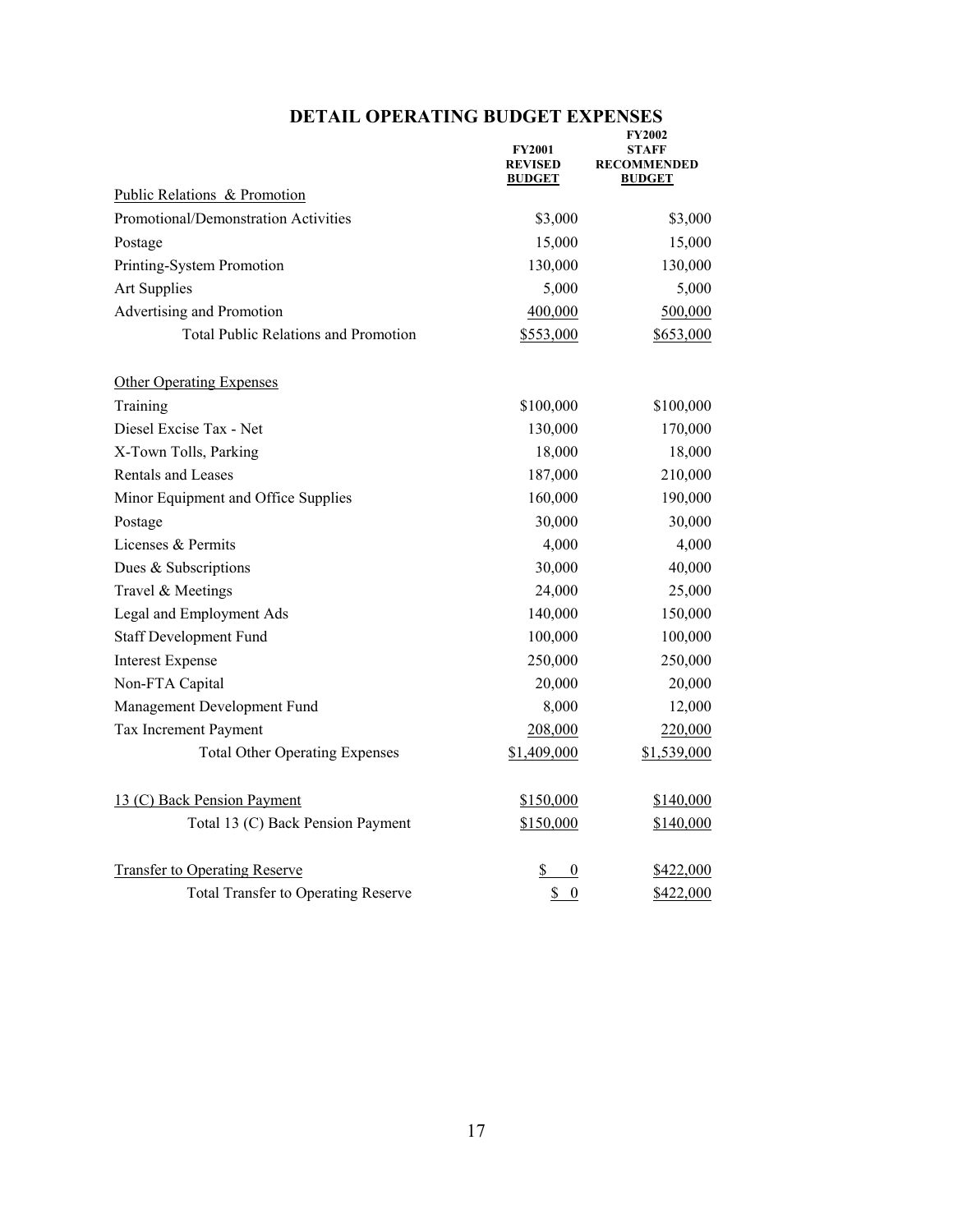#### **DETAIL OPERATING BUDGET EXPENSES FY2002**

|                                          | <b>FY2001</b><br><b>REVISED</b><br><b>BUDGET</b> | <b>STAFF</b><br><b>RECOMMENDED</b><br><b>BUDGET</b> |
|------------------------------------------|--------------------------------------------------|-----------------------------------------------------|
| Salaries & Fringes                       | $(\$581,000)$                                    | $(\$600,000)$                                       |
| Services                                 | (20,000)                                         | (20,000)                                            |
| Fuel & Lubricants                        | (15,000)                                         | (15,000)                                            |
| Tires & Tubes                            | (4,000)                                          | $\theta$                                            |
| Other Materials & Supplies               | (250,000)                                        | (250,000)                                           |
| <b>Utilities</b>                         | (30,000)                                         | (30,000)                                            |
| Capitalized Shuttle Services             | (2,000,000)                                      | (1,550,000)                                         |
| Capitalized Paratransit                  | (710,000)                                        | (750,000)                                           |
| <b>Total Capitalized Operating Costs</b> | (\$3,610,000)                                    | (\$3,215,000)                                       |
| TOTAL OPERATING APPROPRIATIONS           | \$26,729,000                                     | \$29,022,000                                        |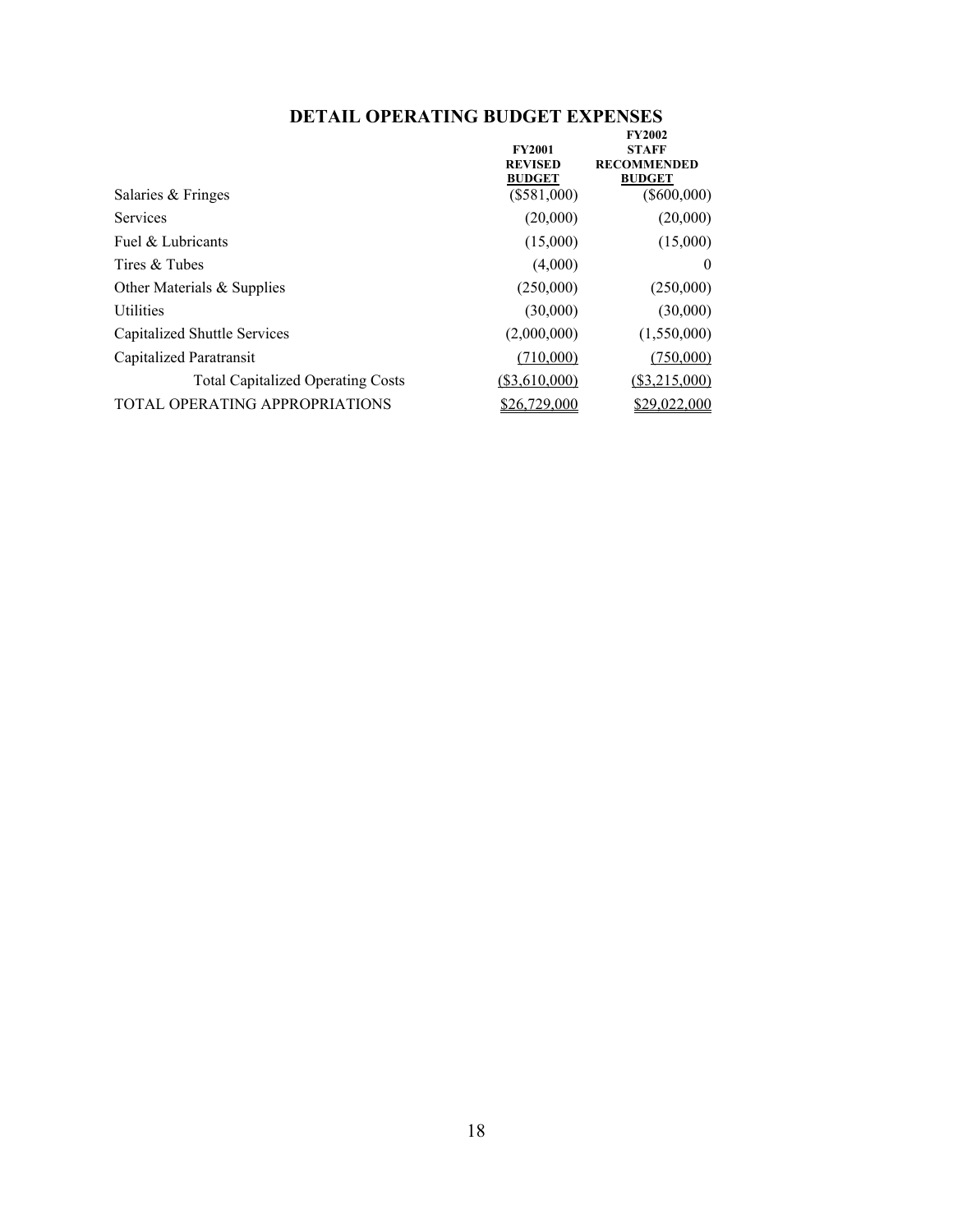| евние астноми п                         |                 |                  |
|-----------------------------------------|-----------------|------------------|
|                                         |                 | FY 2002          |
|                                         | FY 2001         | <b>PROPOSED</b>  |
| <b>DIVISION</b>                         | <b>POSITION</b> | <b>POSITIONS</b> |
| <b>Executive Office</b>                 | 6.0             | 6.0              |
| Administration and Finance              | 41.0            | 39.0             |
| Planning and Development                | 18.0            | 18.0             |
| Public Relations and Public Information | 15.0            | 15.0             |
| Transportation                          | 384.0           | 389.0            |
| Maintenance                             | 115.0           | 115.0            |
| Total                                   | 579             | 582              |
|                                         |                 |                  |

# **HILLSBOROUGH AREA REGIONAL TRANSIT AUTHORITY FISCAL YEAR 2001 POSITION PROPOSAL ENTIRE AUTHORITY**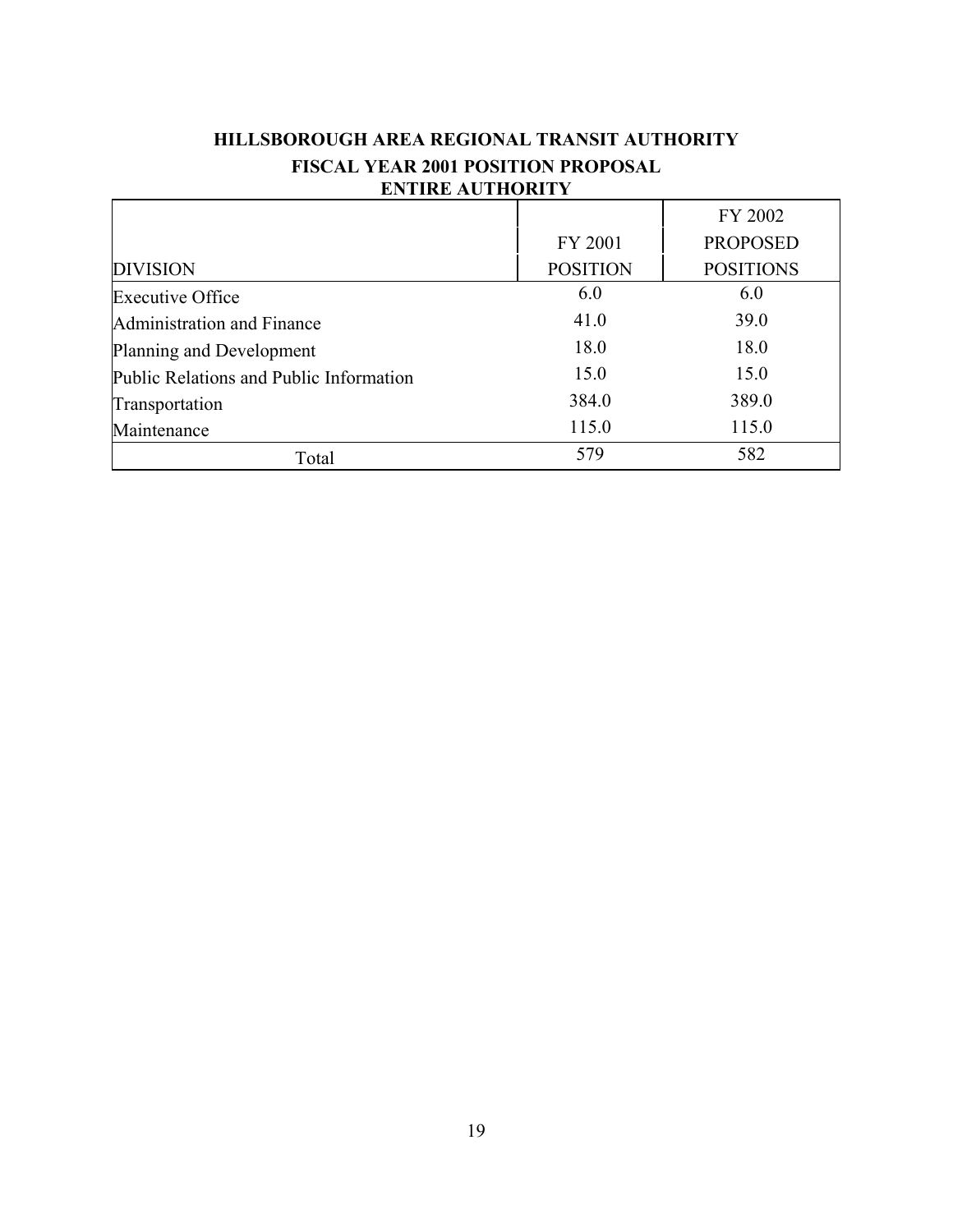### **EXECUTIVE OFFICE**

### **Functions and Responsibilities**

The Office of the Executive Director is responsible for the total bus and paratransit system performance, including the identification and implementation of programs to reduce operating costs, maintain service quality, and increase revenues and ridership. Other specific responsibilities include: the planning, identification and review of capital facility and equipment requirements, contract administration monitoring, the review of capital and operating budgets, the development and monitoring of both short and long range plans, establishing organizational arrangements, managing and directing the workforce, liaison with business community and political jurisdictions, press coordination, promoting the service, representing HART and its interests, managing current resources and planning for the future.

All Board of Directors functions are managed by the Executive Director's Office, including the preparation and distribution of all meeting minutes and meeting coordination. Equal Employment Opportunity Program, Affirmative Action, DBE plans and goals coordination is housed in the Executive Office. The Executive Office also coordinated certain audit and evaluation functions. One example is the Federal Triennial Audit.

| <b>EXECUTIVE OFFICE</b>                                       |                |                  |                  |
|---------------------------------------------------------------|----------------|------------------|------------------|
|                                                               |                |                  | FY 2002          |
|                                                               |                | FY 2001          | <b>PROPOSED</b>  |
| POSITION TITLE                                                |                | <b>POSITIONS</b> | <b>POSITIONS</b> |
| <b>Executive Director</b>                                     |                | 1                | 1                |
| <b>Executive Assistant</b>                                    |                |                  |                  |
| Administrative Assistant II (Shared with G.M)                 |                |                  |                  |
| Special Assist. To the Exec. Dir. & Board and EEO Coordinator |                |                  |                  |
| Secretary II                                                  |                | $\overline{2}$   | $\overline{2}$   |
|                                                               | <b>TOTAL</b>   | 6                | 6                |
|                                                               | FY2001         | FY2002           |                  |
| <b>EXECUTIVE OFFICE</b>                                       | <b>ADOPTED</b> | <b>PROPOSED</b>  |                  |
| <b>SUMMARY OF EXPENSES</b>                                    | <b>BUDGET</b>  | <b>BUDGET</b>    |                  |
|                                                               |                |                  |                  |
| Salaries & Fringes                                            | \$257,200      | 312,300          |                  |
| <b>Contractual Services</b>                                   | 5,900          | 6,680            |                  |
| Material & Supplies                                           | 8,300          | 10,200           |                  |
| Other Expenses                                                | 40,600         | 43,000           |                  |
| <b>TOTALS</b>                                                 | \$312,000      | \$372,180        |                  |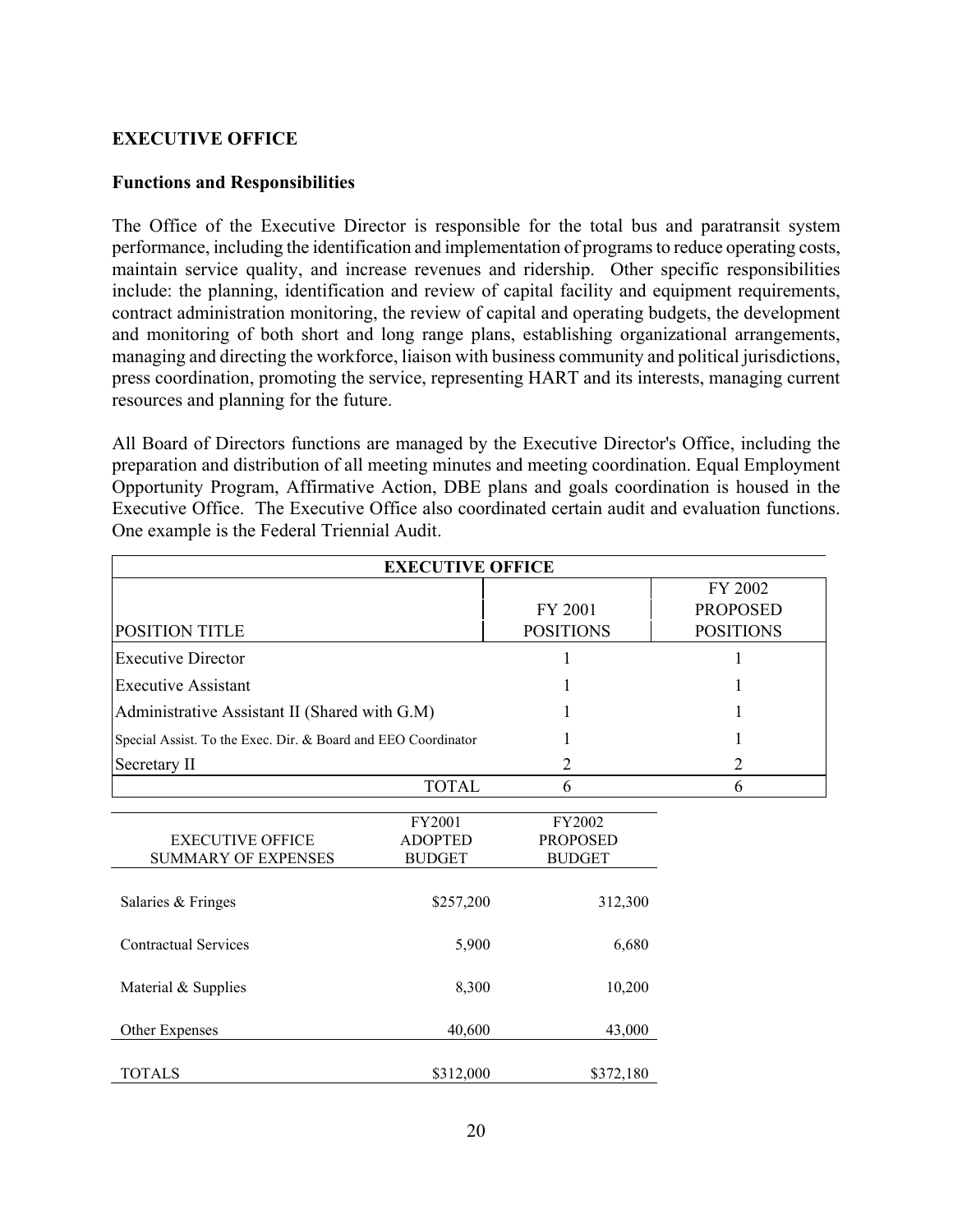



SEPTEMBER 2001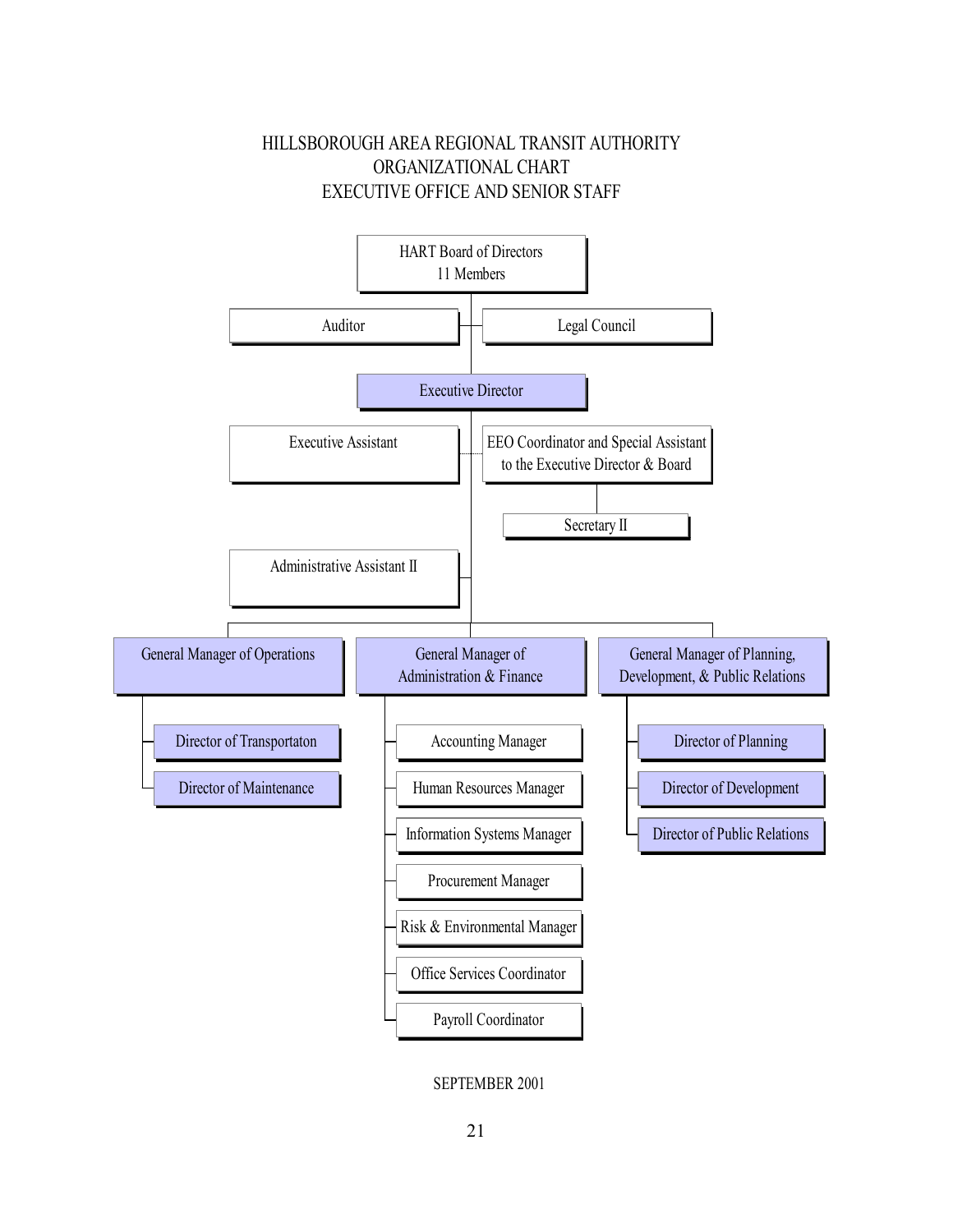### **ADMINISTRATION AND FINANCE DEPARTMENT**

### **Functions and Responsibilities**

The Administration and Finance Department serves as the primary source of management and financial information for the Authority. The seven divisions in the Administration and Finance Department are Accounting, Risk Management, Purchasing, Information Systems, Payroll, Human Resources and Office Services. Expenses, which pertain to the entire Authority rather than an individual division or department, i.e., legal costs, utilities, insurance, purchased transportation, etc., are charged to the General Function.

The **Accounting Division** develops and implements accounting systems and procedures, maintains historical financial data and records, collects, initiates and tracks disbursements and receipts of funds, and prepares monthly and annual financial reports. This division also monitors the expenditures against the adopted budget and prepares management organizational reports and longrange financial reports for budget planning. Accounting for federal, state and local grants, all Authority banking and budgeting are performed within this division.

The **Payroll Division** is responsible for developing and distributing payroll, adhering to all reporting and requirements and maintaining payroll records.

The **Risk Management Division** is responsible for protecting the Authority's assets through field evaluations and inspections of HART property to identify, appraise, and correct risk hazards and/or determines loss potential. This division coordinates and monitors the claims function with third party administrators under workers' compensation, general liability, vehicle liability, and property insurance programs. In addition, this division is responsible for developing accident prevention and loss control methods and procedures.

The **Procurement Division** is responsible for the development, maintenance, and implementation of procurement and contracting procedures, conducts competitive bidding, requests for proposals and other procurements. The division negotiates contracts, monitors and maintains them. Specific responsibilities include purchasing buses, parts, materials, and services required for current transit operations, as well as, office supplies, furniture, equipment, and miscellaneous services for all areas of the Authority. The division maintains all official contract files, bidders' lists, vendor files, directories, and contract lists. In addition, Procurement provides records related to all purchasing functions and transactions, which are retained and available for audit and periodic, review in accordance with federal, state, and local retention requirements.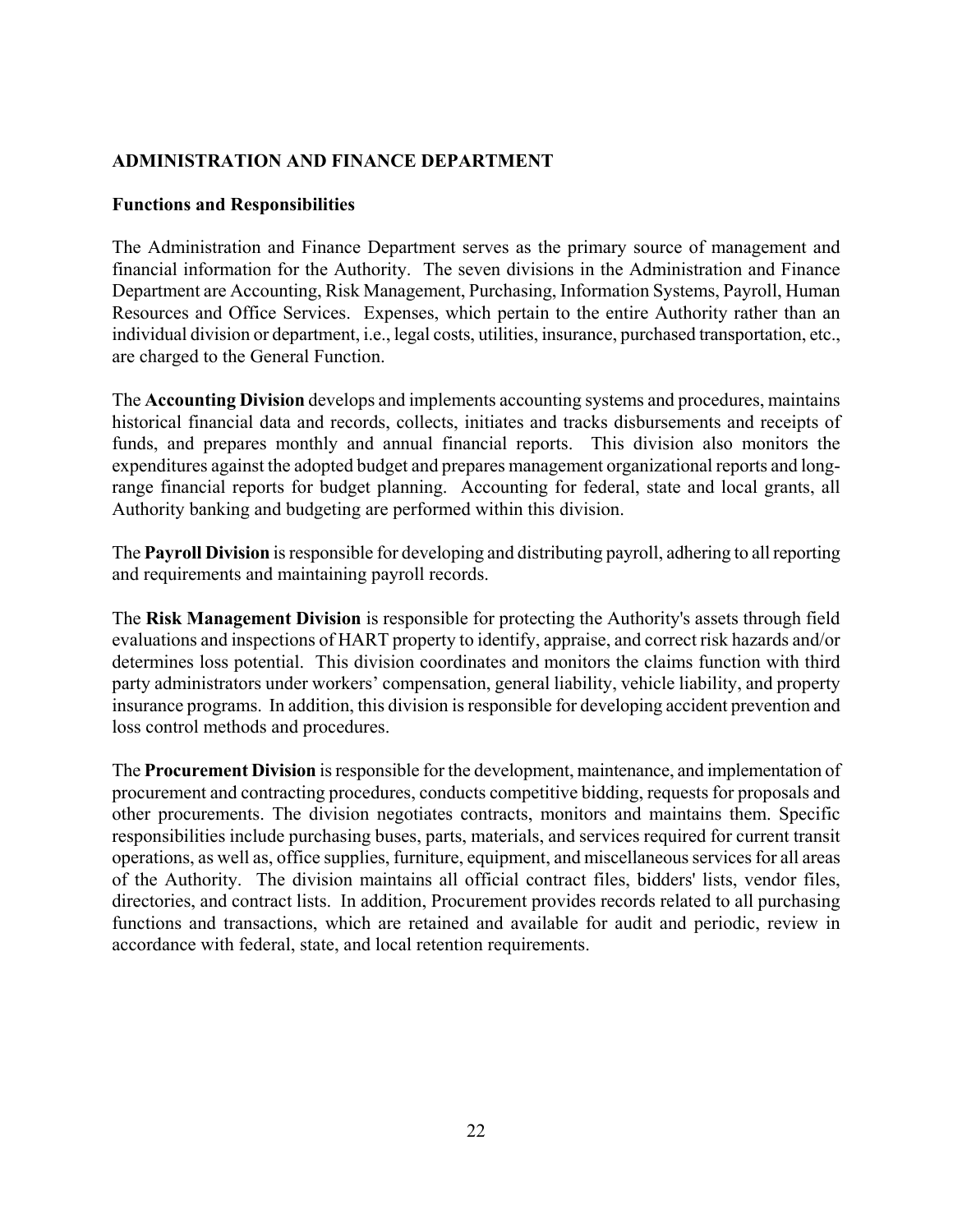The **Information Systems Division** develops and maintains computer applications systems within the Authority. This division works in partnership with all other departments and divisions to develop requirements, determine cost effective options in meeting the users needs such as implementing new application systems, and to provide on-going support to existing systems. In addition, the division is responsible for coordinating and directing activities required to protect and recover information systems assets in the event of a disaster.

The **Offices Services Division** is responsible for collecting, recording, and reporting revenue and ridership information. The Office Services Division has the lead role in counting the revenue collected daily from the fareboxes, scheduling personnel, and maintaining the equipment used in this function.

The **Human Resources Division** provides services for managing and developing the Authority's human resources. These services include: planning for, recruiting, hiring, and training a qualified workforce to meet the Authority's staffing needs; ensuring a balanced, competitive and comprehensive system for compensating employees, planning for and designing competitive, cost effective, and comprehensive benefits programs; administering retirement programs; coordinating labor relations activities; providing effective employee assistance and wellness programs; managing substance abuse prevention and drug/alcohol testing requirement; and upholding the Authority's commitment to Affirmative Action and Equal Employment Opportunity practices.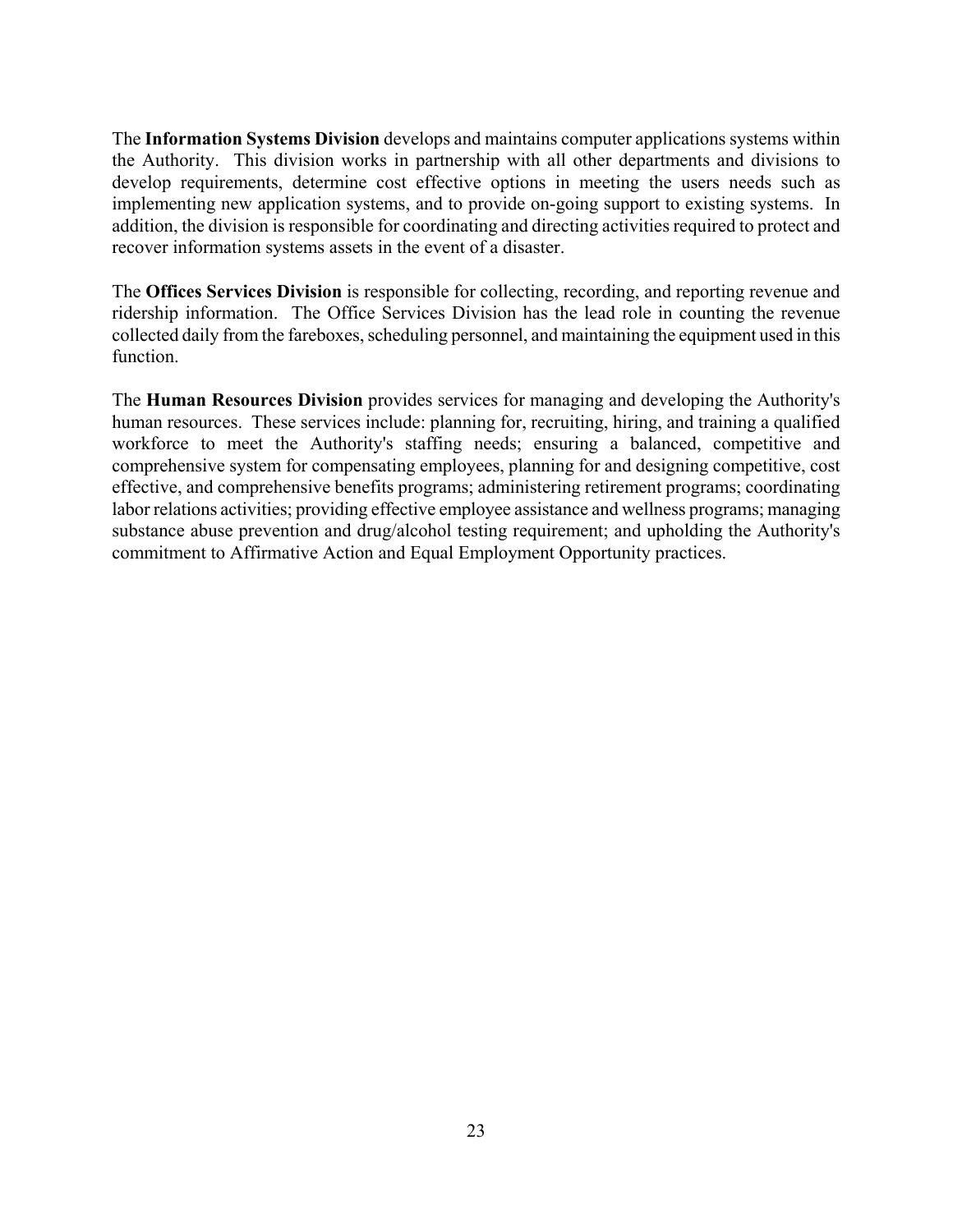| <b>ADMINISTRATION AND FINANCE DEPARTMENT</b> |                  |                  |
|----------------------------------------------|------------------|------------------|
|                                              |                  | FY 2002          |
|                                              | FY 2001          | <b>PROPOSED</b>  |
| <b>POSITION TITLE</b>                        | <b>POSITIONS</b> | <b>POSITIONS</b> |
| General Manager of Administration & Finance  | 1.0              | 1.0              |
| <b>Office Services Coordinator</b>           | 1.0              | 1.0              |
| <b>Finance Assistant</b>                     | 1.0              | 1.0              |
| <b>Administrative Clerk</b>                  | 1.0              | 1.0              |
| <b>MIS Manager</b>                           | 1.0              | 1.0              |
| Network Systems Administrator                | 1.0              | 1.0              |
| Programmers                                  | 3.0              | 3.0              |
| <b>Network Support Technicians</b>           | 2.0              | 2.0              |
| <b>Accounting Manager</b>                    | 1.0              | 1.0              |
| Senior Accountants                           | 2.0              | 2.0              |
| <b>Accountant II</b>                         | 2.0              | 2.0              |
| Accountant I                                 | 3.0              | 3.0              |
| <b>Accounting Aide II</b>                    | 1.0              | 1.0              |
| A/P Coordinator                              | 1.0              | 1.0              |
| A/P Aide                                     | 1.0              | 1.0              |
| Payroll Coordinator                          | 1.0              | 1.0              |
| Payroll Assistant II                         | 1.0              | 1.0              |
| Payroll Assistant I                          | 1.0              | 1.0              |
| <b>Procurement Manager</b>                   | 1.0              | 1.0              |
| <b>Procurement Secretary</b>                 | 1.0              | 1.0              |
| <b>Purchasing Agent III</b>                  | 2.0              | 1.0              |
| Purchasing Agent II                          | 1.0              | 1.0              |
| Purchasing Agent I                           | 1.0              | 1.0              |
| Human Resources Manager                      | 1.0              | 1.0              |
| HR Administrative Assistant II               | 2.0              | 2.0              |
| HR Aide                                      | 1.0              | 1.0              |
| Risk & Environmental Safety Manager          | 1.0              | 1.0              |
| <b>Risk Specialist III</b>                   | 1.0              | 1.0              |
| Risk Specialist II                           | 1.0              | 0.0              |
| Risk Specialist I                            | 1.0              | 1.0              |
| <b>Risk Secretary</b>                        | 1.0              | 1.0              |
| Intern                                       | 1.0              | 1.0              |
| <b>TOTAL</b>                                 | 41.0             | 39.0             |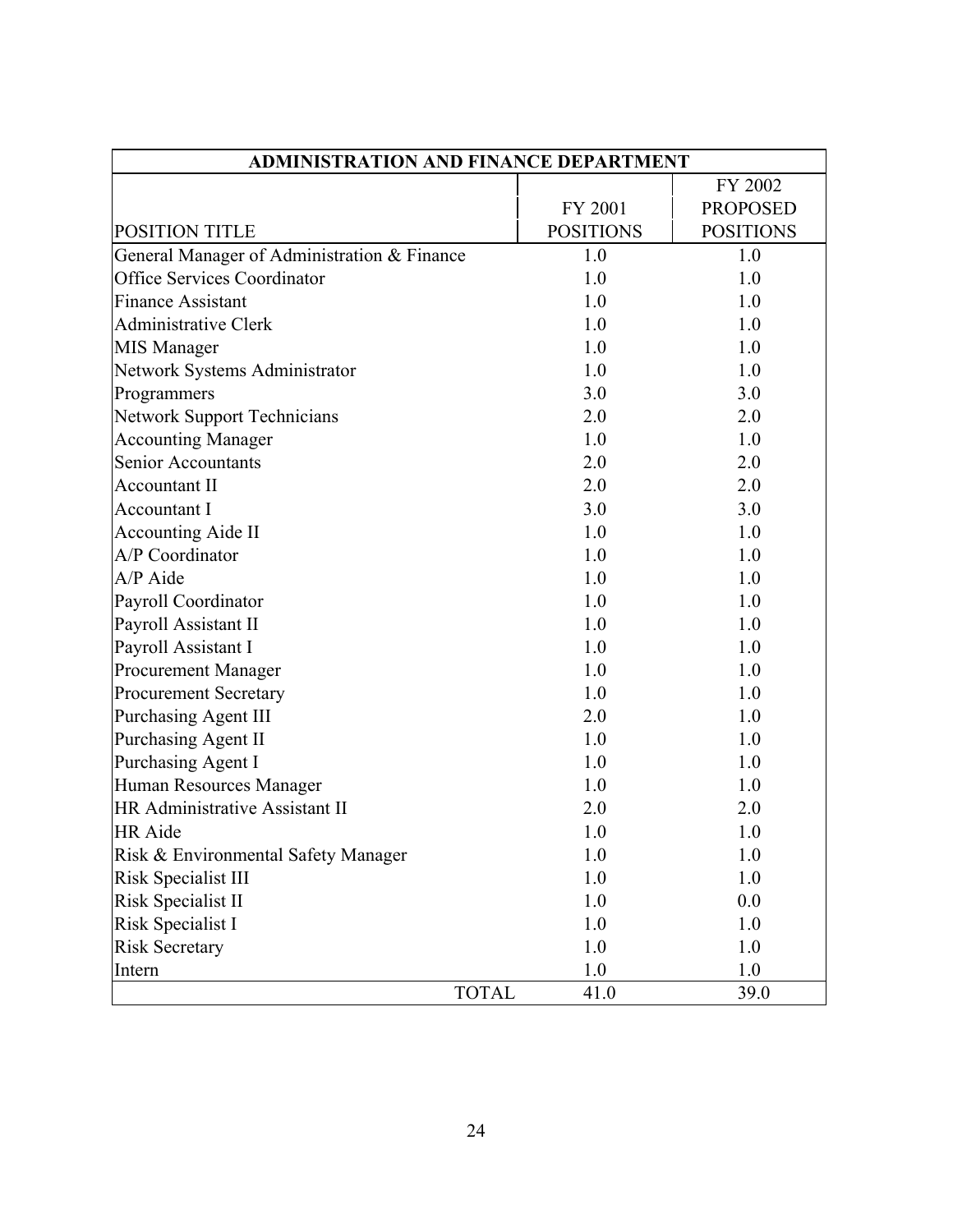|                | <b>FY2002</b>                    |
|----------------|----------------------------------|
| <b>FY2001</b>  | <b>STAFF</b>                     |
| <b>ADOPTED</b> | <b>RECOMMENDED</b>               |
| <b>BUDGET</b>  | <b>BUDGET</b>                    |
|                |                                  |
| \$1,129,750    | 1,089,100                        |
|                |                                  |
| 138,200        | 159,190                          |
|                |                                  |
|                | 91,200                           |
|                | 135,000                          |
|                |                                  |
|                | \$1,474,490                      |
|                | 78,100<br>125,900<br>\$1,471,950 |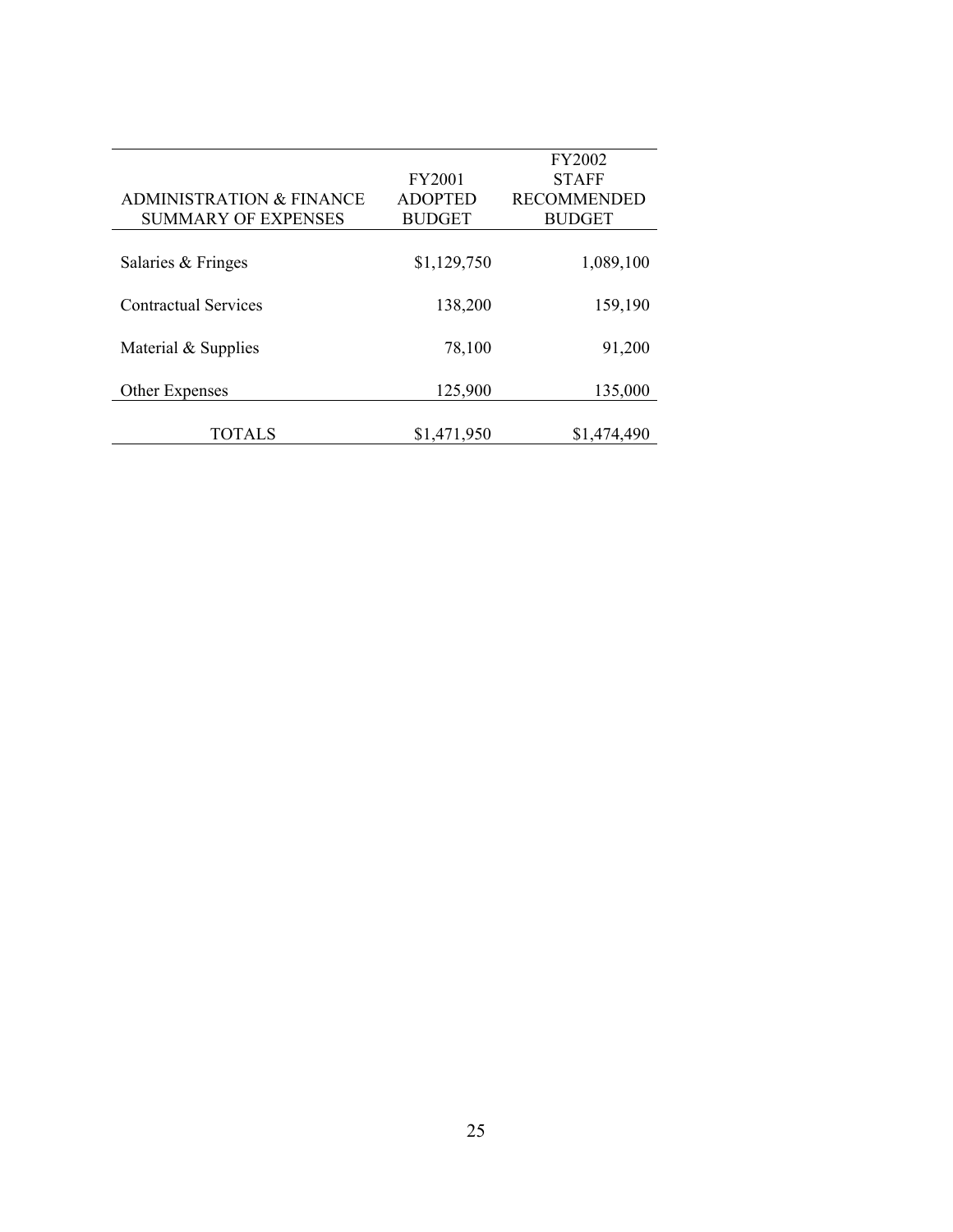# HILLSBOROUGH AREA REGIONAL TRANSIT AUTHORITY ADMINISTRATION AND FINANCE DEPARTMENT



SEPTEMBER 2001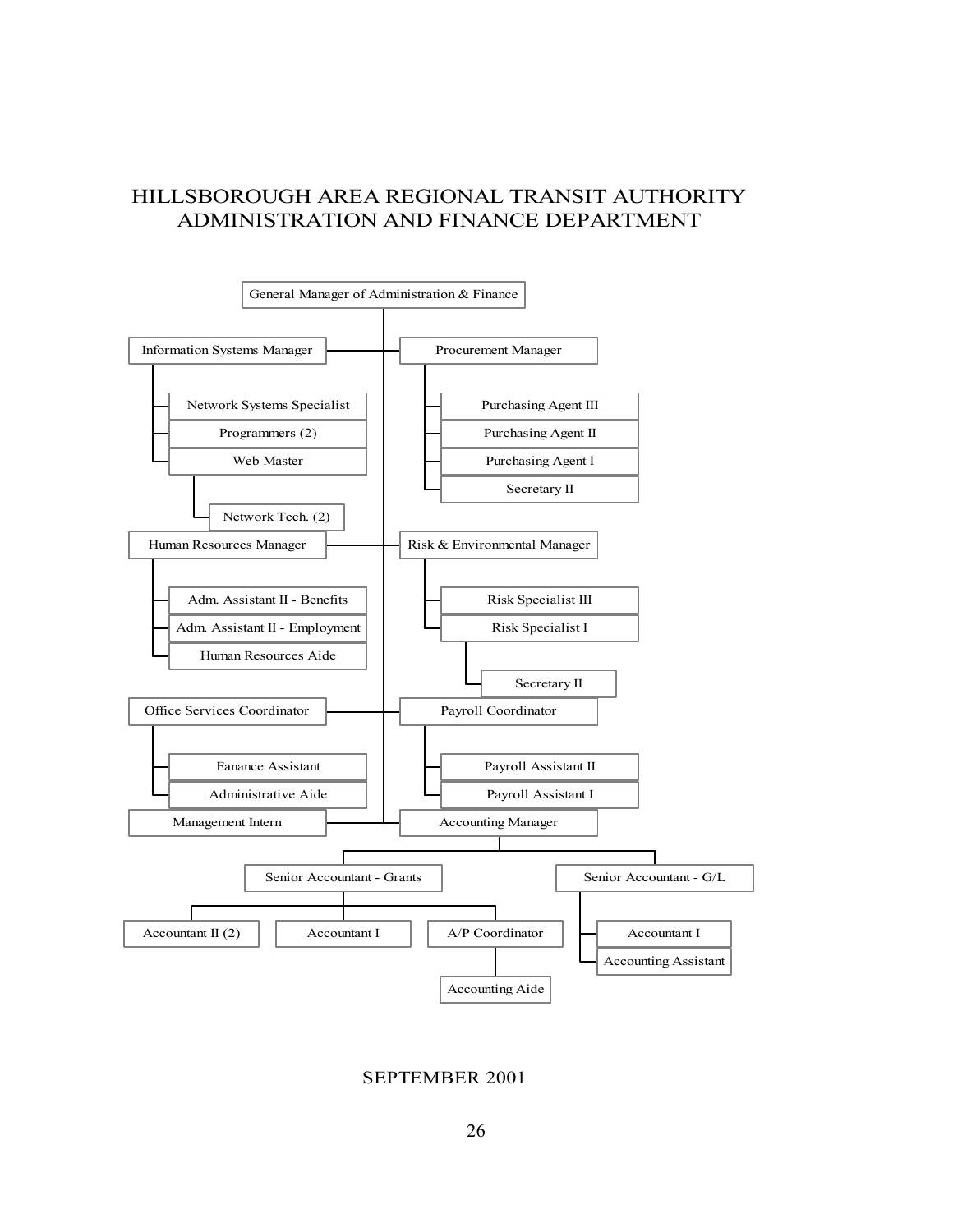# **PLANNING, DEVELOPMENT AND PUBLIC RELATIONS DEPARTMENT**

### **Functions and Responsibilities**

# **PLANNING DIVISION**

The Planning Division is responsible for service planning, conducting research and analysis, fulfilling federal and state documentation requirements, and applying for and managing grants. It is the primary liaison to the cities, Hillsborough County, Metropolitan Planning Organization (MPO), Florida Department of Transportation (FDOT), and the Federal government. The Division monitors federal and state legislation and provides input as to HART's needs to these units of government.

Planning Division staff represents HART on a multitude of committees with ongoing functions. They are: Metropolitan Planning Organization (MPO), Citizens Advisory Committees of both HART and the MPO, the MPO Technical Advisory Committee, Bicycle Advisory Committee (MPO), FDOT Technical Advisory Group on Urban Corridors.

The Planning Division is also responsible for monitoring and reporting of program specific information. It prepares the transit element of the MPO's Transportation Improvement Program and the Unified Planning Work Program, prepares the annual update of the Transit Development Plan.

The Planning Division does short range and long range planning as well as monitoring and documentation of plans. Staff of this division evaluates trends in comparison to other transit properties. Data collection related to transit performance is in the Planning Department where staff conducts on-board surveys for all modes of public transportation, analyzes ridership and productivity of HART services, and makes recommendations for mobility enhancements and service improvements.

The Planning Division maintains the Planning Library for the use of staff and others interested in transit issues. This Division manages the general planning contractor and the contracts for governmental coordinators in Tallahassee and Washington, D.C.

# **Challenges and Opportunities in 2002**

In 2002, the Planning Division will need to develop proposals for using Jobs Access funds and services that will complement the Historic Electric Streetcar. HART will face funding shortfalls, and the Planning Division will seek ways to reduce costs in service delivery. Strategy will be to redesign services to maximize grants before service cuts or fare increases are proposed.

The Planning Division has recently completed automating ridership data so that queries can be easily made. In 2002, all HART administrative staff will be offered training on how to use the new database.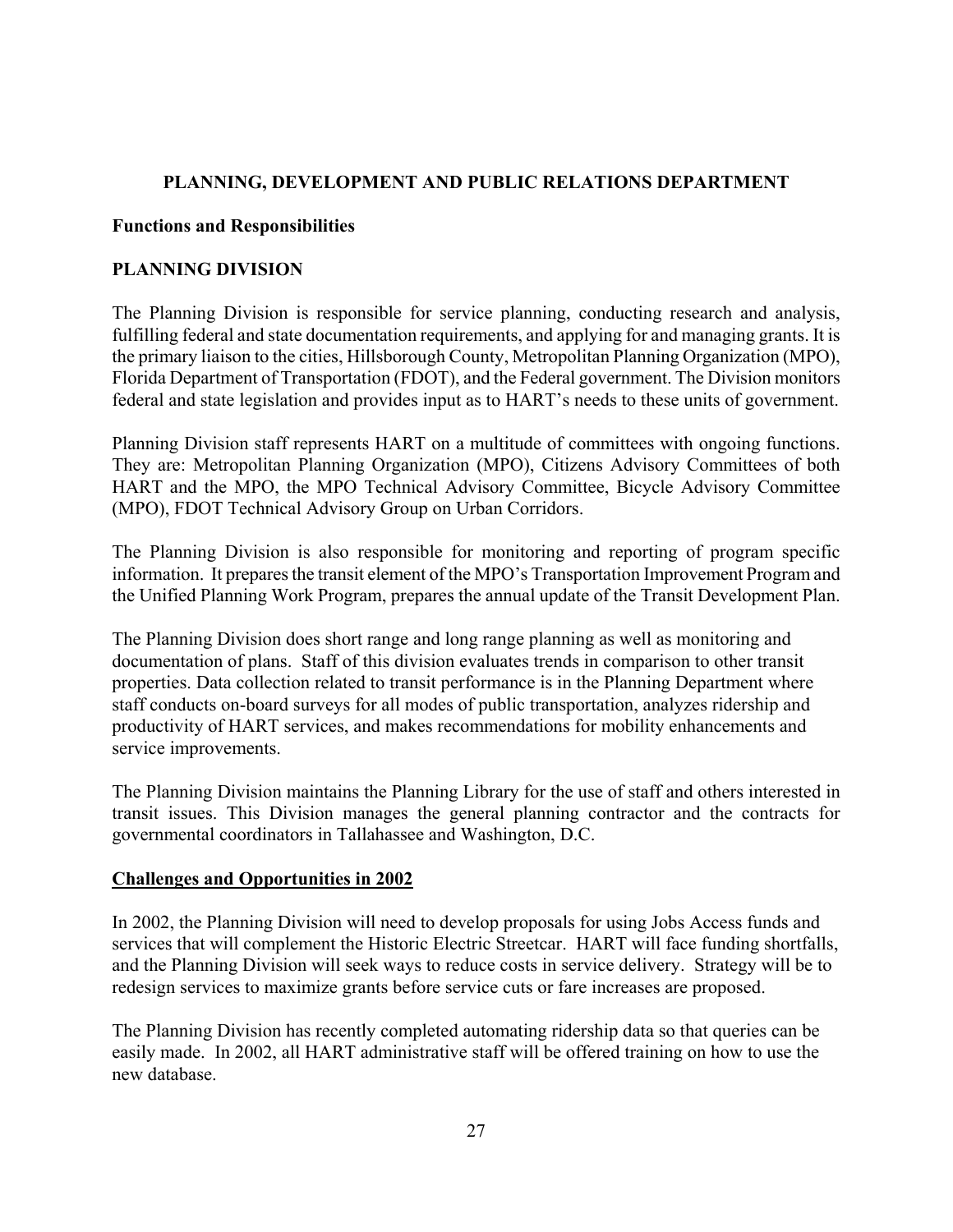During 2002, the Planning Division will begin using TRAPEZE for service planning. With TRAPEZE, the Planning Division will be able to analyze demographics contiguous to bus stops and bus routes; this will strengthen our planning capabilities.

The Planning Division grant management process requires considerable coordination with other agencies. In 2000-2001 it became clear that procedures in place are inadequate. They are being reviewed now to shorten the review time required to process HART's grants. This will likely require staff travel to Atlanta and Tallahassee on several occasions during the year.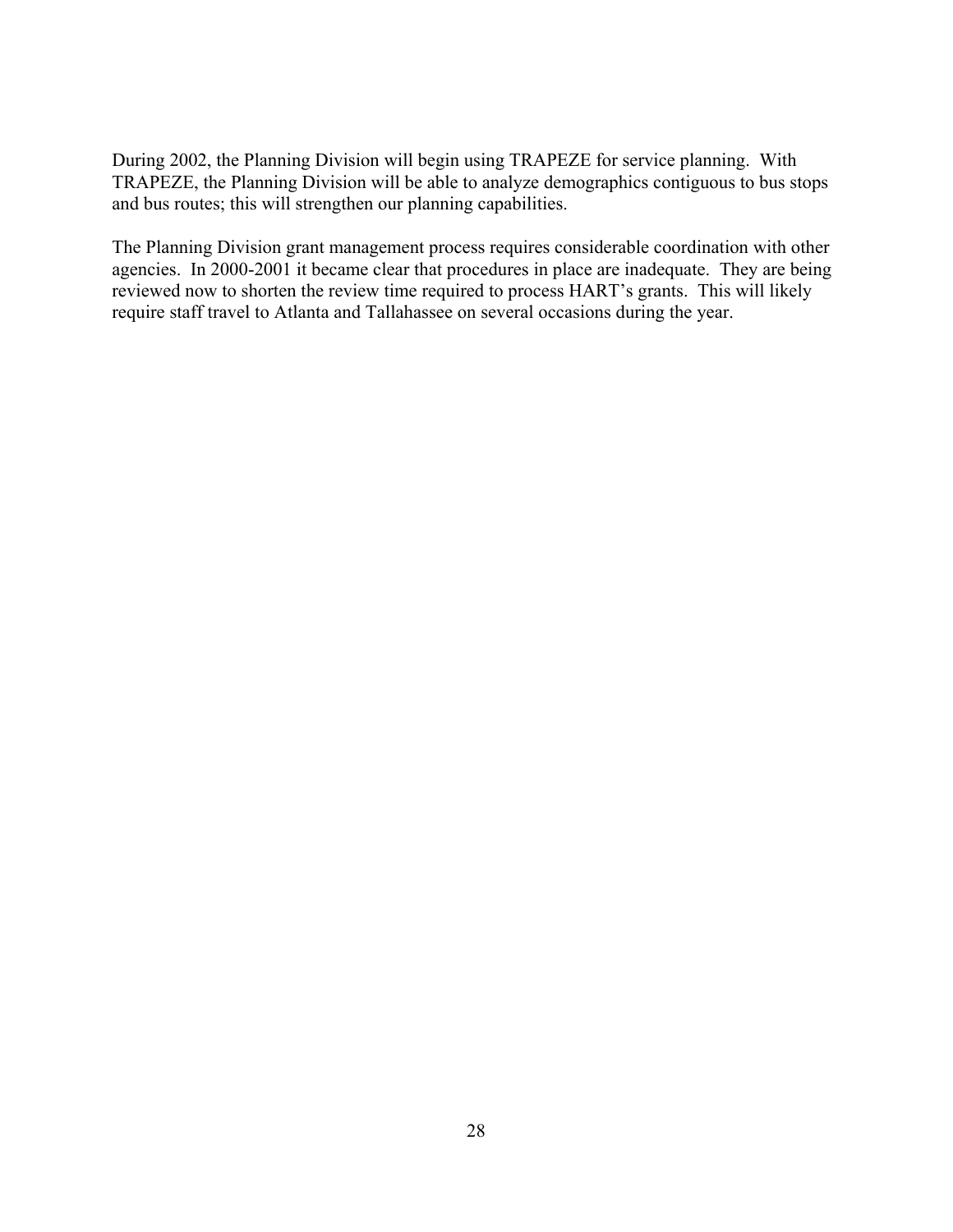# HILLSBOROUGH AREA REGIONAL TRANSIT AUTHORITY PLANNING DIVISION



#### SEPTEMBER 2001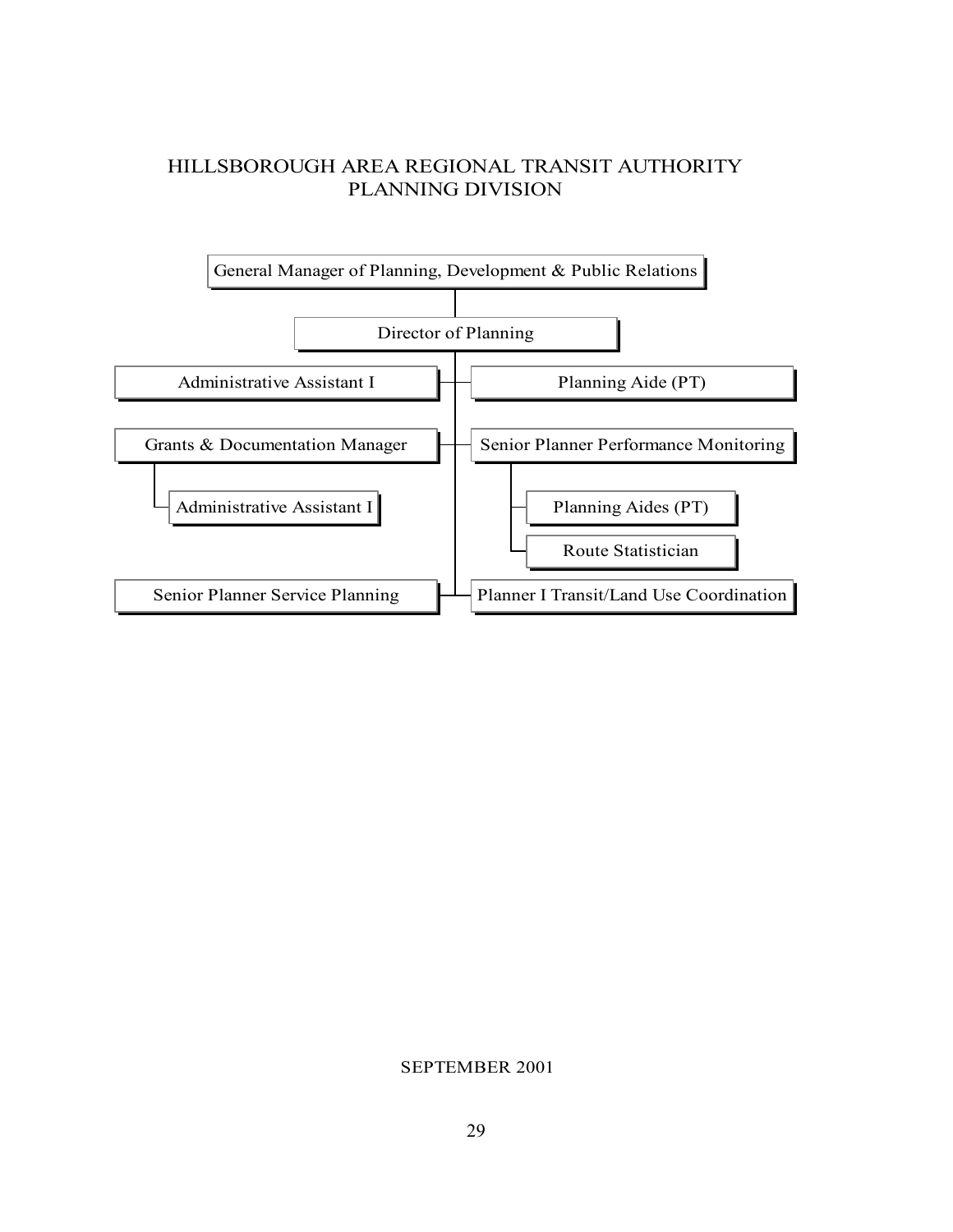# **ENGINEERING & DEVELOPMENT DIVISION**

The Engineering and Development Division is responsible for planning design and construction of capital projects to support transit operations and conducts land-use/transit planning reviews. Physical projects include: shelters, benches, sidewalk accessibility, private park-and-ride improvements, bus stop improvements, the Historic Electric Streetcar, Transportation Plaza, South County Transit Center, relocation of the Northern Terminal, and park-and-rides. In addition, the Division manages the general engineering consultant, design consultants, the interlocal agreement with the City on the Historic Electric Streetcar, including design and vehicle procurement, and the Mobility Project. The Division staff represents HART on the Livable Roadways Committee (MPO), Mobility Project, the Greater Tampa Utility Group, Gandy Boulevard MIS (FDOT), Pinellas County MIS and as needed at other agency governmental board meetings.

Major planning/engineering/construction efforts are underway. The first is the Tampa-Ybor Streetcar project. Construction of Phase I is now underway. HART and the City of Tampa are working jointly to staff and implement this project. The Transportation Plaza as well as the new Marion Transit Center will be under construction in 2001. The Commuter Center will be relocated and Ybor Station construction will be completed. All eight of the streetcars will be delivered by the new fiscal year. The Division is responsible for planning, preliminary engineering and the Environmental Impact Statement for the Mobility Project. The EIS on the rail element will be finalized in 2001/2002. Site identification for a Town 'N Country transit center will be underway and the South County Transit Center construction is likely to start.

### **Challenges and Opportunities in 2002**

The greatest challenges in 2002 concern the Northern Terminal relocation (Marion Transit Center) and the construction of the Streetcar line, Ybor Station and Transportation Plaza.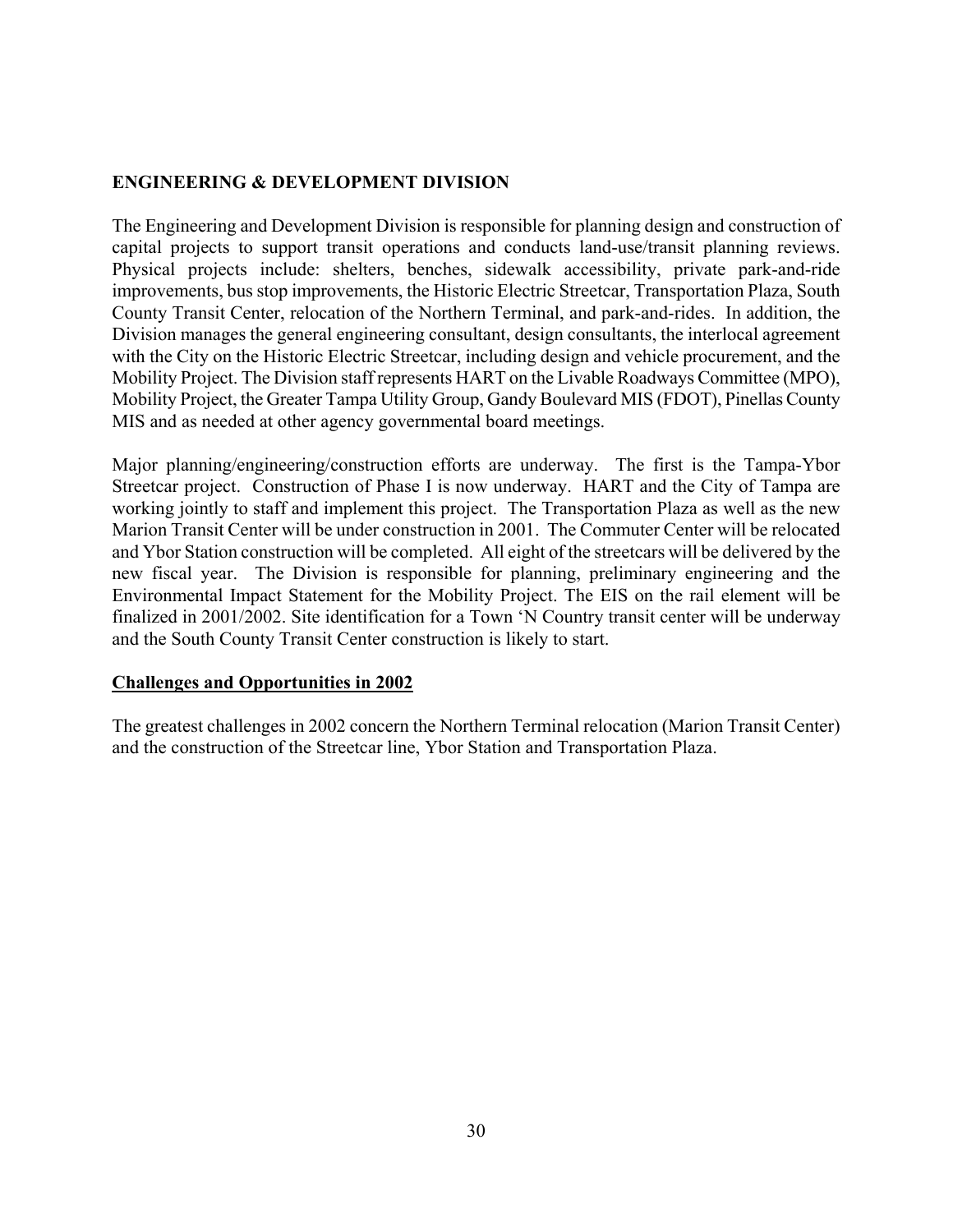# HILLSBOROUGH AREA REGIONAL TRANSIT AUTHORITY ENGINEERING & DEVELOPMENT DIVISION



### SEPTEMBER 2001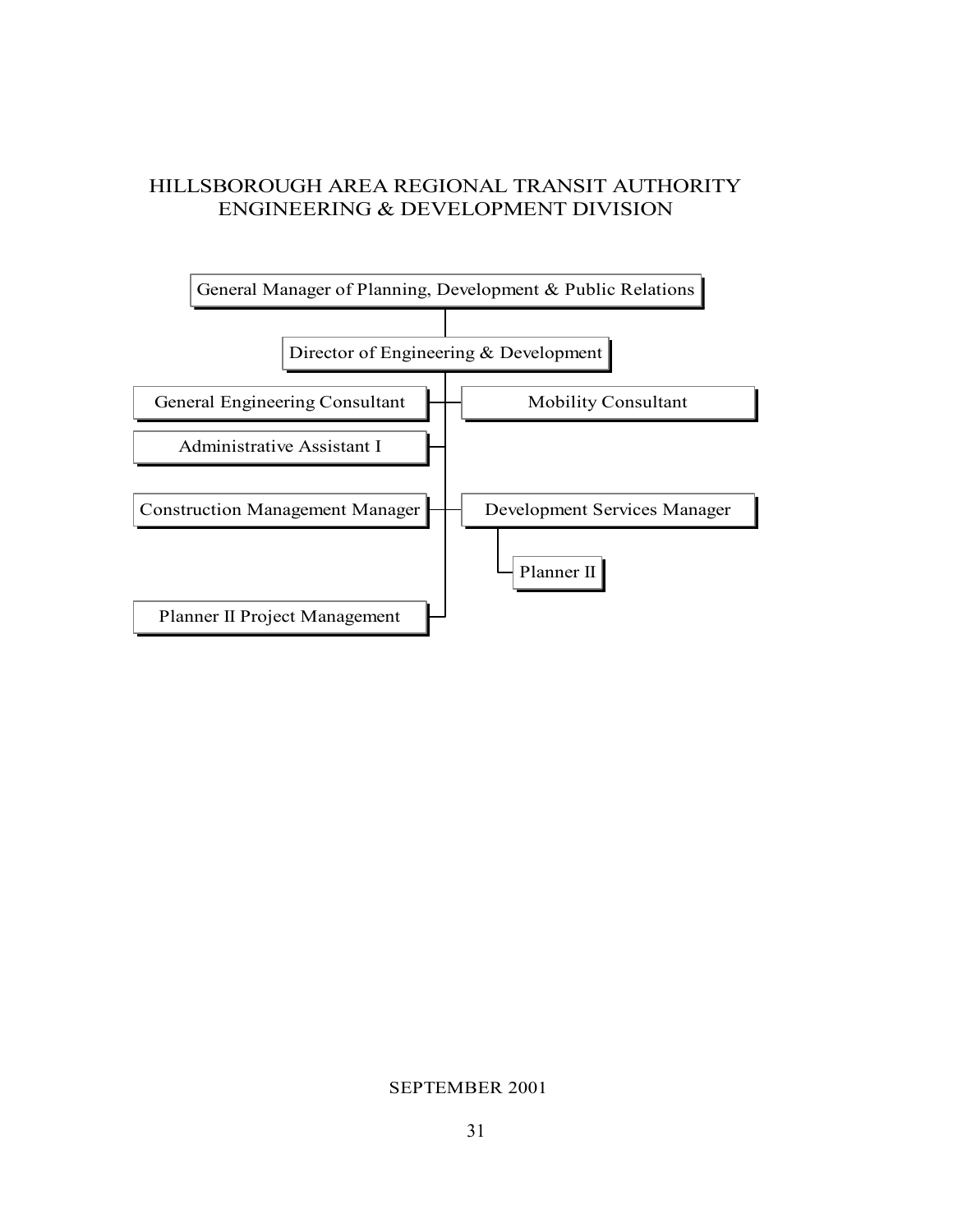| <b>PLANNING, DEVELOPMENT &amp; PUBLIC RELATIONS DEPARTMENT</b> |                  |                  |
|----------------------------------------------------------------|------------------|------------------|
|                                                                |                  |                  |
|                                                                |                  | FY 2002          |
|                                                                | FY 2001          | <b>PROPOSED</b>  |
| <b>POSITION TITLE</b>                                          | <b>POSITIONS</b> | <b>POSITIONS</b> |
| General Manager of Planning, Development & Public              |                  |                  |
| Relations                                                      | 1.0              | 1.0              |
| Planning Assistant                                             | 1.0              | 1.0              |
| TOTAL.                                                         | 2.0              | 2.0              |

| <b>PLANNING DIVISION</b>                        |                  |                  |
|-------------------------------------------------|------------------|------------------|
|                                                 |                  | FY 2002          |
|                                                 | FY 2001          | <b>PROPOSED</b>  |
| POSITION TITLE                                  | <b>POSITIONS</b> | <b>POSITIONS</b> |
| Director of Planning                            | 1.0              | 1.0              |
| <b>Administrative Assistant I</b>               | 2.0              | 2.0              |
| Manager of Grants & Documentation               | 1.0              | 1.0              |
| Planners                                        | 3.0              | 3.0              |
| Route Statistician                              | 1.0              | 1.0              |
| Planning Aide - Part Time (4 reported in FTE's) | 2.0              | 2.0              |
| <b>TOTAL</b>                                    | 10.0             | 10.0             |
|                                                 |                  |                  |
| <b>ENGINEERING &amp; DEVELOPMENT DIVISION</b>   |                  |                  |
|                                                 |                  | FY 2002          |
|                                                 | FY 2001          | <b>PROPOSED</b>  |
| POSITION TITLE                                  | <b>POSITIONS</b> | <b>POSITIONS</b> |
| Director of Engineering $&$ Development         | 1.0              | 1.0              |
| <b>Administrative Assistant I</b>               | 1.0              | 1.0              |
| <b>Development Services Manager</b>             | 1.0              | 1.0              |
| <b>Construction Management Manager</b>          | 1.0              | 10               |
| Planners                                        | 2.0              | 2.0              |
| <b>TOTAL</b>                                    | 6.0              | 6.0              |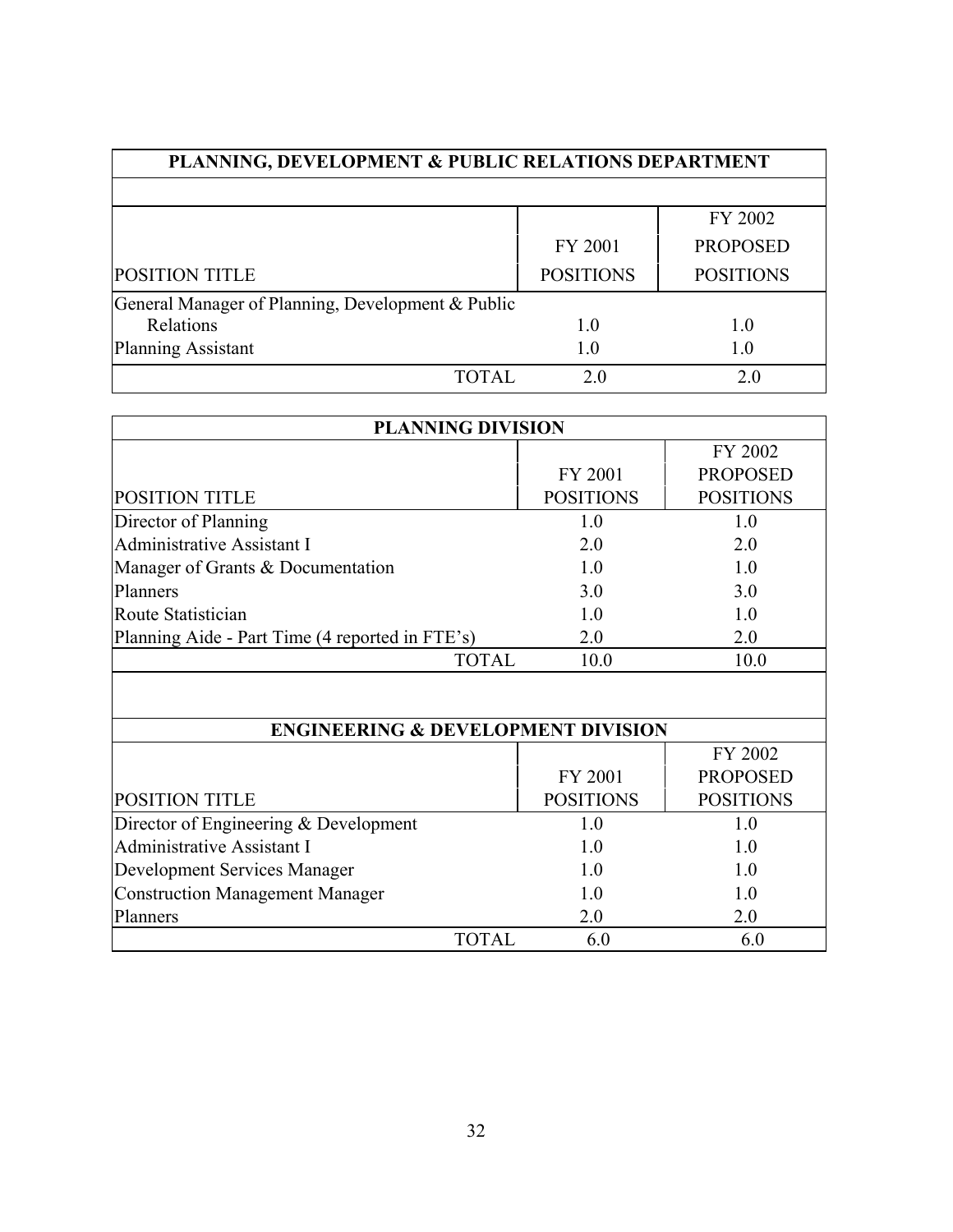| PLANNING &<br><b>DEVELOPMENT</b><br><b>SUMMARY OF EXPENSES</b> | FY2001<br><b>ADOPTED</b><br><b>BUDGET</b> | <b>FY2002</b><br><b>PROPOSED</b><br><b>BUDGET</b> |
|----------------------------------------------------------------|-------------------------------------------|---------------------------------------------------|
| Salaries & Fringes                                             | \$359,000                                 | 405,900                                           |
| <b>Contractual Services</b>                                    | 114,200                                   | 120,590                                           |
| Material & Supplies                                            | 23,900                                    | 29,400                                            |
| Other Expenses                                                 | 89,900                                    | 97,500                                            |
| TOTALS                                                         | \$587,000                                 | \$653,390                                         |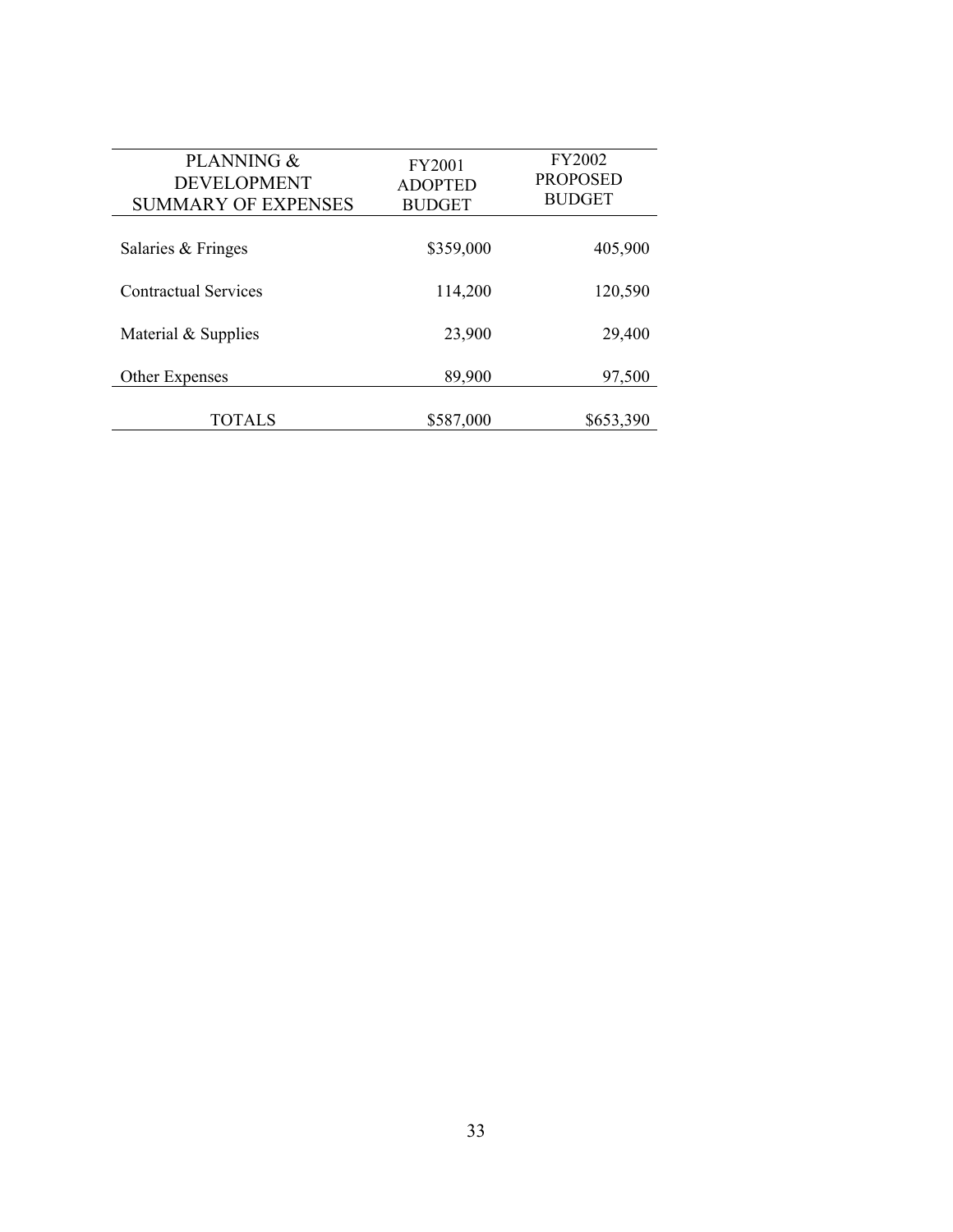### **PUBLIC RELATIONS DIVISION**

The Public Relations Division staff is composed of the following positions: Director of Public Relations; Promotions & Advertising Manager; Public Information Coordinator; Special Services & Business Development Specialist; Community Liaison Specialist; Promotions and Advertising Specialist; Marketing & Customer Service Representatives; Marketing Aide and Administrative Assistant.

This team is charged with maximizing transit usage in the community by assessing potential markets, determining the services needed or modifying existing services, and marketing these services. The Public Relations Division's charge is to provide coordinated, theme-based outreach programs that sell mobility, result in educated consumers and provide for convenient access to fare cards, permits, and information. These outreach efforts include HART-sponsored public events as a means of leveraging positive media coverage and promoting transit use.

The Public Relations staff perform the following tasks to educate, inform and motivate the public to try transit and to retain existing riders: market research; activity/event planning; public information/press relations; coordination and implementation of project needs; project budgeting; community and business outreach programs; resident awareness programs; dissemination of transit information outlets from more than 200 locations throughout the county; management of the HARTride Fare Card program which includes 47 sales outlets and the fare cards-by-mail program, Vanpool Program, Guaranteed Ride Home Program, Shuttle and Circulator Promotions program; Special Services and Business Development program; the Exterior/Interior Transit Advertising Program; multi-media advertising campaigns; management of the Customer Service Centers and the overall responsibility of producing informational materials that will promote public awareness of the Authority.

Community and business outreach strategies are comprehensive in scope to develop broad-based support from constituent networks. HART continues its close ties with various alliances to assure a coordinated multi-modal mobility concept. These alliances include Bay Area Commuter Services, Inc.; the City of Tampa Transportation Demand Management Program; the Tampa Downtown Transportation Management Organization; the Hillsborough County Bicycle Advisory Committee and Transportation Demand Management Project; the University North Transportation Initiative; the Westshore Alliance Transportation Management Organization; Pinellas Suncoast Transit Authority and Pasco County Public Transportation.

To assure patron input on proposed service and fare structure changes and facility design elements, HART refers to its HART Users Group. Participants represent all segments of HART riders and provide insight to assure attention to customer service and system convenience.

The Corporate Transit Sponsor Program provides employers with an employee benefit that ultimately can increase ridership and reduce traffic congestion via transportation subsidies. The Guaranteed Ride Home Program seeks to make transit more appealing by eliminating obstacles, while the Vanpool Program provides an alternative travel mode that combines work trips.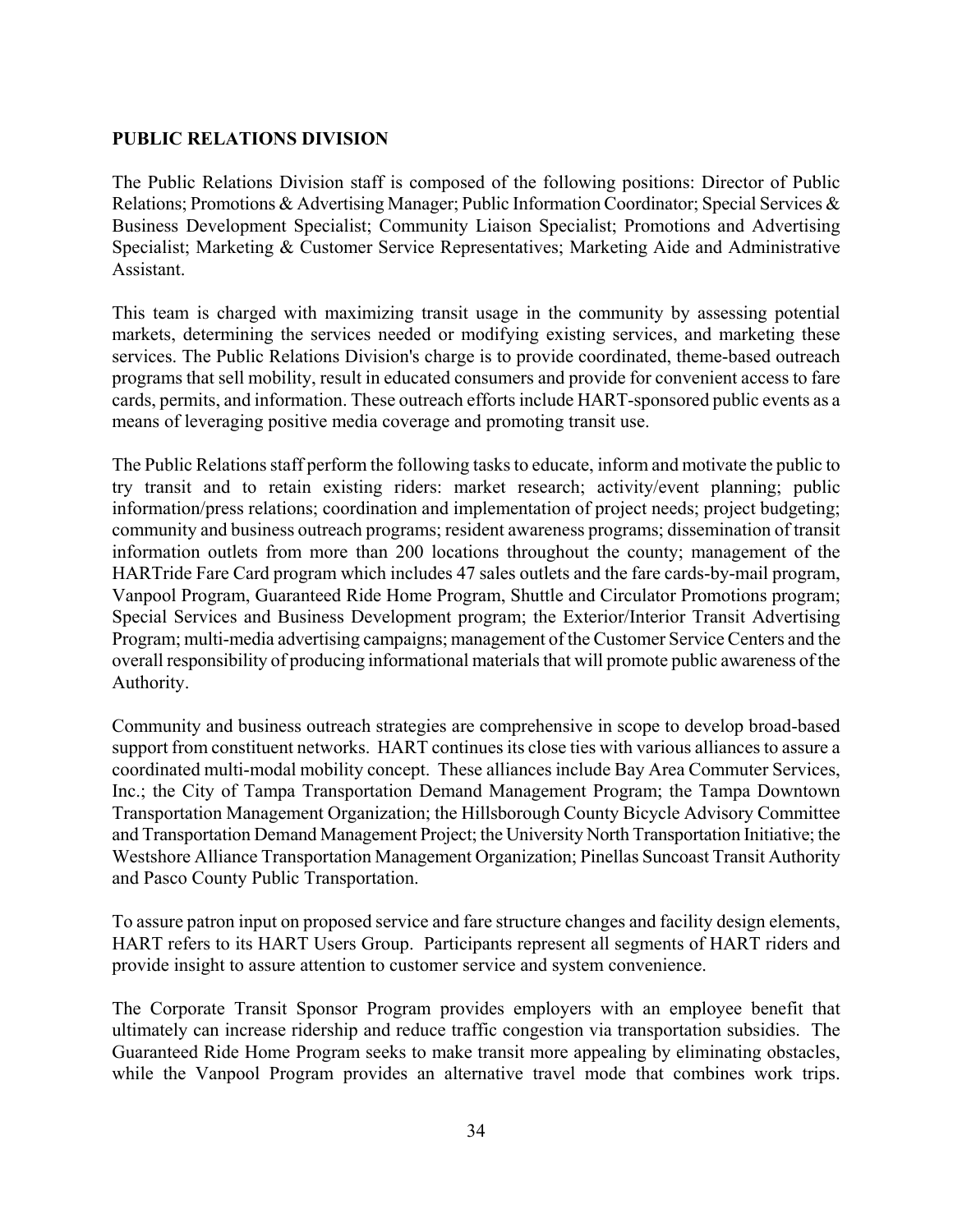Additional services and programs operated by HART include: Bikes on Buses, Park-and-Ride lots, and HARTplus transportation access programs.

The Public Relations staff head up such consumer education programs as the Speakers Bureau, Transit Education in the Schools program and the activities of the HART Consumer Advisory Committee. Also, the Public Relations staff coordinates buses for various promotions and community events, as well as HART volunteers for community projects.

HART has an assertive public and patron outreach program that includes the HARTRider newsletter, on board public service announcements, messages on hold via the phone lines, interior bus displays, flyers, notices and materials for the commuter centers at Westshore Plaza, University Mall and HART Customer Service Centers.

The Public Relation Division staffs the customer service centers at the Northern Transit Terminal, University Area Transit Center and the Downtown Commuter Center. The Commuter Center is a joint project of the Downtown Partnership, City of Tampa, FDOT and YMCA.

# **Challenges for Fiscal Year 2002**

The fiscal year 2002 Marketing Plan will support HART's goals and objectives set forth by the HART Board of Directors. Key marketing programs will include enhancements to public information materials, the implementation of a comprehensive public education and image-building campaign, route-specific advertising, and new emphasis on speakers' bureau including preparation of materials.

Enhanced projects will include: the introduction of service on the TECO Line Streetcar System and opening of Ybor Station and the Southern Transportation Plaza; relocation of Northern Terminal and its Customer Service Center; relocation of the Downtown Commuter Center; and the opening of the South County Intermodal Facility.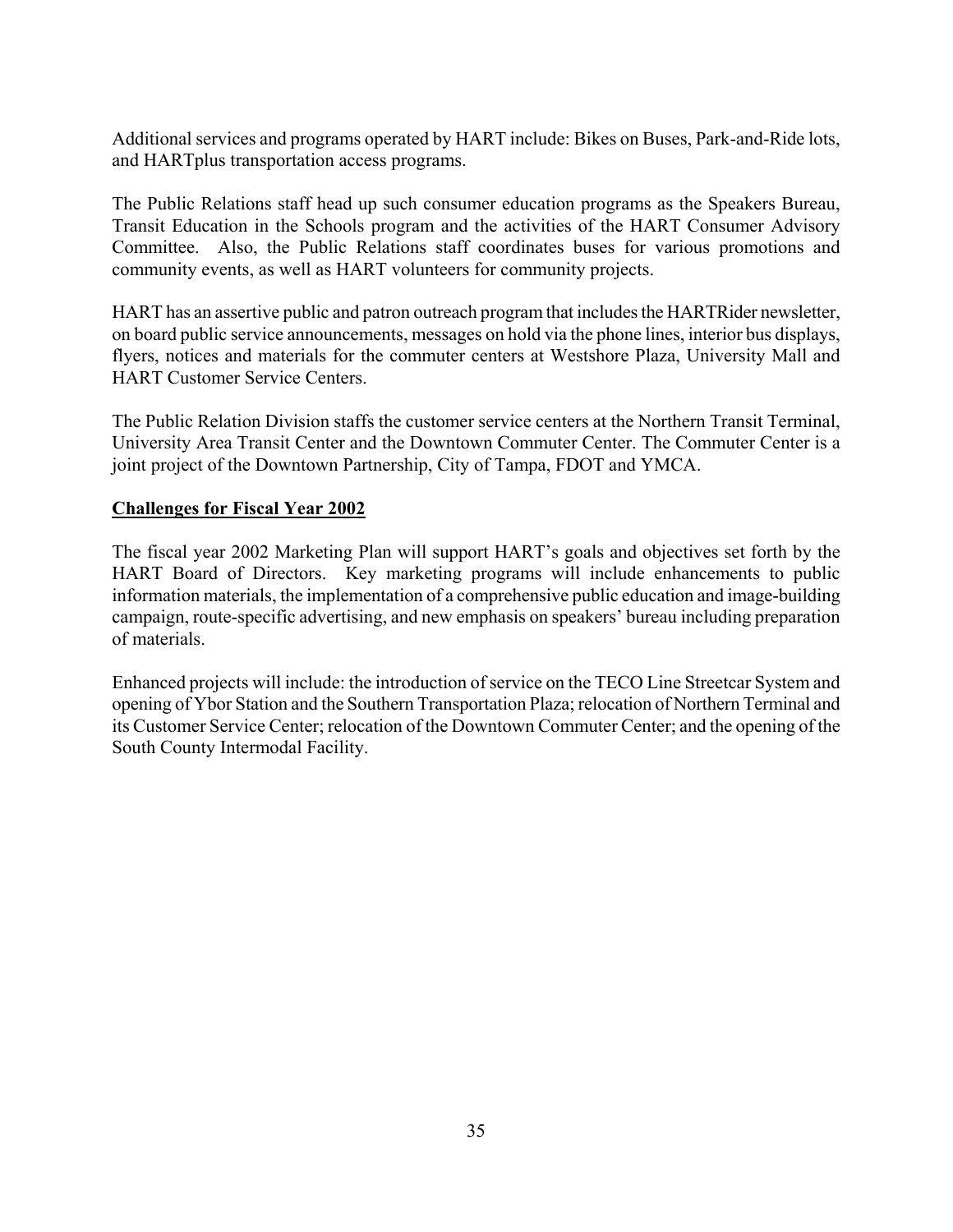| <b>PUBLIC RELATION DIVISION</b>                    |                  |                  |
|----------------------------------------------------|------------------|------------------|
|                                                    |                  | FY 2002          |
|                                                    | <b>FY 2001</b>   | <b>PROPOSED</b>  |
| <b>POSITION TITLE</b>                              | <b>POSITIONS</b> | <b>POSITIONS</b> |
| Director of Public Relations                       | 1.0              | 1.0              |
| Administrative Assistant I                         | 1.0              | 1.0              |
| Promotions & Advertising Manager                   | 1.0              | 1.0              |
| Promotions & Advertising Specialist                | 1.0              | 1.0              |
| Community Liaison Specialist                       | 2.0              | 2.0              |
| Special Services & Business Development Specialist | 10               | 1.0              |
| <b>Public Information Coordinator</b>              | 1.0              | 1.0              |
| Marketing & Customer Service Representative        | 6.0              | 6.0              |
| <b>Marketing Aide</b>                              | 1.0              | 1.0              |
| TOTAL                                              | 15.0             | 15.0             |

| <b>PUBLIC RELATIONS</b><br><b>SUMMARY OF EXPENSES</b> | FY2001<br><b>ADOPTED</b><br><b>BUDGET</b> | FY2002<br><b>PROPOSED</b><br><b>BUDGET</b> |
|-------------------------------------------------------|-------------------------------------------|--------------------------------------------|
| Salaries & Fringes                                    | \$572,300                                 | 556,800                                    |
| <b>Contractual Services</b>                           | 97,700                                    | 125,540                                    |
| Material & Supplies                                   | 177,800                                   | 172,050                                    |
| Other Expenses                                        | 480,000                                   | 587,500                                    |
| TOTALS                                                | \$1,327,800                               | \$1,441,890                                |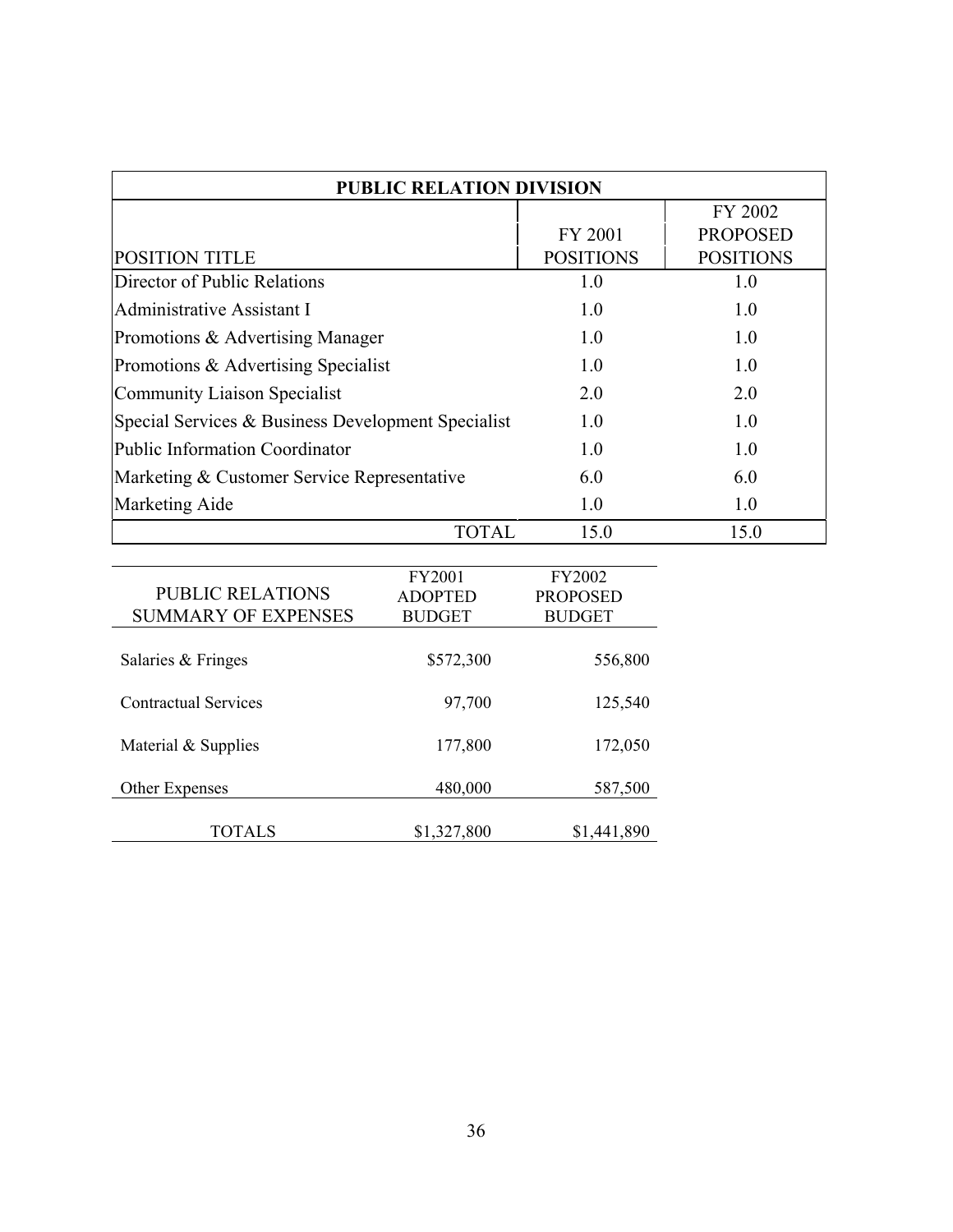# HILLSBOROUGH AREA REGIONAL TRANSIT AUTHORITY PUBLIC RELATIONS DIVISION



### SEPTEMBER 2001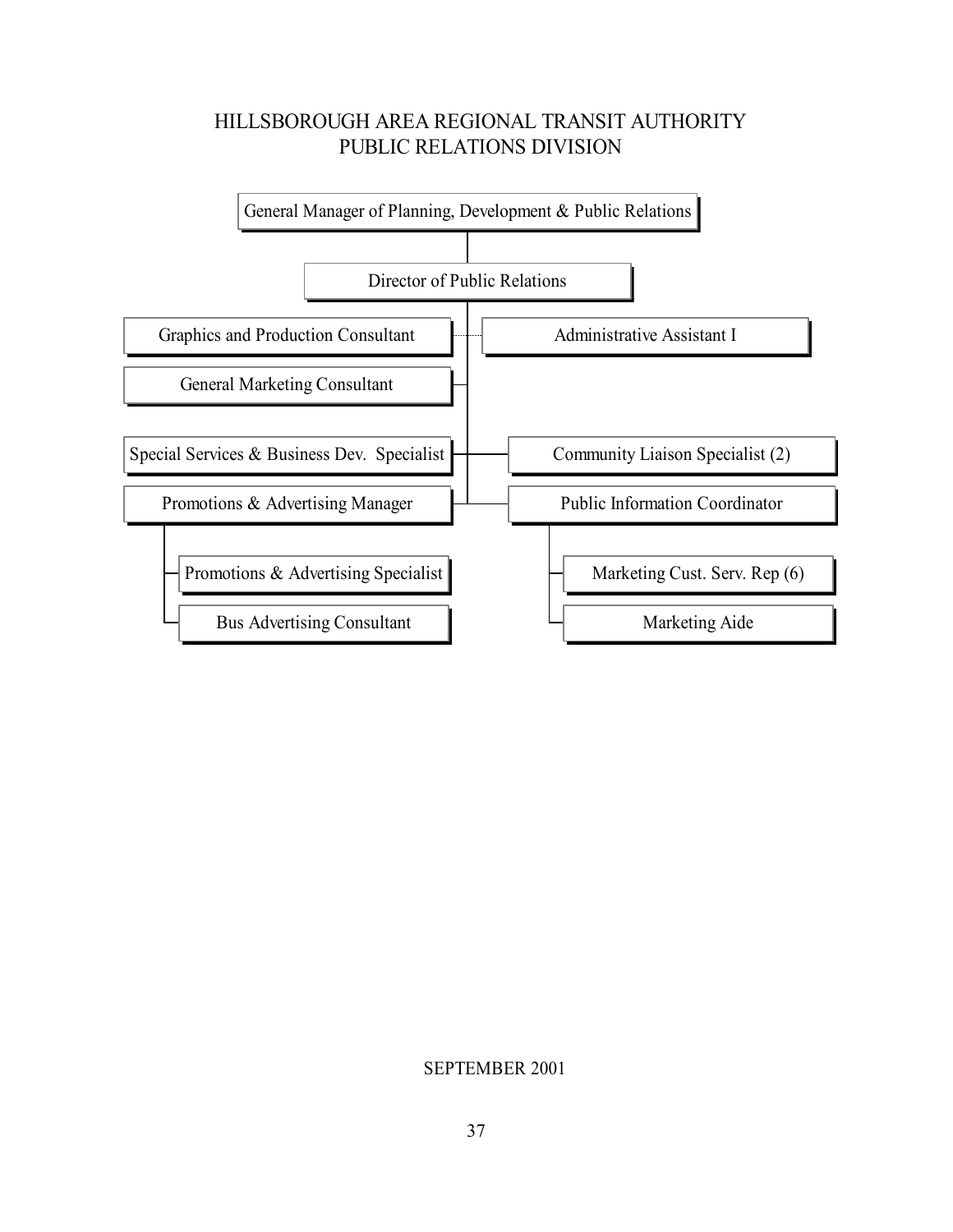### **OPERATIONS DEPARTMENT**

# **TRANSPORTATION DIVISION**

### **Functions and Responsibilities**

The Transportation Division is responsible for the operation of HART's 172 buses that provided 8.6 million passenger trips during fiscal year 1997 on 31 local fixed routes (including the Ybor Trolley and South County Circulator) and 12 express routes. Transportation Division staffing includes 260 bus operators and 19 transportation supervisors/dispatchers. The supervisors and dispatchers are responsible for fleet communications and service delivery from HART's Central Operations Center on 21st Avenue, scheduling the extraboard, all street operations, monitoring quality of service to our customers, and system performance. All safety and training functions for the bus operators are performed within the division including new hire training, refresher and defensive driving course (National Safety Council) training, ADA/sensitivity training for HART and contract carrier employees, accident investigation and accident grading.

The Scheduling Section is responsible for creating and administering the operator general run bids, which includes all run cutting and scheduling activities, vehicle blocking, data analysis, creating schedules and route maps for public timetables and terminal/on-street information displays and the administration of the actual bidding process. Other duties of the section are monitoring route/service performance, developing/analyzing on-time performance data and the administration of the operators' vacation and holiday bids. A new scheduling software package is being implemented that requires the development of a global positioning satellite system (GIS).

The customer service and telephone information center responds to customer requests for information about using the system and collect complaints and complements on HART's performance. This section is also responsible for coordination of HART's discount ID program and assists in the certification process for paratransit patrons.

Planned training activities for fiscal year 2002 will impact the labor costs of the division. These include: continuation of weekly bus operator refresher training which consists of a two-day course reviewing standard operating procedures, drug and alcohol awareness and defensive driving practices; computer training for all non-bargaining and supervisory staff involving a series of courses offered off-site; and in-house workshops for supervisory staff focusing on the development of written communication skills and basic management practices.

The HART*PLUS* program promotes bus/van combination trips that improve mobility for persons with disabilities who can ride the bus, but who cannot get to it due to geographic or man-made barriers, or due solely to their disability. Vans were specially outfitted with lift equipment and two wheelchair securement positions. In addition to HART*PLUS* trips, the vans are used to backup Share-A-Van when a customer rescue is needed and to backup HART buses with lift failures.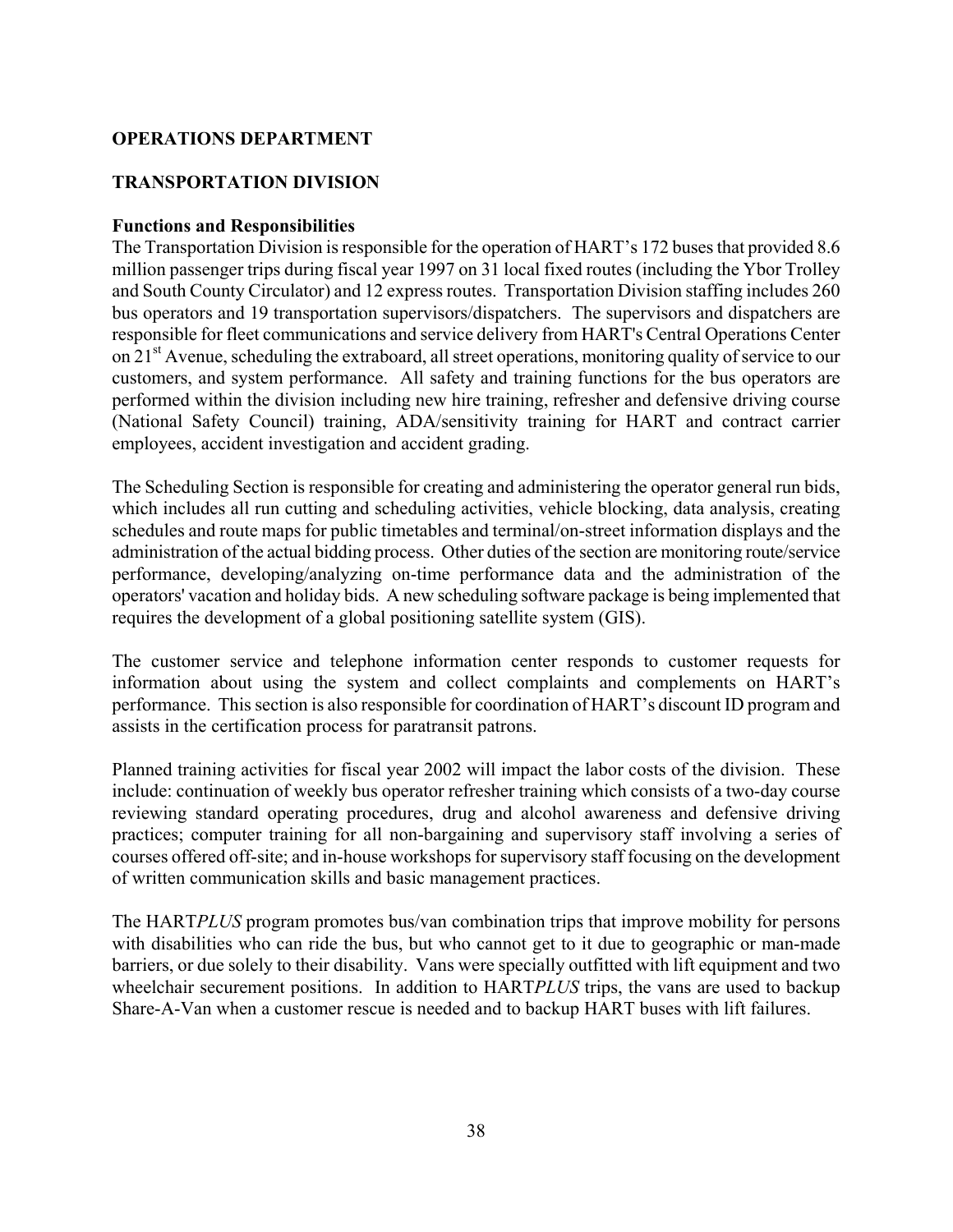| <b>OPERATIONS DEPARTMENT</b>  |                  |                  |
|-------------------------------|------------------|------------------|
|                               |                  |                  |
|                               |                  | FY 2002          |
|                               | FY 2001          | <b>PROPOSED</b>  |
| <b>POSITION TITLE</b>         | <b>POSITIONS</b> | <b>POSITIONS</b> |
| General Manager of Operations | 1.0              | 1.0              |
| Administrative Assistant I    | 1.0              | 1.0              |
| Secretary II                  | 1.0              | 1.0              |
| TOTAL.                        | 3.0              | 3.0              |

| <b>TRANSPORTATION DIVISION</b>                     |                  |                  |
|----------------------------------------------------|------------------|------------------|
|                                                    |                  | FY 2002          |
|                                                    | FY 2001          | <b>PROPOSED</b>  |
| <b>POSITION TITLE</b>                              | <b>POSITIONS</b> | <b>POSITIONS</b> |
| Director of Transportation                         | 1.0              | 1.0              |
| <b>Transportation Manager</b>                      | 1.0              | 1.0              |
| Secretary III                                      | 1.0              | 1.0              |
| <b>Transportation Superintendent</b>               | 1.0              | 1.0              |
| <b>Transit Supervisors</b>                         | 13.0             | 13.0             |
| Operations Training, Safety & Security Specialist  | 1.0              | 1.0              |
| <b>Operations Training Instructor</b>              | 2.0              | 2.0              |
| Dispatchers                                        | 10.0             | 10.0             |
| <b>Transit Operations Analyst II</b>               | 1.0              | 1.0              |
| <b>Transit Operations Analyst I</b>                | 2.0              | 2.0              |
| <b>Transit Operations Assistant</b>                | 1.0              | 1.0              |
| <b>Customer Services/Paratransit Coordinator</b>   | 1.0              | 1.0              |
| Marketing and Customer Services Assistant          | 2.0              | 2.0              |
| <b>Travel Trainer</b>                              | 1.0              | 1.0              |
| Paratransit Aide                                   | 1.0              | 1.0              |
| <b>Customer Service Representatives</b>            | 9.0              | 9.0              |
| Customer Service. Representatives – (2 PT in FTEs) | 1.0              | 1.0              |
| Intern                                             | 1.0              | 1.0              |
| Van Operators                                      | 38.0             | 50.0             |
| Bus Operators - Full time Big Bus                  | 235.0            | 223.0            |
| Bus Operators - Full time Small Bus                | 55.0             | 60.0             |
| Bus Operators - PT (14 Positions measured in FTEs) | 6.0              | 6.0              |
| <b>TOTAL</b>                                       | 384.0            | 389.0            |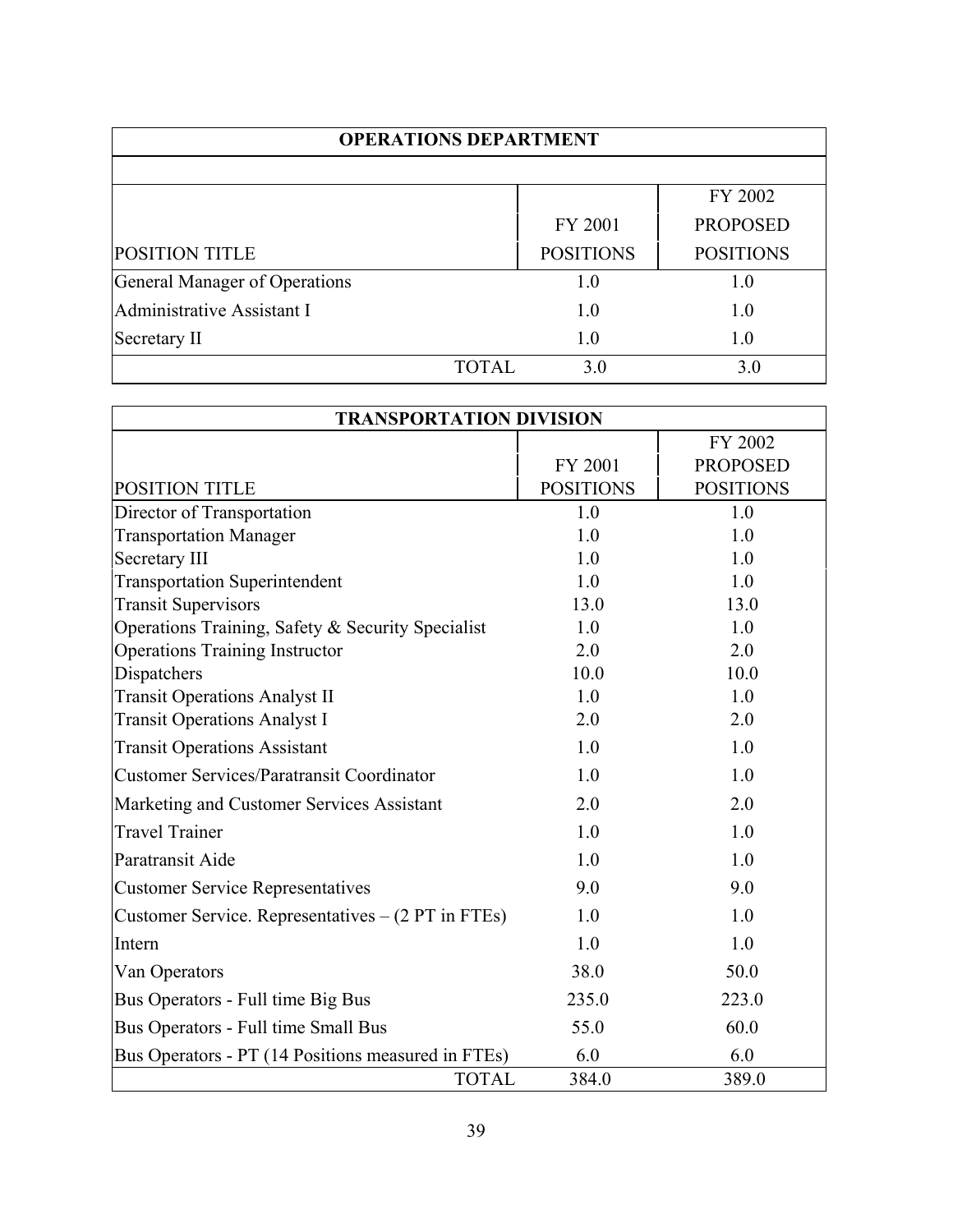|                             |                | FY2002             |
|-----------------------------|----------------|--------------------|
| <b>TRANSPORTATION</b>       | <b>FY2001</b>  | <b>STAFF</b>       |
| <b>DIVISION</b>             | <b>ADOPTED</b> | <b>RECOMMENDED</b> |
| <b>SUMMARY OF EXPENSES</b>  | <b>BUDGET</b>  | <b>BUDGET</b>      |
|                             |                |                    |
| Salaries & Fringes          | \$12,038,350   | 12,704,300         |
|                             |                |                    |
| <b>Contractual Services</b> | 376,700        | 400,200            |
|                             |                |                    |
| Material & Supplies         | 1,965,300      | 1,925,850          |
|                             |                |                    |
| Other Expenses              | 466,600        | 505,500            |
|                             |                |                    |
| TOTALS                      | \$14,846,950   | \$15,535,850       |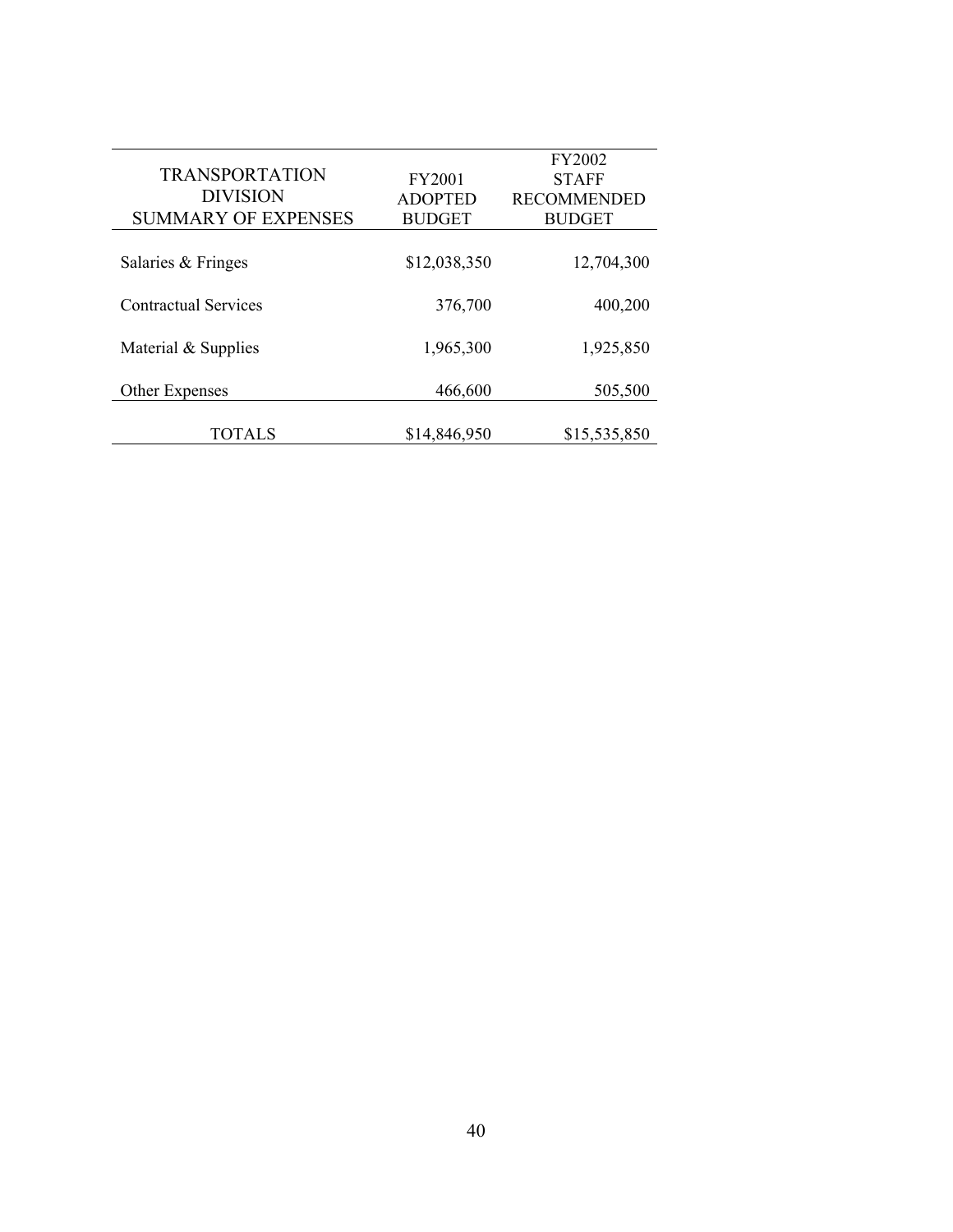# HILLSBOROUGH AREA REGIONAL TRANSIT AUTHORITY OPERATIONS DIVISION



SEPTEMBER 2001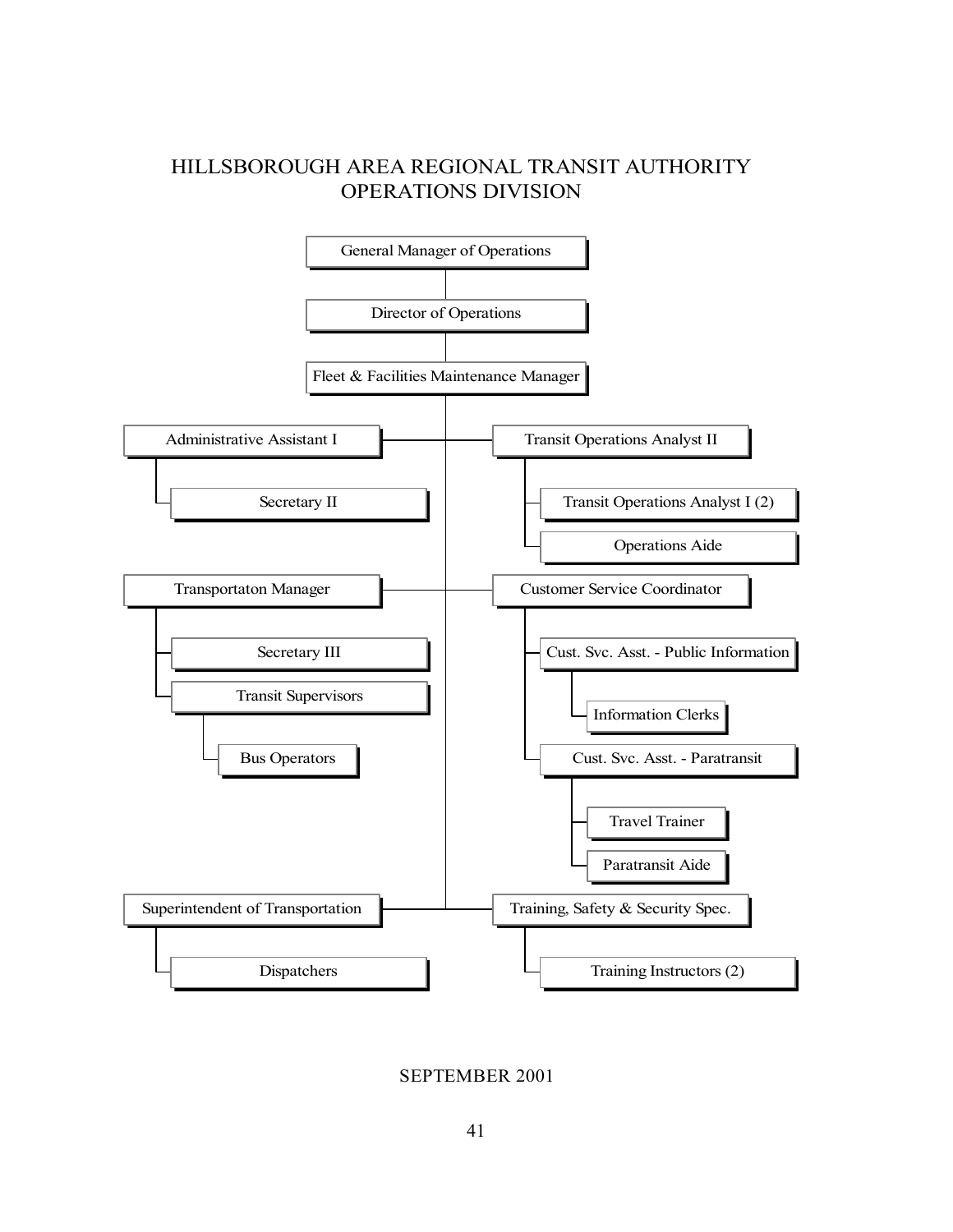### **MAINTENANCE DIVISION**

### **Functions and Responsibilities**

The Maintenance Division of the Operations Department consists of five separate sections and is responsible for the maintenance HART's 171 bus fleet, facilities, support systems and maintenance vehicles utilized to provide service to our customers.

The division is responsible for the preparation of technical specifications for buses, equipment, and capital improvement projects and the management/oversight of bus purchases and equipment/facility improvements. Further, the maintenance staff conducts in plant inspections for buses on the production line.

Over the next fiscal year, some new technology will be added to each vehicle. Vehicle tags will be installed for the automatic reader system planned on the Crosstown and Veterans' Expressway. A similar system in Orlando is called E-pass. The tags including installation are expected to cost approximately \$25 to \$50 per vehicle. HART will be adding this technology to the vehicles in order to speed up travel time on these toll roads.

**Vehicle Maintenance** includes all preventive maintenance, running repairs, plus component and heavy rebuild. The average age of HART's fleet is 8.75 years.

The unit costs to maintain and operate the buses powered by compressed natural gas (CNG) are higher and therefore, impact the budget. The ongoing pursuit of the clean air standards is another impact on the budget. An aggressive engine replacement program to upgrade the fleet with the latest in clean engine technology is underway.

An aggressive vehicle-cleaning program has been is in place to enhance our image with the riding public. Vehicle cleanliness has become a high priority issue with the maintenance division. The focus is the interior of the vehicles since the outside cleanliness has been generally acceptable.

Ongoing projects in which the Maintenance Division is involved can have a significant cost impact on the budget. The following projects and concerns will each impact the budget in varying degrees. On-going equipment modifications (securements, wheelchair lifts) and repair to ensure compliance with the Americans with Disabilities Act (ADA) will have significant impact. Each bus must have the wheelchair securement system retrofitted for passenger comfort and ease of use. Driver compartment modifications are being made to upgrade the driver seating for ergonomics with the goal of reducing back strain. The maintenance facility is undergoing needed modifications to improve working conditions and the ability to perform equipment maintenance.

The **Facilities Maintenance Section** is responsible for maintaining the building and grounds of HART's Central Operations Facility at 21<sup>st</sup> Avenue, the Northern Terminal, Commuter Center, Kennedy Executive offices, the Marion Street Transit Parkway, the Westshore Plaza Center and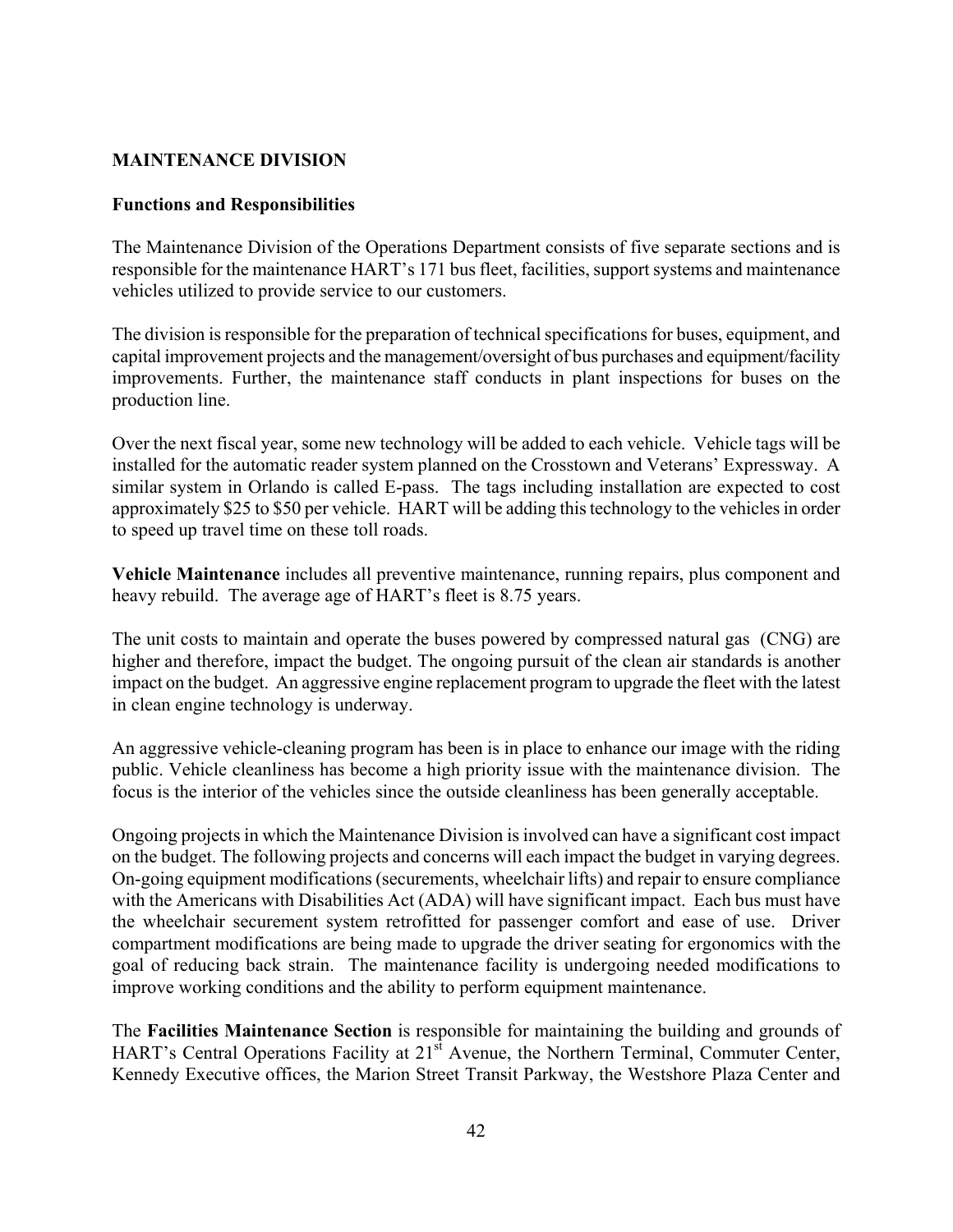University Area Transit Center. Other responsibilities include the monitoring of all capital improvement projects and assisting in the creation of project specifications.

The new University Area and Westshore Plaza Transit Centers will impact the Facilities Maintenance Section's budget. Maintenance of the facility, landscaping, lawn service, and the addition of a general maintenance attendant will all be cost drivers.

The signage at our park-and-ride lots has become faded and is in need of repair and upgrading to meet the new ADA standards. With the addition of new benches and shelters, these maintenance costs will increase.

The **Route Maintenance Section** is responsible for the maintenance of bus stops, shelters and parkand-ride lots. There are approximately 4000 bus stops that must be cleaned and have the grass cut on a scheduled basis. There is a bus stop sign replacement and re-spacing program underway. A large number of new benches and shelters at bus stops are being added which is resulting in additional manpower demands for maintenance. The park-and-ride lots are cleaned, repaired and maintained on a monthly schedule.

The **Maintenance Training and Development Section** conducts new hire training, technical training, compliance training and equipment training for all maintenance personnel. Special emphasis is being placed on mechanic training. This program is partially funded by the Florida Department of Transportation (FDOT). Labor costs associated with this program are expected to increase because of overtime expended to cover mechanics as they are cycled through the program. On a positive note, a more proficient mechanic is more efficient and effective, and therefore, this training is expected to have a very positive impact on the labor force. Other responsibilities include material management, warranty processing/management and quality assurance program administration.

The **Electronics Section** is responsible for maintaining HART's communications and electronic equipment. Communications equipment consists of all radio equipment to include the dispatch consoles, bus radios, the radio tower and the automatic vehicle location system. The electronics staff also maintains bus destination signs, marketing information systems and bus computer electronics.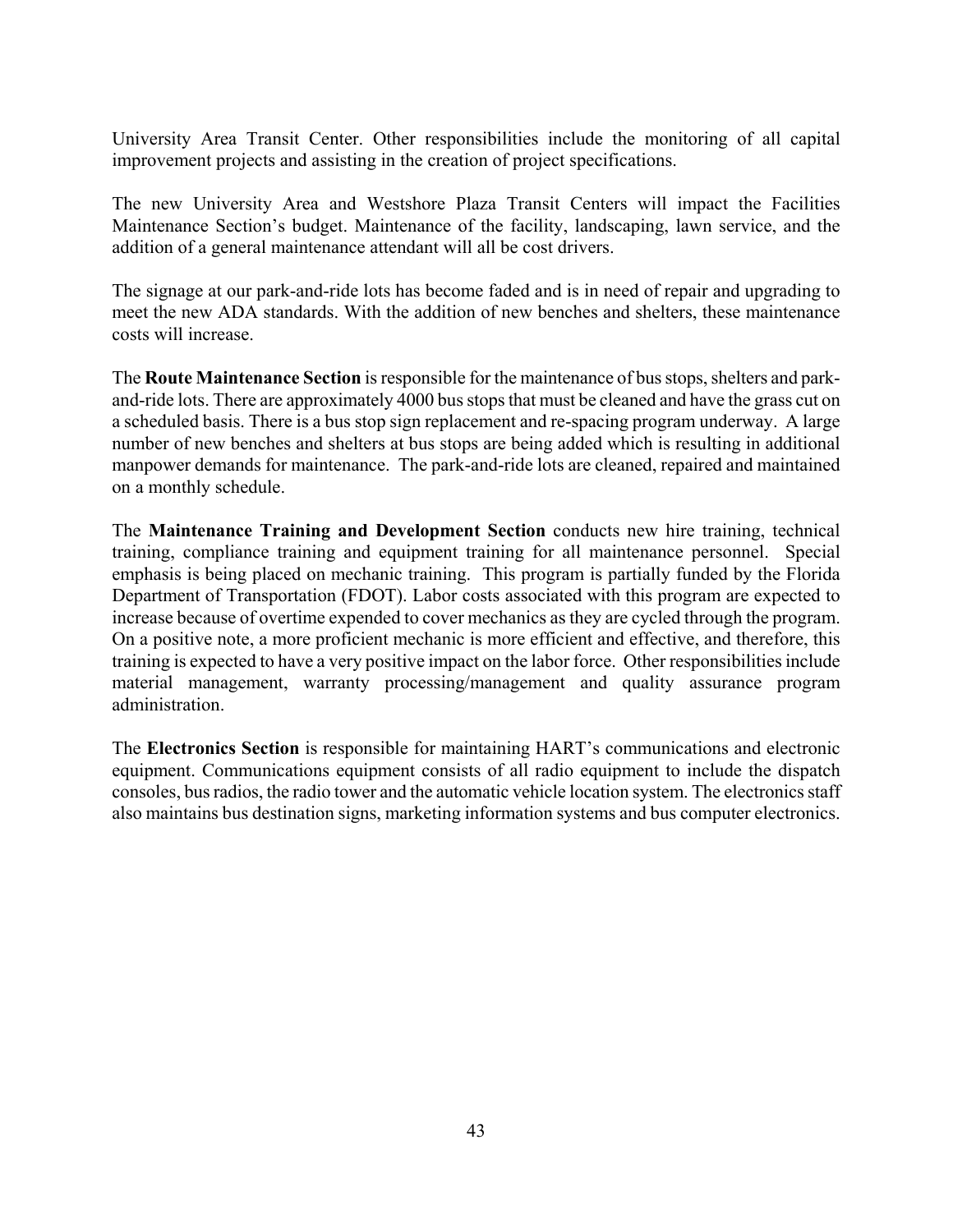| <b>OPERATIONS DEPARTMENT</b>                                        |                  |                  |
|---------------------------------------------------------------------|------------------|------------------|
| <b>MAINTENANCE DIVISION</b>                                         |                  |                  |
|                                                                     | FY 2001          | FY 2002 PROPOSED |
| <b>POSITION TITLE</b>                                               | <b>POSITIONS</b> | <b>POSITIONS</b> |
| Director of Maintenance                                             | 1.0              | 1.0              |
| Manager of Maintenance                                              | 1.0              | 1.0              |
| Maintenance Training & Development Coordinator                      | 1.0              | 1.0              |
| Maintenance Training Instructor                                     | 1.0              | 1.0              |
| Maintenance Secretary III<br>Intern                                 | 1.0              | 1.0<br>1.0       |
| Facilities Maintenance Coordinator                                  | 1.0<br>1.0       | 1.0              |
| <b>Transitway Supervisor</b>                                        | 1.0              | 1.0              |
| <b>Transitway Attendants</b>                                        | 6.0              | 6.0              |
| Building/Grounds Technician A                                       | 1.0              | 1.0              |
| Building/Grounds Technician B                                       | 4.0              | 4.0              |
| Building/Grounds General Custodian                                  | 4.0              | 4.0              |
| Building/Grounds General Custodian - Part Time (2 measured in FTEs) | 1.0              | 1.0              |
| General Maintenance Attendant                                       | 2.0              | 2.0              |
| Route Maintenance Supervisor                                        | 1.0              | 1.0              |
| Route Maintenance Attendants                                        | 7.0              | 7.0              |
| <b>Inventory Control Supervisor</b>                                 | 1.0              | 1.0              |
| Asst. Inventory Control Supervisor                                  | 1.0              | 1.0              |
| Shipping and Receiving Agent                                        | 1.0              | 1.0              |
| Storekeeper                                                         | 4.0              | 4.0              |
| Parts Runner                                                        | 1.0              | 1.0              |
| Maintenance Supervisor II                                           | 1.0              | 1.0              |
| Maintenance Supervisor I                                            | 5.0              | 5.0              |
| Mechanic Master, A, B, & C                                          | 33.0             | 33.0             |
| Communication & Electronics Coordinator                             | 1.0              | 1.0              |
| Communication & Electronic Technician                               | 5.0              | 5.0              |
| Paint & Body Specialist                                             | 5.0              | 5.0              |
| Fleet Service Supervisor                                            | 1.0              | 1.0              |
| Service Attendants                                                  | 13.0             | 13.0             |
| Service Attendants - Part Time (2 measured in FTEs)                 | 1.0              | 1.0              |
| <b>Bus Custodians</b>                                               | 4.0              | 4.0              |
| Bus Custodians - Part Time (8 measured in FTEs)                     | 4.0              | 4.0              |
| <b>TOTAL</b>                                                        | 115.0            | 115.0            |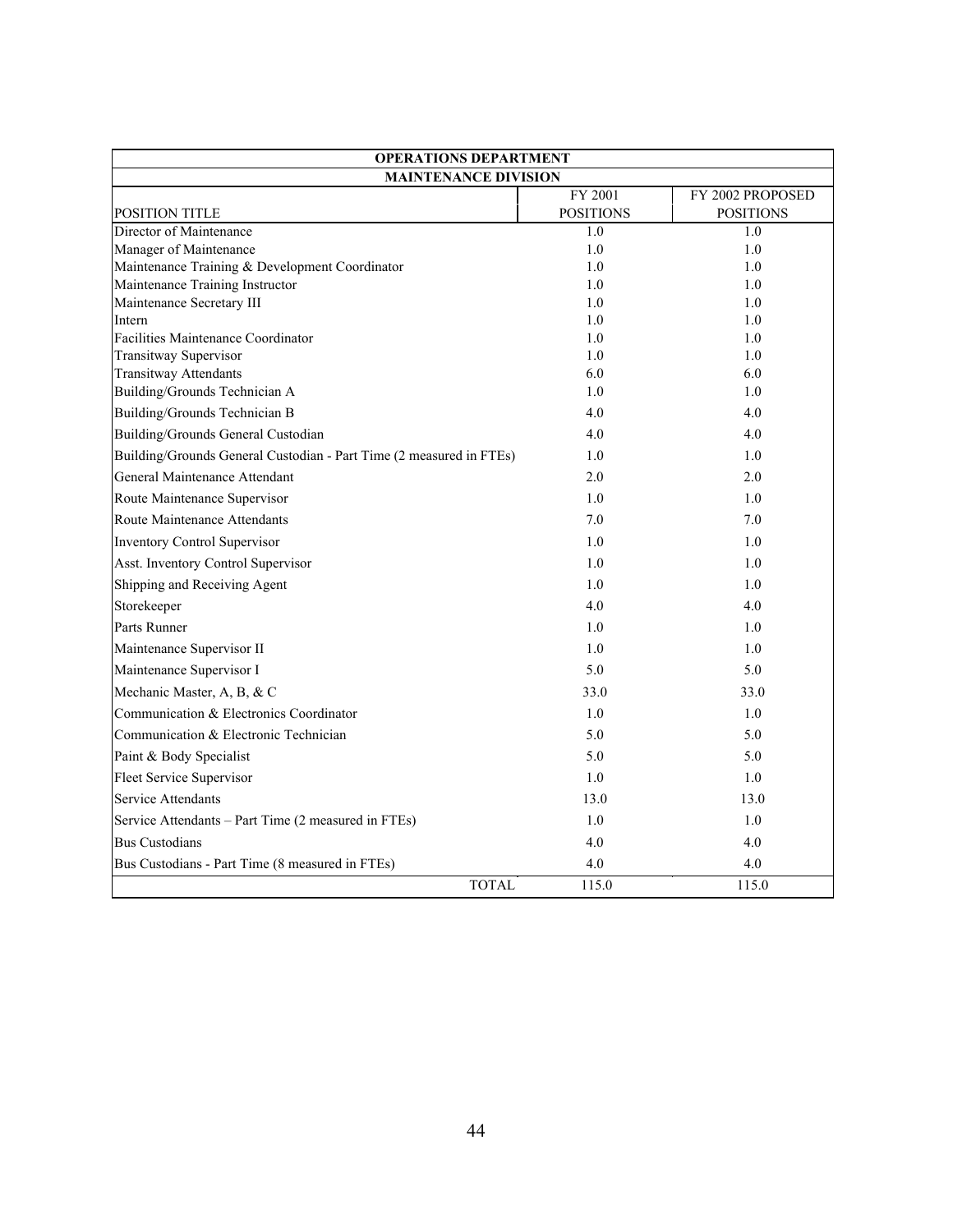|                             | <b>FY2001</b>  | FY2002          |
|-----------------------------|----------------|-----------------|
| <b>MAINTENANCE DIVISION</b> | <b>ADOPTED</b> | <b>PROPOSED</b> |
| <b>SUMMARY OF EXPENSES</b>  | <b>BUDGET</b>  | <b>BUDGET</b>   |
|                             |                |                 |
| Salaries & Fringes          | \$3,828,400    | 3,900,100       |
|                             |                |                 |
| <b>Contractual Services</b> | 353,300        | 329,300         |
|                             |                |                 |
| Material & Supplies         | 1,507,100      | 1,677,300       |
|                             |                |                 |
| Other Expenses              | 69,300         | 75,500          |
|                             |                |                 |
| TOTALS                      | \$5,758,100    | \$5,982,200     |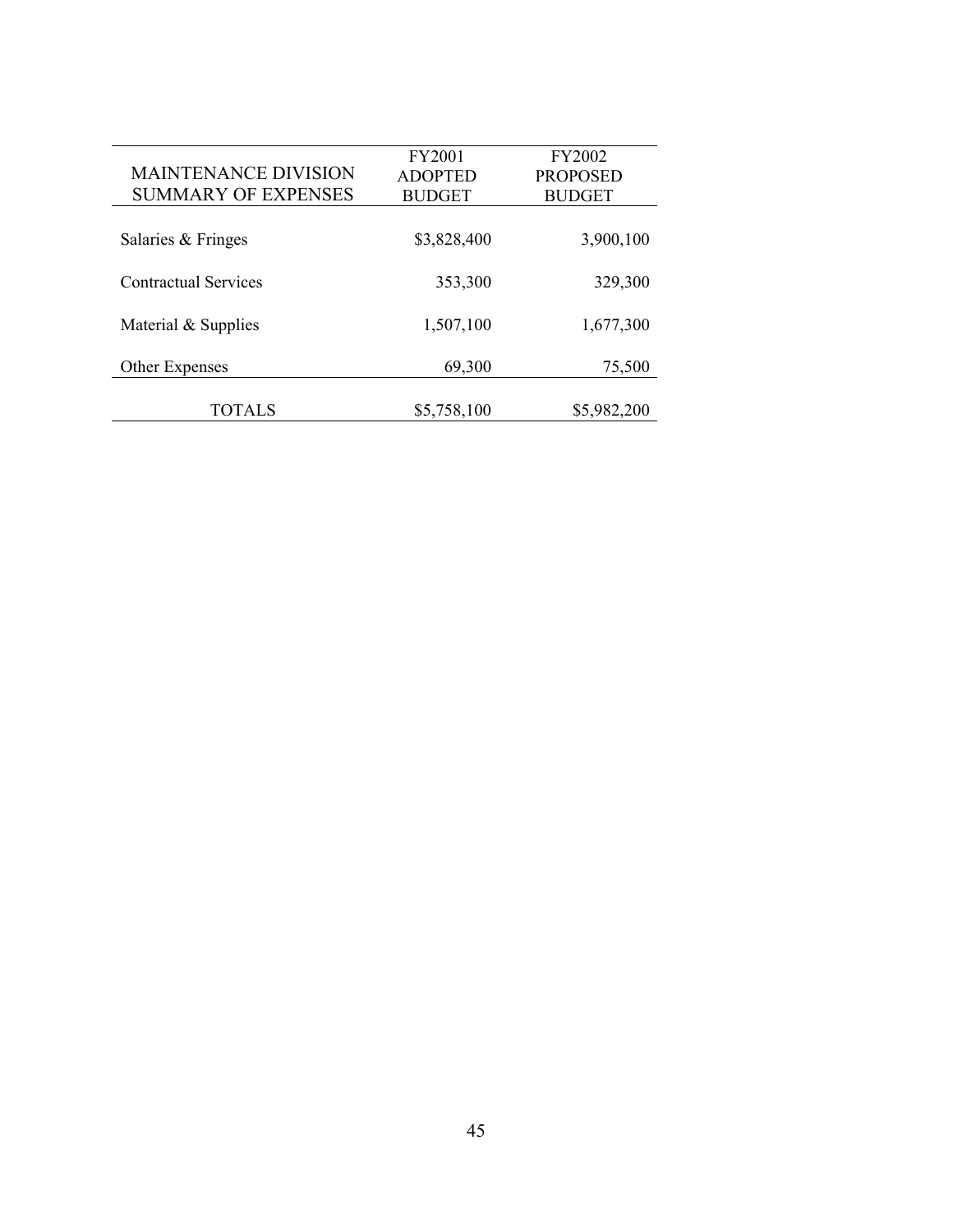# HILLSBOROUGH AREA REGIONAL TRANSIT AUTHORITY MAINTENANCE DIVISION



46 SEPTEMBER 2001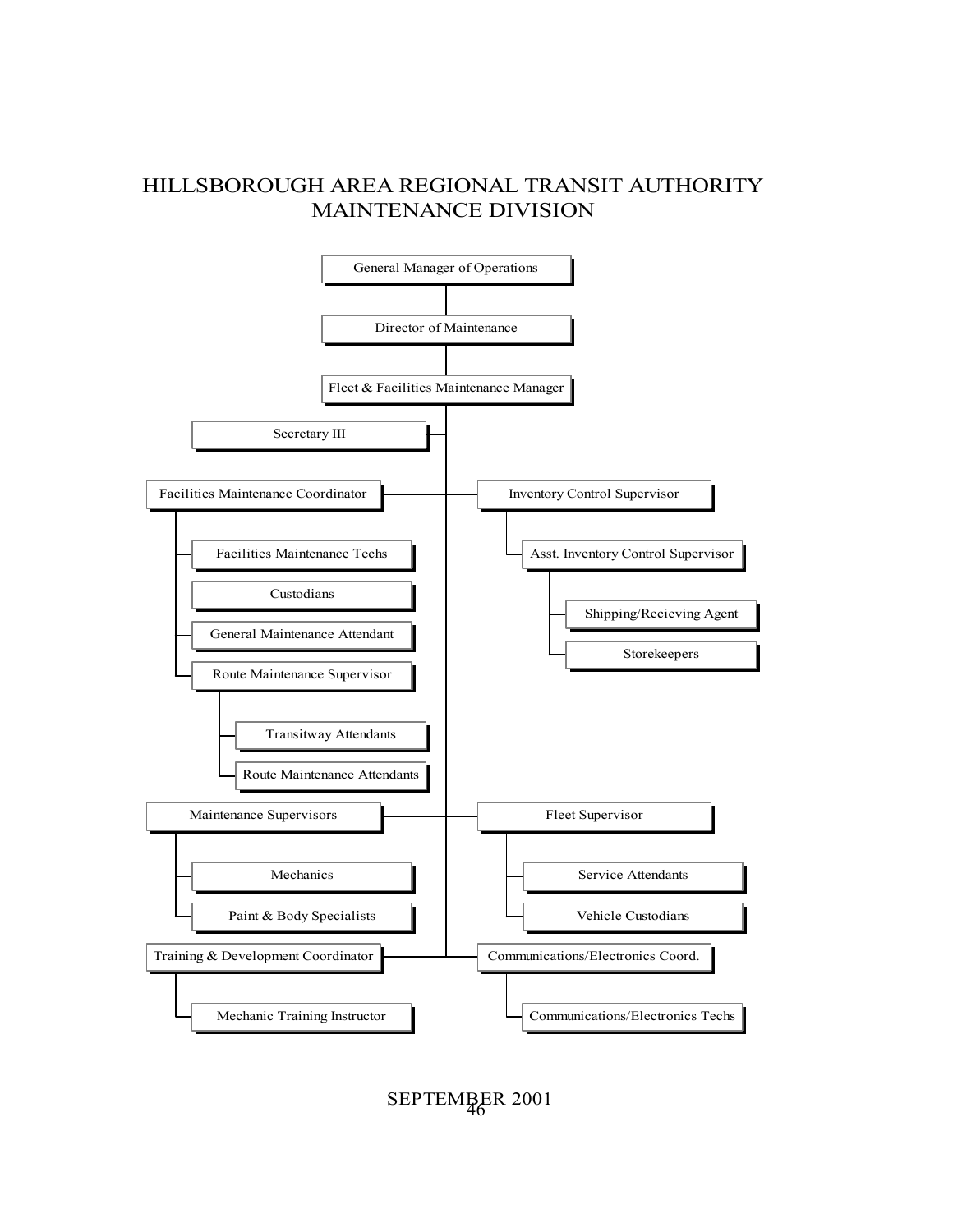### **GENERAL FUNCTION**

# **Functions and Responsibilities**

The General Function is maintained under the control of the Director of Finance for the purpose of monitoring and controlling expenses, which are considered the cost of doing business. There are no employees assigned to this function. Expenses, which pertain to the entire Authority rather than an individual department, i.e., legal costs, utilities, purchased transportation, etc., are charged to the General Function.

|                                 |                | <b>FY2002</b>      |
|---------------------------------|----------------|--------------------|
|                                 | FY2001         | <b>STAFF</b>       |
| <b>GENERAL FUNCTION</b>         | <b>ADOPTED</b> | <b>RECOMMENDED</b> |
| <b>SUMMARY OF EXPENSES</b>      | <b>BUDGET</b>  | <b>BUDGET</b>      |
|                                 |                |                    |
| <b>Contractual Services</b>     | \$692,000      | 700,000            |
|                                 |                |                    |
| <b>Utilities</b>                | 374,000        | 403,000            |
|                                 |                |                    |
| Insurance                       | 102,000        | 120,000            |
|                                 |                |                    |
| Taxes & Licenses                | 208,000        | 220,000            |
|                                 |                |                    |
| <b>Paratransit Service</b>      | 780,500        | 1,422,000          |
|                                 |                |                    |
| <b>Transfer to Fund Balance</b> | $\theta$       | 422,000            |
|                                 |                |                    |
|                                 |                |                    |
| Other Expenses                  | 268,700        | 275,000            |
|                                 |                |                    |
| TOTALS                          | \$2,425,200    | \$3,562,000        |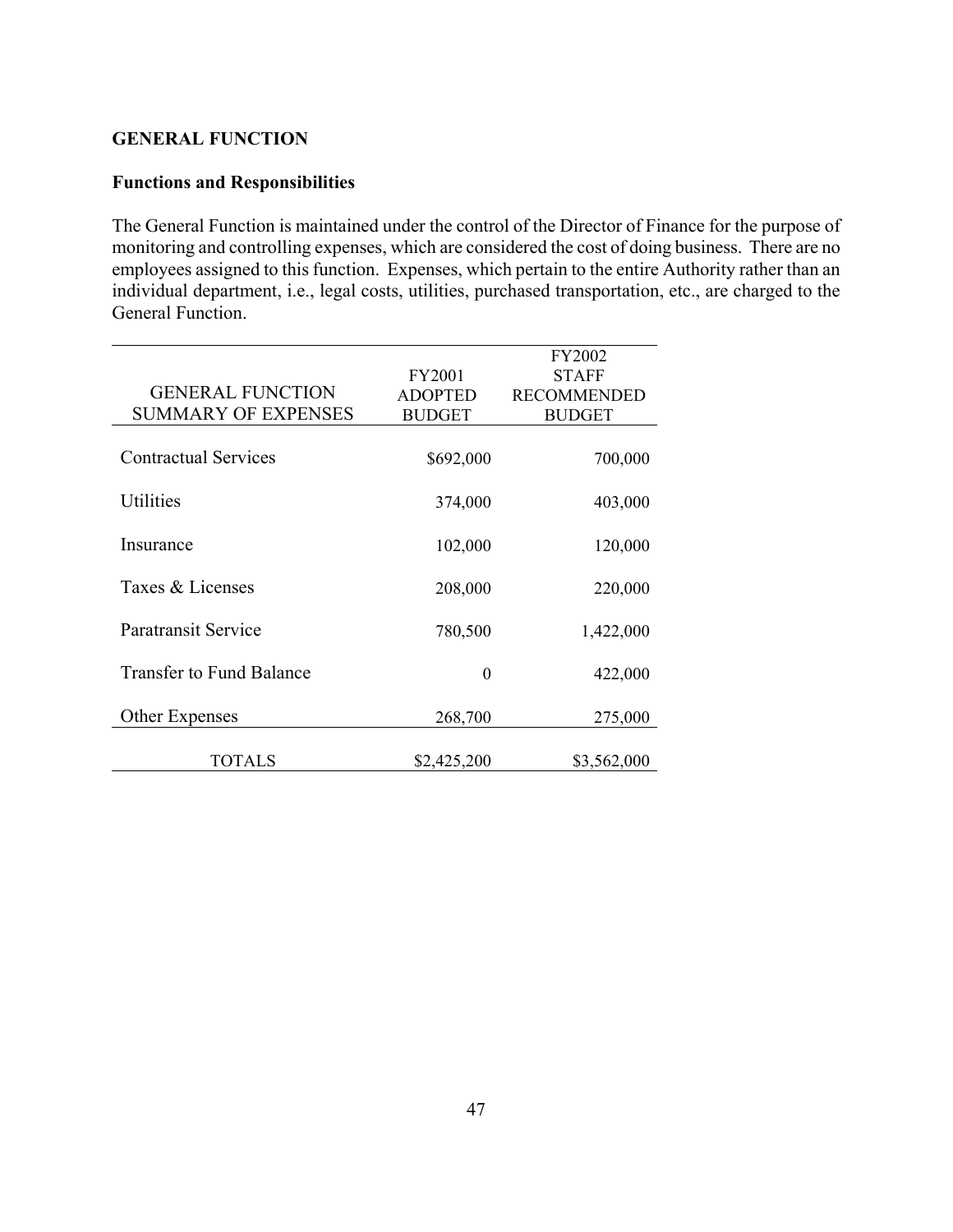### **REVENUE SOURCES**

## **FEDERAL TRANSIT ADMINISTRATION**

### **Section 5307**

These funds provide capital assistance to a designated recipient in urbanized areas. In this urban area there are two designated recipients: HART and the Pinellas MPO. These funds are apportioned by a statutory formula based on population density and transportation data for areas over 200,000. HART programs these funds for capital projects such as vehicles, parts and equipment, shelters, sidewalk/accessibility at bus stops, transit centers, and planning and marketing studies. The urban funds come to HART directly from the Federal Transit Administration. The MPO does not prioritize these funds, but the use of the funds by HART must be identified in the MPO's Transportation Improvement Program (TIP), the annual Unified Planning Work Program (UPWP), and the State Work Program (STIP). The HART Board prioritizes the use of these funds.

#### **Section 5309**

Section 5309 has two subcategorizes of funding. The first is for bus programs, and the second is for new start rail projects and fixed guideway systems. These categories are allocated on a discretionary basis, and projects must compete for funding using specific criteria to justify the major investment involved. The bus capital funds have been approved for Ybor Station and for bus purchases. New Starts funding was used to complete the mobility Study that recommends rail service for Tampa.

#### **Section 5311**

Section 5311 provides capital, operating, and administrative assistance for areas under 50,000 in population. The FTA encourages the use of these funds to expand the coverage of transit service into rural and small urban areas currently unserved and to improve levels of service in those areas that currently have only minimal transit service. HART uses these funds in the South County area. There is a subset of this category for creating connections between urban areas. HART is receiving some funds from this category to construct the South County Transit Center.

### **Congestion Mitigation/Air Quality (CMAQ) Funds**

These federal funds assist air quality non-attainment and maintenance areas to implement transportation projects that will contribute to the area's compliance with the Clean Air Act. These are Federal Highway Administration funds, and when they are prioritized by the MPO for transit uses, the funds are transferred to the Federal Transit Administration. In order for HART to receive these funds, projects must be prioritized by the MPO in the TIP, and then they must be incorporated in the FDOT work program (or STIP). HART receives about half the CMAQ funds for the area. The FDOT administers these programs for the federal government. HART is using CMAQ funds to construct and operate the Streetcar, purchase buses, develop ridership and public outreach, and to operate the Downtown trolleys.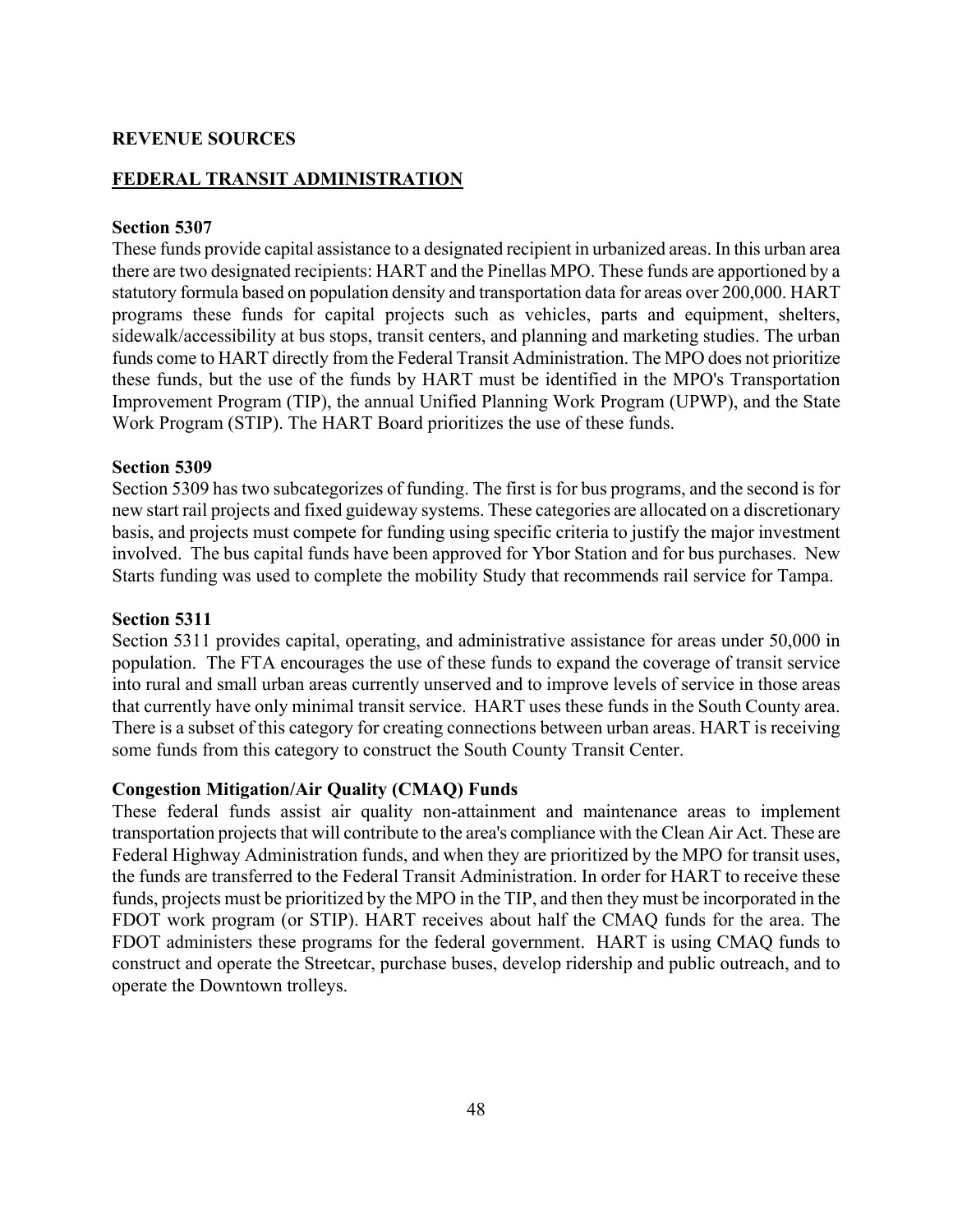#### **Surface Transportation Program (STP) Funds**

As related to mass transit projects, STP funds can be used for capital costs for transit projects, public intracity bus terminals, safety improvements, planning activities, parking facilities, car and vanpool projects, and bicycle and pedestrian facilities adjacent to National Highway System routes. HART depends heavily on STP funds, which in fiscal years 1997, 1998 and 1999 funded bus replacements. These projects must also be programmed through the MPO TIP and added in the STIP before funds can be released. The FDOT administers these programs for the federal government. Project selection is made by the MPO. There is flexibility in how the funds are used as long as the category requirements are met. Once prioritized by the MPO, the flexibility goes away. In other words, once a grant comes to HART, HART cannot change its use. HART is currently receiving flexible funds to help with the relocation of the northern terminal and Transportation Plaza.

#### **Enhancement Funds**

Enhancement funds can be for pedestrians and bicycle facilities; acquisition of scenic easements and scenic or historic sites; historic preservation; rehabilitation and operation of historic transportation buildings, structures or facilities; preservation of abandoned railway corridors including the conversion and use for pedestrian or bicycle trails; control and removal of outdoor' advertising; archaeological planning and research; and mitigation of water pollution due to highway runoff, and roadway improvements such as landscaping, lighting, bus stops, and bus loading areas next to roadways. HART's "Trees for Transit" project was funded with enhancement funds. The City of Tampa and Hillsborough County sidewalk programs are funded from this source. The FDOT administers these programs for the federal government. HART is not using enhancement funds this year.

#### **Other Federal Competitive Grants**

From time to time, new competitive categories are created. Currently, some of the categories are Job Access and Reverse Commute (JARC), Intelligent Transportation Systems (ITS), and System Preservation. HART received a congressional earmark last year for its JARC project. This application must be supported by a locally coordinated plan. The MPO produces it. HART applied for a System Preservation grant but has not been successful thus far.

### **FLORIDA DEPARTMENT OF TRANSPORTATION**

#### **State Block Grant**

The FDOT collects revenue in a Transportation Trust Fund and HART is designated as a recipient for public transit of a portion of the fund, which is distributed as an annual block grant that can be used for either operating or capital expenses. These funds are distributed statewide by a formula based on population density, miles of service and total passengers. HART uses the grant for operating, though it could be used for capital projects as well.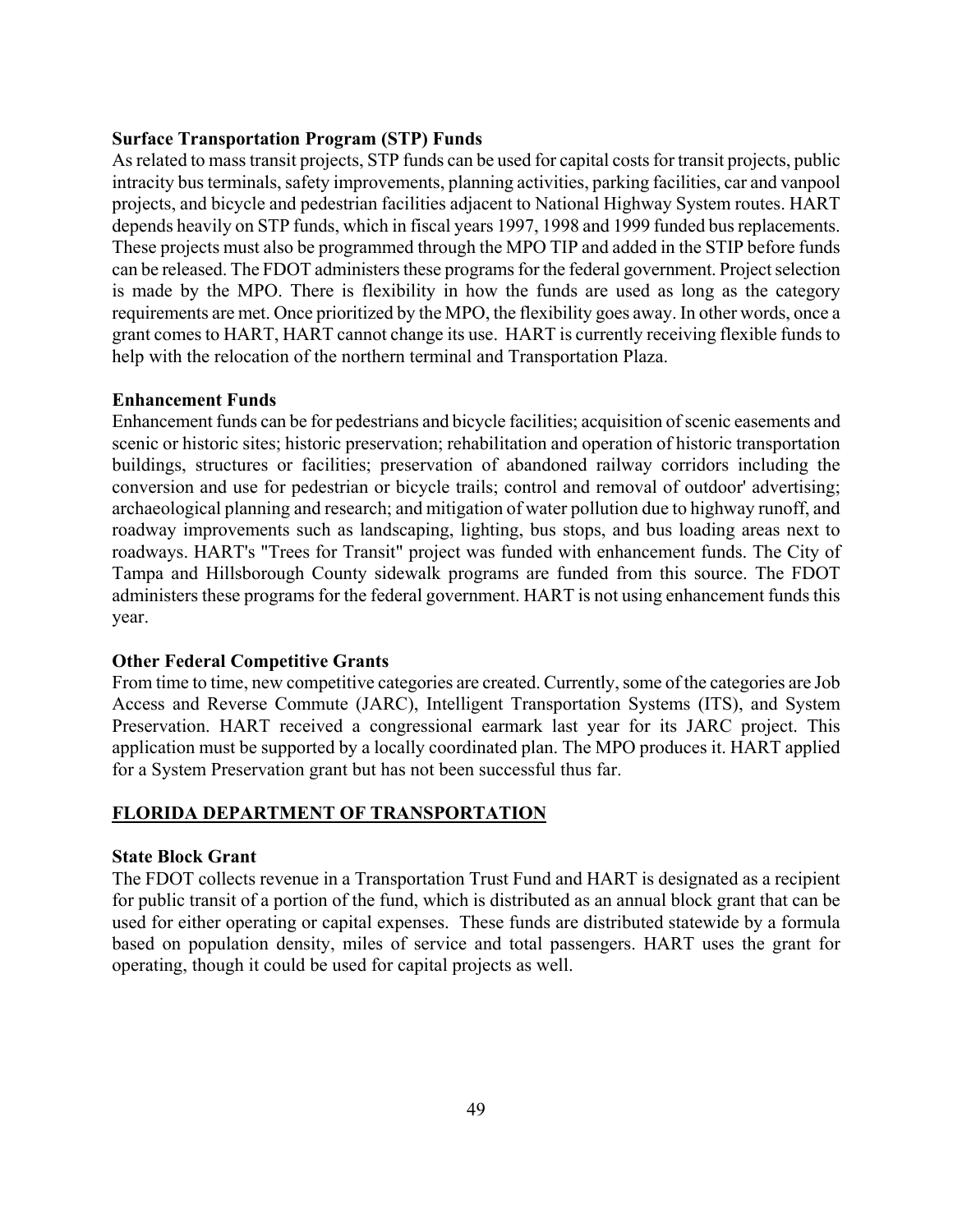#### **State Urban Corridor Grants**

These funds must be competed for with other transit properties in District VII, which include Pinellas, Pasco, Hernando, Citrus and Hillsborough Counties. The FDOT provides these funds to HART to operate the U.S. 41 Corridor routes and the Express service across Tampa Bay along the Courtney Campbell Causeway. HART has also received funds from this source for express service overland connecting Pinellas and Hillsborough Counties.

#### **Intermodal Grants**

Aviation, ports and transit are eligible to compete for funding in the FDOT grant category. These grants are approved in FDOT central office rather than at the district level because competition is statewide.

#### **Welfare To Work**

Last year was the first year for this special category of funds. A tri-county (HART, Pasco County, Pinellas County MPO) application for a "WAGES" grant was submitted to FDOT and the group received partial funding for the proposed project. The funds allow for all three systems to serve the Oldsmar area. HART runs service in Hillsborough and PSTA runs in Pinellas and Pasco. This opens a new area for transit and creates connections across county lines.

#### **Safety**

HART applied for and received a highway safety grant through FDOT a few years ago. It was used for reflective graphics on buses to increase visibility at dawn and dusk.

#### **New State Grant Sources**

Last year there were categories called Fast Track and Urban Transit Capital. Those programs were eliminated. This year there is a category called Transportation Outreach Program (TOP). HART is in the proposed budget submitted by the Legislature to the Governor for \$500,000 in TOP funding for Ybor Station.

#### **LOCAL**

#### **City of Tampa/Hillsborough County Impact Fees**

Both the City of Tampa and Hillsborough County have ordinances in place that allows them to levy impact fees. The impact fee is essentially a user fee that is charged to new development to, "... make growth pay for itself." The impact fee ordinances contain formulas that assess the impacts of development of various sizes and types (i.e., residential, commercial, etc.) relative to various components of the infrastructure system. A development is, therefore, assessed a fee that will mitigate its impact on the public infrastructure.

Because new growth impacts transit, a portion of both the City and the County's transportation impact fees is set aside for HART's use. HART may use these revenues only for capital expenditures. HART staff annually updates its impact fee program for inclusion in City and County budgets. The County impact fee funds to HART are most often used for shelters/passenger stop